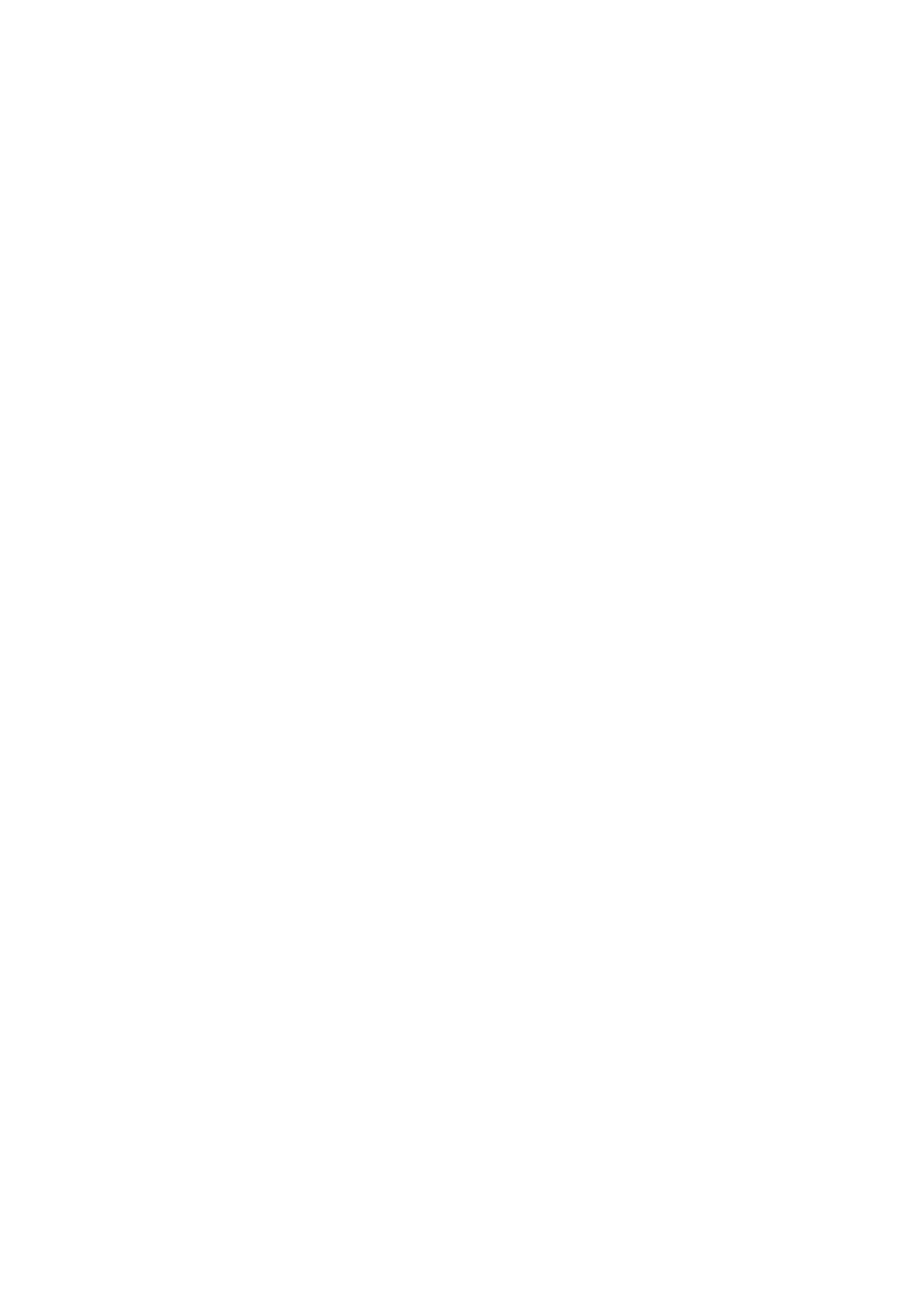

The project is funded by the European Union



The project is implemented by the International Labour Organization

**EU-ILO Project ENHANCING THE LABOUR ADMINISTRATION CAPACITY TO IMPROVE WORKING CONDITIONS AND TACKLE UNDECLARED WORK**

> *Draft for discussion at the tripartite seminar on 21 June 2018*

## **Ukrainian Labour Inspection Legal Framework Analysis and Recommendations**

**June, 2018**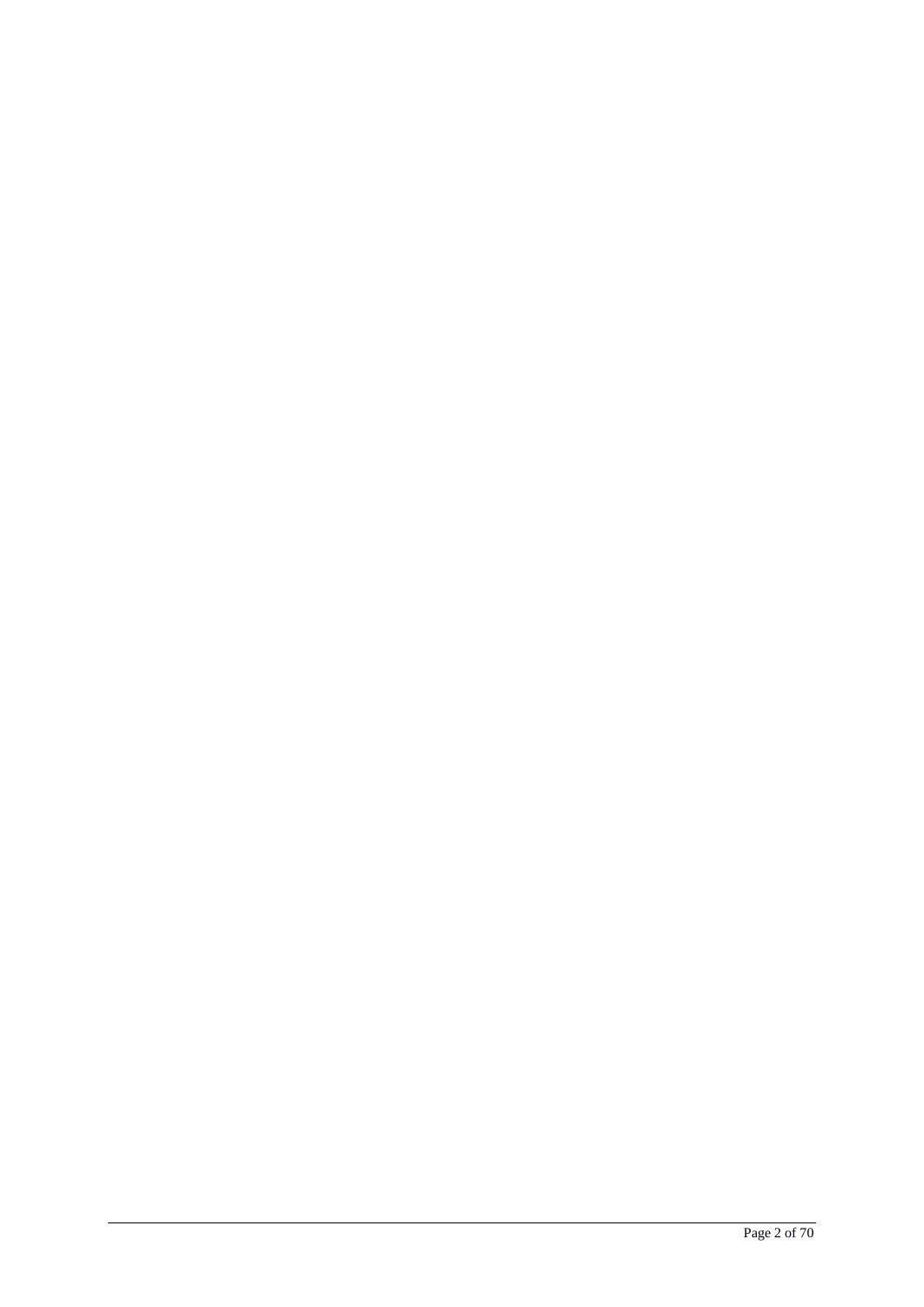## <span id="page-4-0"></span>**ABBREVIATIONS LIST**

| <b>CAS</b>     | Committee on the Application of Standards                                     |
|----------------|-------------------------------------------------------------------------------|
| <b>CEA</b>     | <b>Central Executive Authority</b>                                            |
| <b>CEACR</b>   | Committee of Experts on the Application of Conventions and<br>Recommendations |
| <b>CMU</b>     | Cabinet of Ministers of Ukraine                                               |
| EU             | European Union                                                                |
| <b>EU-OSHA</b> | European Agency for Safety & Health at Work                                   |
| <b>ILC</b>     | <b>International Labour Conference</b>                                        |
| <b>ILO</b>     | <b>International Labour Organization</b>                                      |
| <b>MSP</b>     | Minister of Social Policy of Ukraine                                          |
| <b>OSH</b>     | Occupational Safety and Health                                                |
| <b>SLS</b>     | <b>State Labour Service of Ukraine</b>                                        |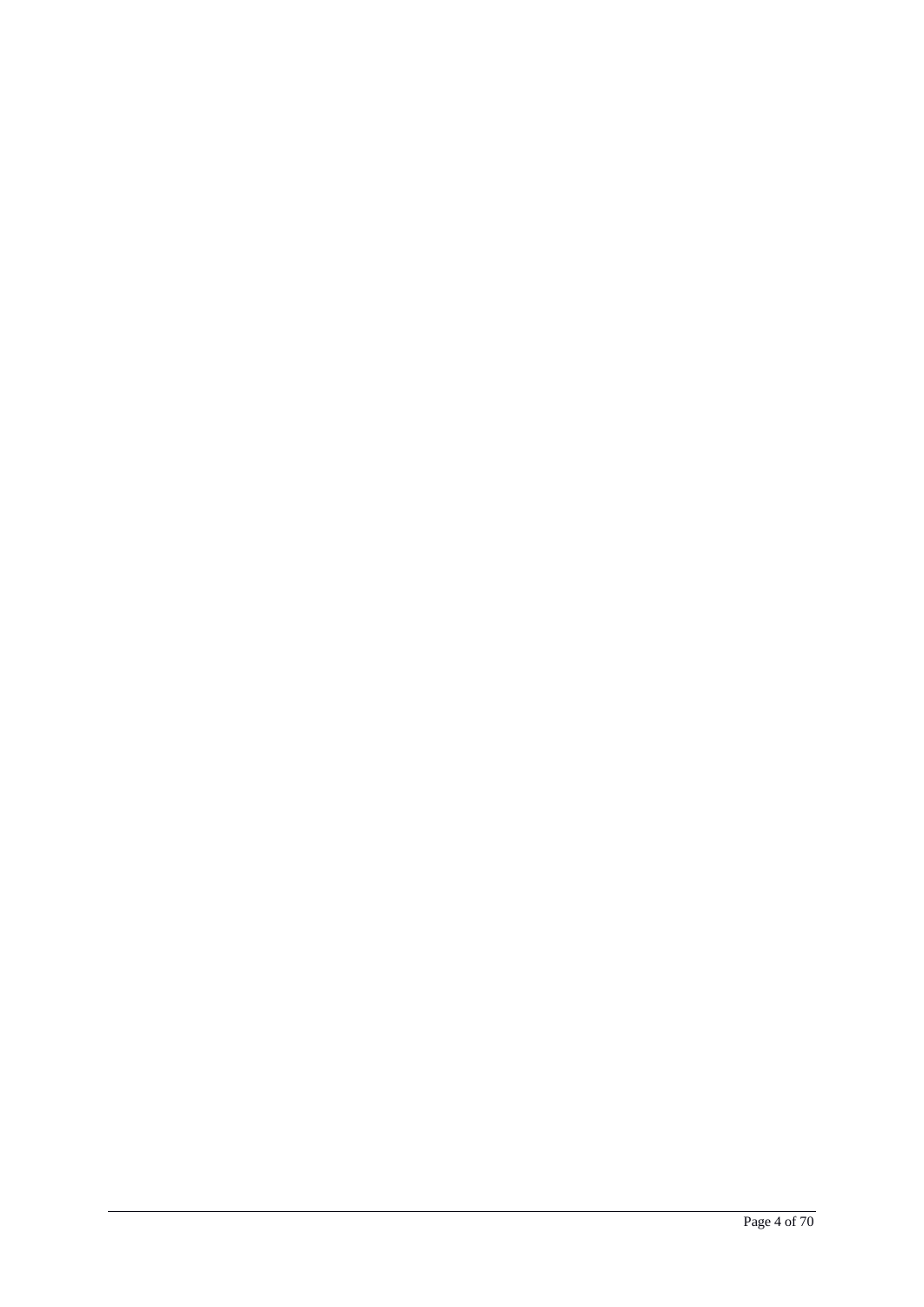## <span id="page-6-0"></span>**INDEX**

| 2. UKRAINIAN LABOUR INSPECTION LEGAL FRAMEWORK  19              |  |
|-----------------------------------------------------------------|--|
|                                                                 |  |
|                                                                 |  |
| 3. STATE LABOUR SERVICE MANDATE AND ORGANIZATIONAL STRUCTURE 25 |  |
|                                                                 |  |
|                                                                 |  |
|                                                                 |  |
|                                                                 |  |
|                                                                 |  |
|                                                                 |  |
|                                                                 |  |
|                                                                 |  |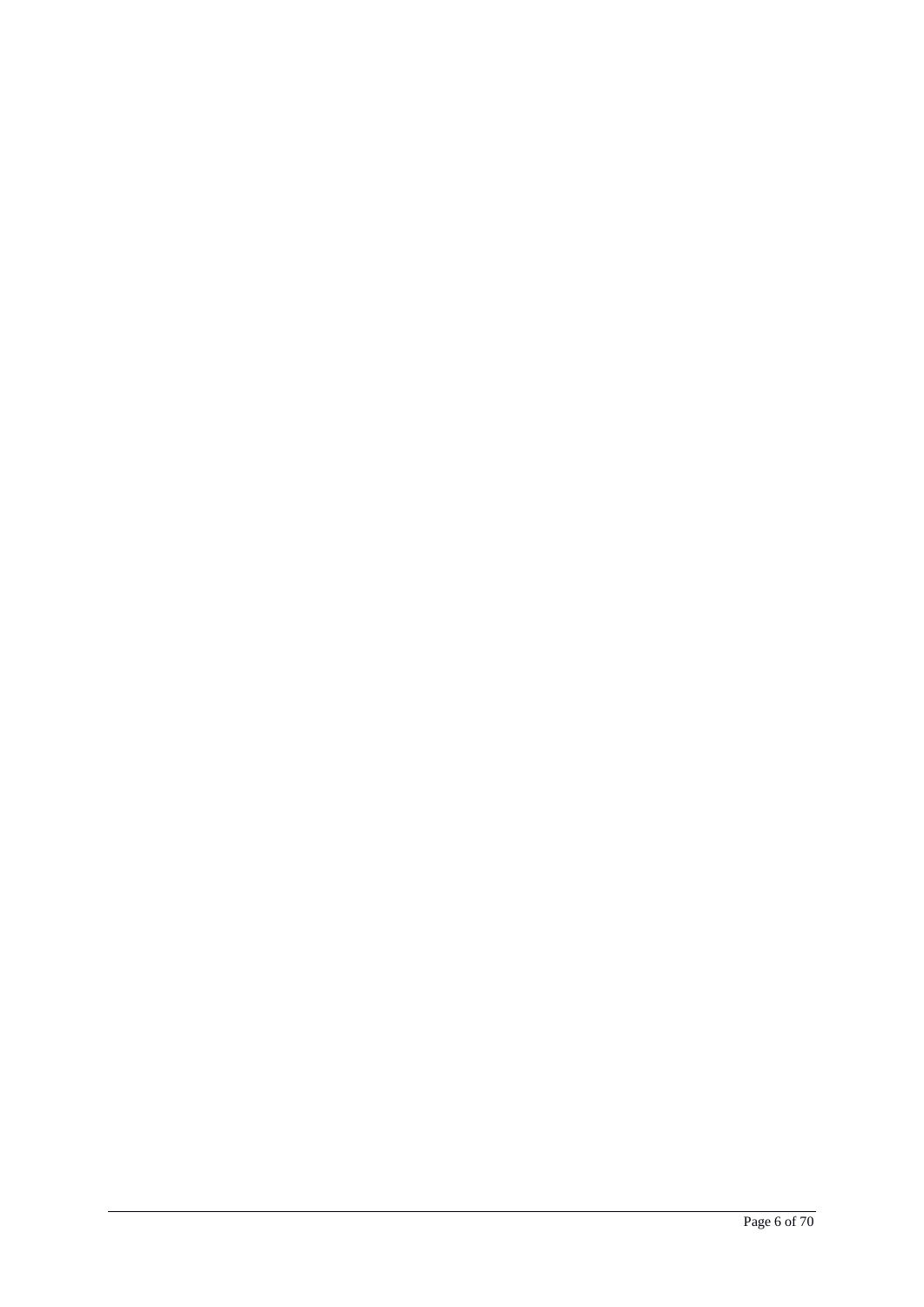#### <span id="page-8-0"></span>**FOREWORD**

In 2015, following the 2014 reform of the State Labour Inspectorate and its reorganization into the new State Labour Service (SLS), and pursuant to the request of the Ministry of Social Policy (MSP), the ILO has been engaged to provide technical assistance concerning the implementation of measures aimed at improving the effectiveness of the Ukrainian labour inspection service.

A first guidance document ("Guidance on the Statute of the State Labour Service of Ukraine") was prepared by the ILO (2015a), in order to orientate the future assistance to the Ukrainian Government, which was subsequently discussed in a tripartite workshop in Kyiv, jointly organized by the ILO and the SLS. Moreover, and as a result of this workshop, constituents agreed on a Road Map for improving, reinvigorating and modernizing the labour inspection system in Ukraine, according to the ILO Conventions already ratified by the Ukraine.

The Ukrainian Government further requested ILO's support to assess the structure of the SLS and to provide policy advice on how better to structure the service and to adapt the correspondent statutes and subsequent regulations to the model of a modern labour administration and inspection service, taking into account the international and European labour standards and best practices. Such assessment was conducted in mid-October 2015, using the ILO's participatory labour administration-related methodology (which included interviews with the key governmental representatives on labour inspection as well as of the social partners) and its findings and recommendations were reflected in the ILO report, "Ukraine State Labour Service's Brief Needs Assessment" (ILO, 2015b).

In this sequence, the current report, developed within the scope of the EU-ILO Project *"Enhancing the Labour Administration Capacity to Improve Working Conditions and Tackle uUundeclared Work"* builds on the findings of those previous reports, as well as on the succinct analysis of all pieces of legislation applicable to the SLS, and is aimed at selecting a list of priority legislation/regulations that needs revision and to provide a set of recommendations to the national constituents, to be adopted by the relevant authorities in order to improve the labour inspection system in Ukraine and ensure that it meets the International and European Labour Standards and best practices.

It is important to stress, however, that the recommendations put forward in this report are mainly intended to stimulate and encourage the development of a more solid and structured basis for future discussions, debates and activities between the national constituents within the framework of the technical assistance that is being provided within the aforesaid EU-ILO Project, and is in no way intended to act as a replacement for the comments of the supervisory bodies of the ILO, as it is not for the International Labour Office to express an opinion as to whether the legislation of the Ukraine is in conformity with the provisions of the ILO Conventions.

Project Manager António J. R. Santos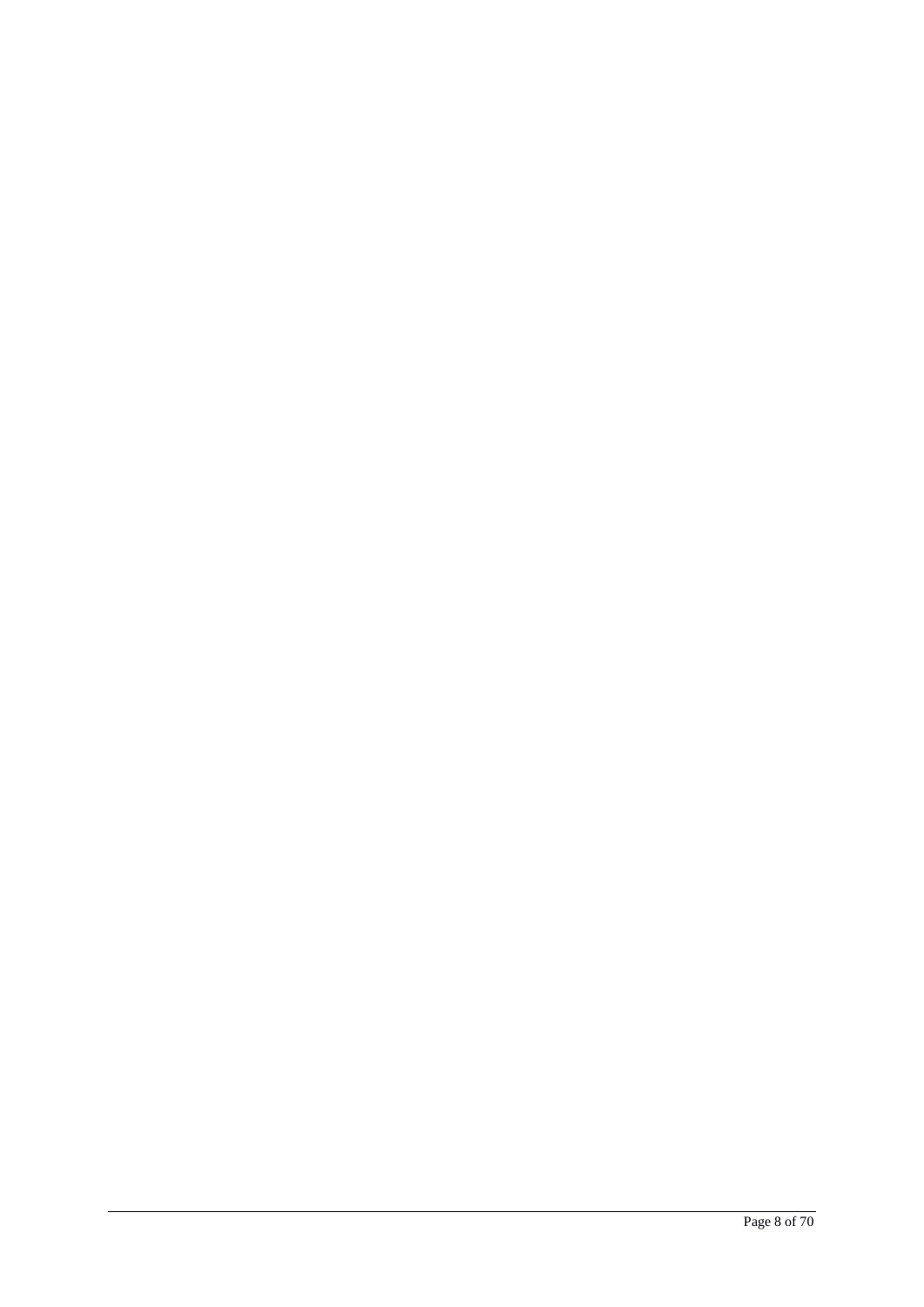#### <span id="page-10-0"></span>**EXECUTIVE SUMMARY**

 $\overline{a}$ 

Throughout the present study, the main legislation that frameworks the activity of the State Labour Service (SLS) and labour inspection in Ukraine is examined in the light of International and European Labour Standards and best practices. It aims to provide a set of recommendations to the national constituents to be adopted by the relevant authorities in order to bring the Ukrainian legislation and practices on labour inspection closer to the aforesaid standards and best practices and, most especially, to improve the efficiency and effectiveness of the Ukrainian system of labour inspection.

The main areas examined within the scope of this work include the international and national labour inspection legal framework in Ukraine, the SLS mandate, functions, structure and organization, the Ukrainian labour inspectors' functions and powers, the *moratorium* on inspection activities and the current labour inspection decentralization process.

The main recommendations resulting from the analysis carried out, which should be considered and discussed by the Ukrainian national stakeholders, can be synthetized as follows:

- 1. To amend the "Regulations on the State Labour Service of Ukraine" (SLS Statute)1, in order to improve its efficiency and effectiveness, mainly through: the adoption of a simpler, more horizontal and rational organizational structure and organization; a clearer definition of the labour inspection functions and legal competencies assigned to each of its specialized structural units; the specification (on the structure and organization of both its headquarters and territorial bodies) of the localization, composition and legal competencies of the SLS consultative bodies (e.g., SLS tripartite consultative and advisory board "Collegium" and the "Public Council"); the focus of SLS on its labour administration functions (including labour inspection) and the transfer, to the respective responsible ministries (e.g., Ministry of Energy and Coal Mining Industry; Ministry of Trade and Economic Development), of its current nonlabour administration functions (e.g., regulatory and market surveillance functions on gas, mining and objects of technical regulations), whilst maintaining within the SLS the legal competencies regarding the promotion and monitoring of labour relations and OSH in these sectors and activities; and the transfer of the SLS current legal competencies for several activities and functions (e.g., training, medical examinations, workplace and equipment assessments, knowledge testing of managers and deputy managers of CEA and oblast state administrations) to the private sector, while maintaining the SLS its competencies for the definition of the applicable legal requirements, licensing procedures, supervision, inspection and control.
- 2. To amend the "Procedure for Investigating and Recording Occupational Accidents, Diseases and Emergencies"<sup>2</sup>, in order to provide that: the legal competencies for carrying out official investigations and inquiries on work-related accidents and occupational diseases are exclusively assigned to labour inspectors (without prejudice to other public authorities' legal competencies and the participation of other individual or collective public or private entities, if and when requested by labour inspectors); and to eliminate the legal provision that foresees that if the SLS territorial body does not make

Approved by the CMU Decree No. 96, of 11 February 2015, with the amendments introduced by the CMU decrees Nos. 1097, of 23 December 2015, 76, of 11 February 2016, 295, of 26 April 2017, and 630, of 18 August 2017.

<sup>2</sup> Approved by the CMU Resolution No. 1232, of 30 November 2011 and last amended by the CMU Resolution No. 294, of 26 April 2017.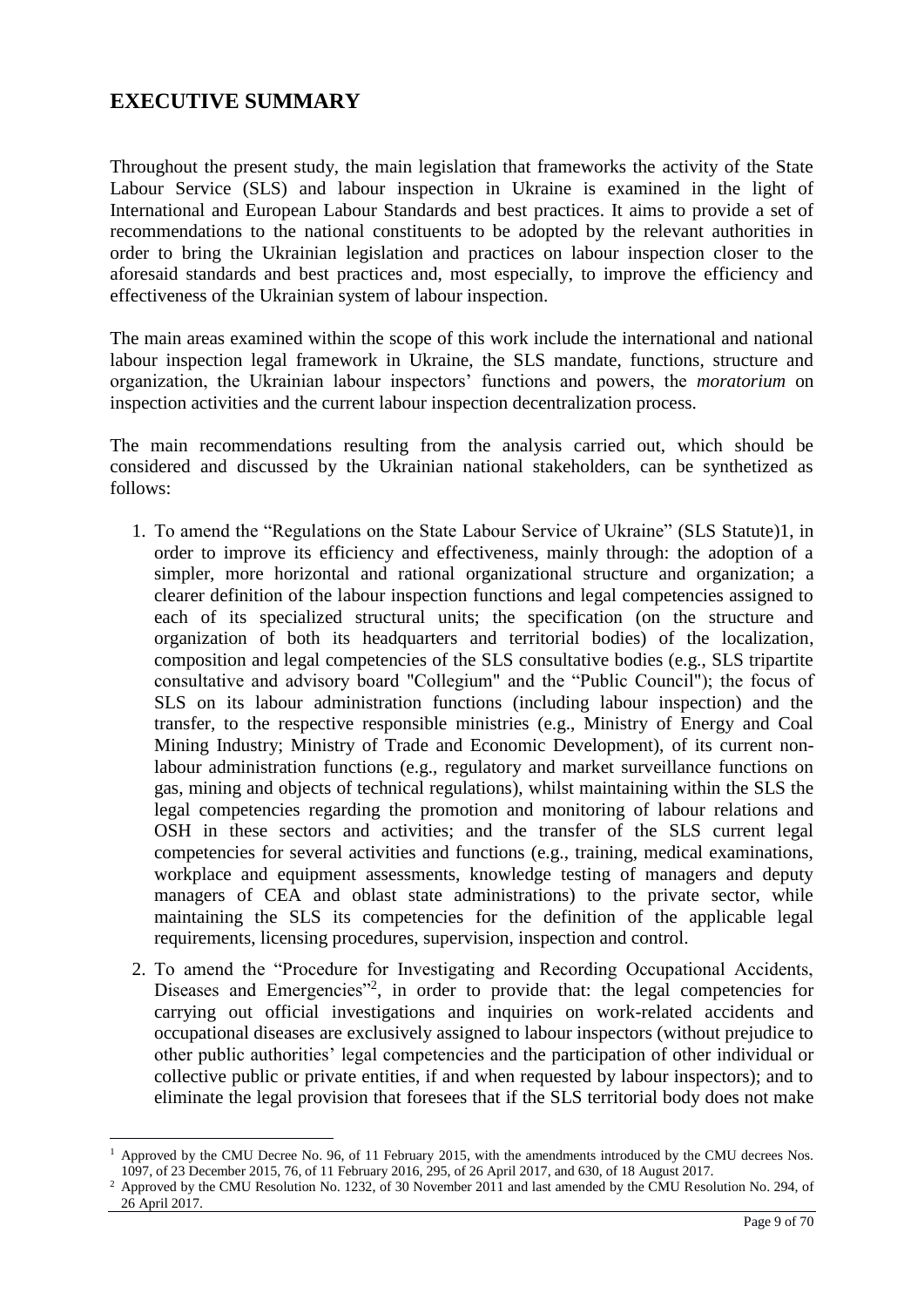a decision to undertake a special investigation of a work-related accident within 24 hours, the investigation shall be undertaken by the employer or the Fund.

- 3. To draft and approve a "Labour Inspection Statute", which should define, *inter alia*, the functions, activities and powers of labour inspectors as foreseen in the ILO Conventions Nos. 81 and 129, as well as the labour inspection procedures.
- 4. To draft and approve a "Labour Inspector's Career Statute", which should legally create the special career position of labour inspector within the Ukrainian public administration, and foresee, *inter alia*, the access requirements, recruitment and selection processes, career path and advancements, inception and continuous training, disciplinary statute, etc.
- 5. Either to revoke or to fully exclude SLS from the scope of the Law No. 877-V, of 5 April 2007, "On Basic Principles of State Supervision (Control) in the Area of Economic Activities"<sup>3</sup> and, concomitantly, to define the labour inspection procedure in the above mentioned "Labour Inspection Statute".
- 6. To substitute the "Procedure for State Control of Compliance with Labour Legislation"<sup>4</sup> by the aforesaid "Labour Inspection Statute".
- 7. To refrain from imposing *moratoriums* on labour inspection activity (especially on labour inspection visits) and, in particular, to repeal the Law No. 1278-VIII, of 3 November 2016, "On Temporary Specifics of Implementation of the State Supervision (Control) Measures in the Area of Economic Activities", or to exclude definitely SLS from its scope.
- 8. To replace the current decentralization process by one developed within the scope of the SLS central authority control and supervision powers, according to the ILO Conventions Nos. 81 and 129, on the basis of the organic and sustainable growth of the SLS territorial bodies.

 $\overline{a}$ <sup>3</sup> Last amended by the Law No. 2042-VIII, of 18 May 2017.

<sup>4</sup> Approved by the CMU Decree No. 295, of 26 April 2017, "On some issues regarding the application of the Article 259 of the Labour Code of Ukraine and Article 34 of the Law 'On local bodies of self-government in Ukraine'".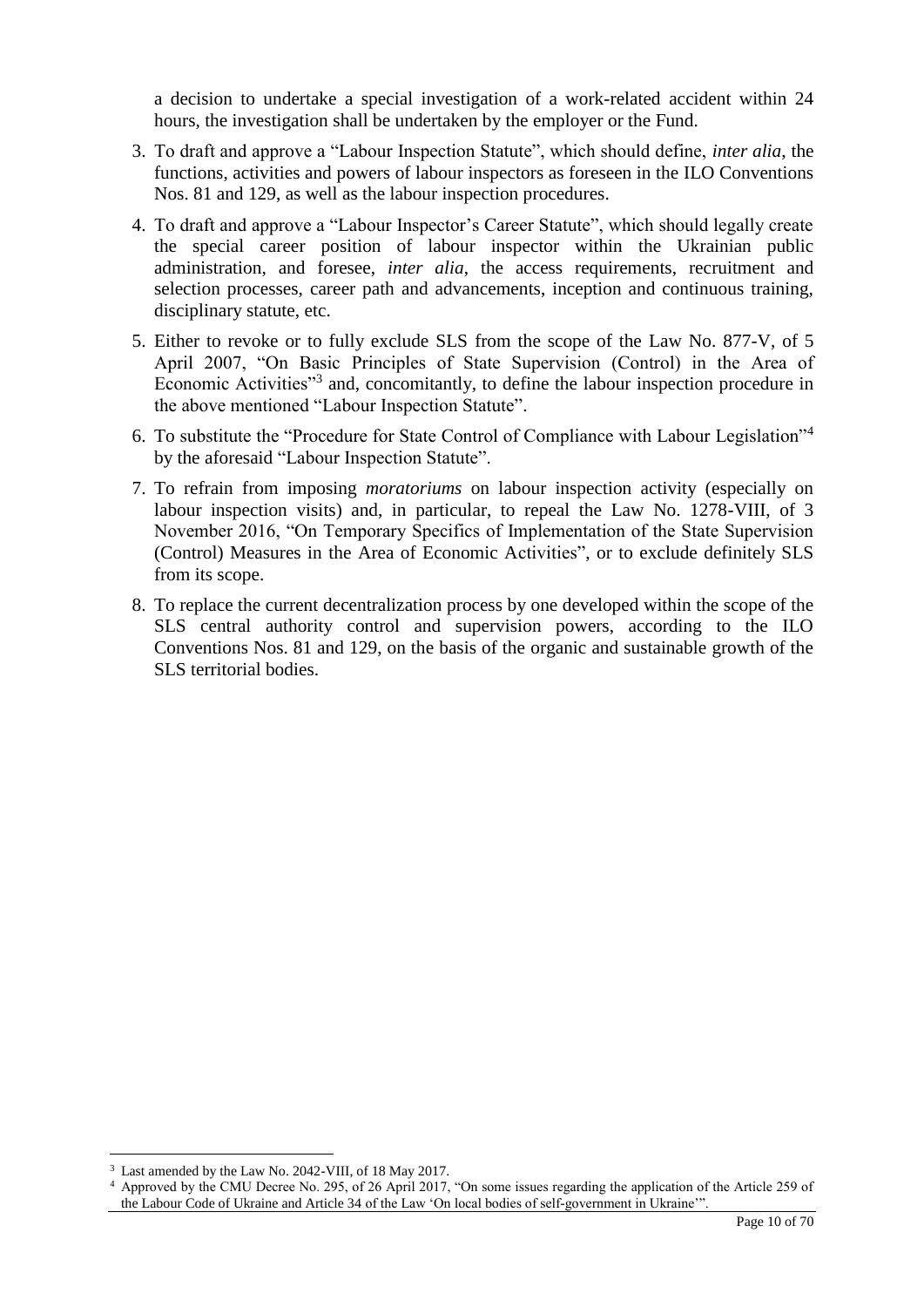#### <span id="page-12-0"></span>**INTRODUCTION**

This report was developed under the scope of Output 1.2 ("Recommendations to Improve National Legislation and Procedures Regarding Labour Inspection and the SLS are Proposed to National Constituents") of the EU-ILO Project "Enhancing the Labour Administration Capacity to Improve Working Conditions and Tackle Undeclared Work".

It is based on the analysis of the main pieces of legislation applicable to the Ukrainian system of labour inspection and takes into account international and European labour standards and best practices.

It is mainly focused on developing a set of recommendations to amend the national legal framework on labour inspection, in order to better have it approach to the above mentioned international and European labour standards and best practices and to improve its efficiency and effectiveness.

For convenience purposes, the legislation is aggregated and analyzed by sections, according to the nature of its subject.

Besides the present introductory section and the conclusions section, it is comprised of eight additional sections, each concerned with specific aspects of the system of labour inspection and respective legislation. The first section highlights the relevant role assigned to the labour inspection system by the international and European labour legal framework, pinpointing the reasons for its importance and its main characteristics and requirements. Section Two reviews the Ukrainian labour inspection system legal framework, including the international law in effect within its internal juridical order. The State Labour Service (SLS) mandate, functions, structure and organization are addressed in Section Three. In Section Four, the labour inspector's functions are addressed. Section Five deals with the labour inspector's powers, whereas Section Six is devoted to *moratoriums*. It follows the decentralization process, discussed in Section Seven, and the summary of the main recommendations, synthesized in the conclusions section.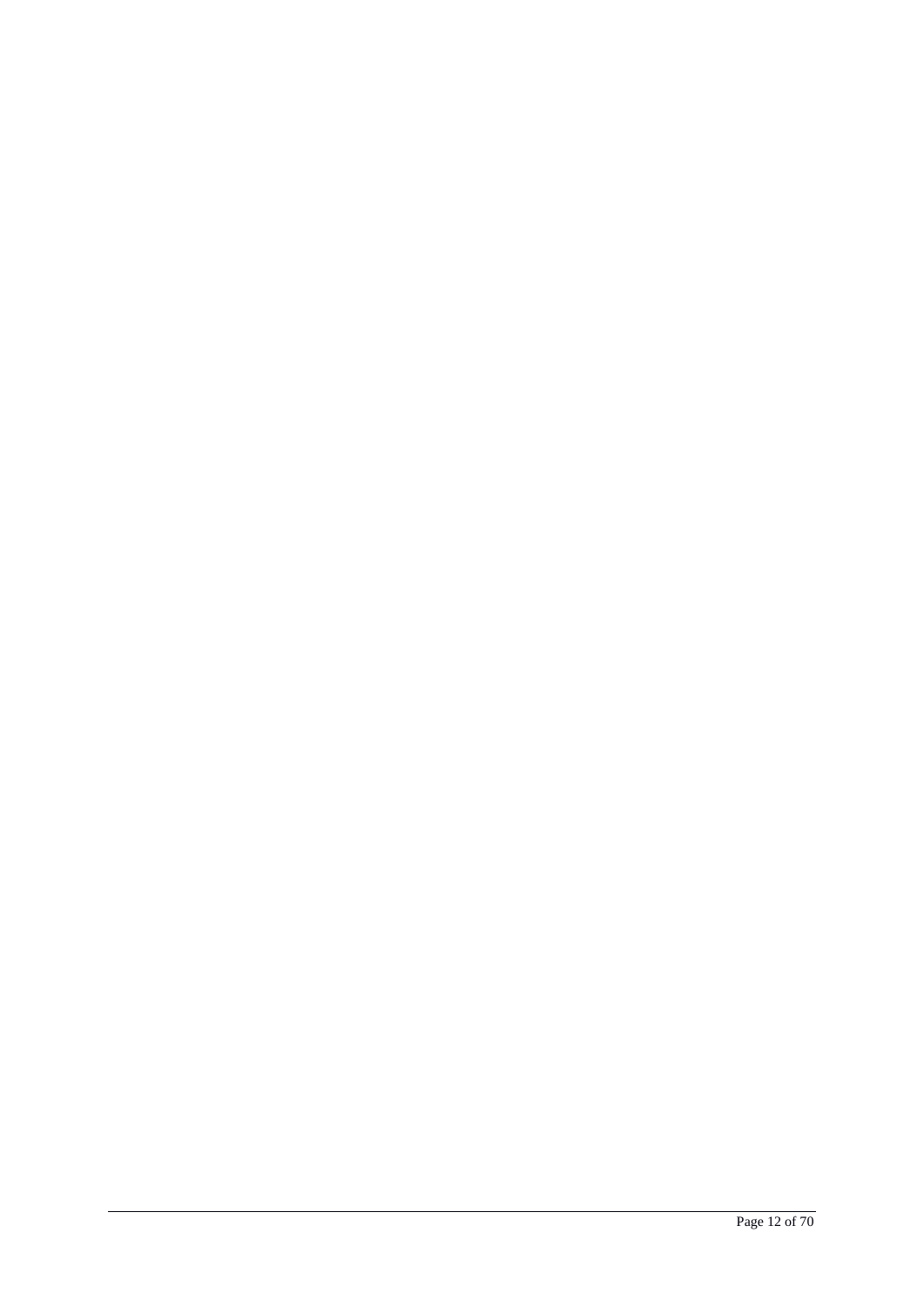## <span id="page-14-0"></span>**1. THE KEY ROLE OF LABOUR INSPECTION**

To enhance the living and working conditions of people and reduce the concerns regarding the occurrence and damaging consequences of work-related accidents and occupational diseases have been guiding the efforts of policy makers around the world, over the last 100 years, to improve working conditions at workplaces (Hämäläinen, Leena Saarela, & Takala, 2009),. These efforts have since been embodied in several international and European labour standards and national laws on labour relations and occupational safety and health (OSH).

However, and despite the importance commonly given to such international and national labour standards, the truth seems to be that, without proper implementation and enforcement, they are pointless and will remain just pieces of paper (Anderson, 2007; ILO, 2007; Jensen, 2004; Richthofen, 2002; Suard, 2016). The latter seems particular true in view of the results of the Second European Survey of Enterprises on New and Emerging Risks (EU-OSHA, 2014). In fact, the survey findings indicate that the major reasons for addressing Occupational Safety and Health (OSH) in the European Union (EU) are the fulfillment of legal obligations (85% of the establishments) and avoiding fines from the labour inspectorates (78%), as noted by Suard (2016), Irastorza et al. (2016) and the European Parliament (2015).

In fact, and regardless of the relevance widely acknowledged in such international, European and national labour standards, it seems reasonable to assume that, without proper enforcement, compliance would be compromised (Anderson, 2007; ILO, 2007; Jensen, 2004; Niskanen, Louhelainen, & Hirvonen, 2014; Richthofen, 2002).

As such, within the international and European legal architecture on labour relations and OSH, the key role of promoting the improvement of working conditions and the monitoring and enforcing of the compliance with labour and OSH regulations was assigned to labour inspection (European Council, 1989; European Parliament, 2014; ILO, 1947, 1969, 1978a, 1981).

In fact, and "*since its beginnings, the International Labour Organization (ILO) has made labour inspection one of its priorities. The question of labour inspection was one of the general principles (under Article 427, ninth point, of Part XIII) of the Treaty of Versailles which set up the ILO. It stipulates that 'Each State should make provision for a system of inspection, in which women will take part, in order to ensure the enforcement of laws and regulations for the protection of the employed'"* (ILO, 2006b:2).

It is also important to recall, in this regard, as also noted the ILO (2006b:2), that *"under Article 10(2)(b) of the ILO Constitution (ILO, 1919), the International Labour Office shall assist governments in the improvement of labour inspection systems. At the very first International Labour Conference in 1919, a recommendation was adopted with a view to establishing a system that would ensure factories and workshops were inspected effectively and establishing a public service in all member states, which, in cooperation with the International Labour Office, would be responsible for protecting workers' health"*.

Four years later, in 1923, a new international recommendation established the set of principles which remain the basis for the effective establishment and functioning of a labour inspection system that enormously influenced ILO Convention No. 81, which is considered, ever since its adoption in 1947, the universal reference instrument on labour inspection (ILO, 2006b:2).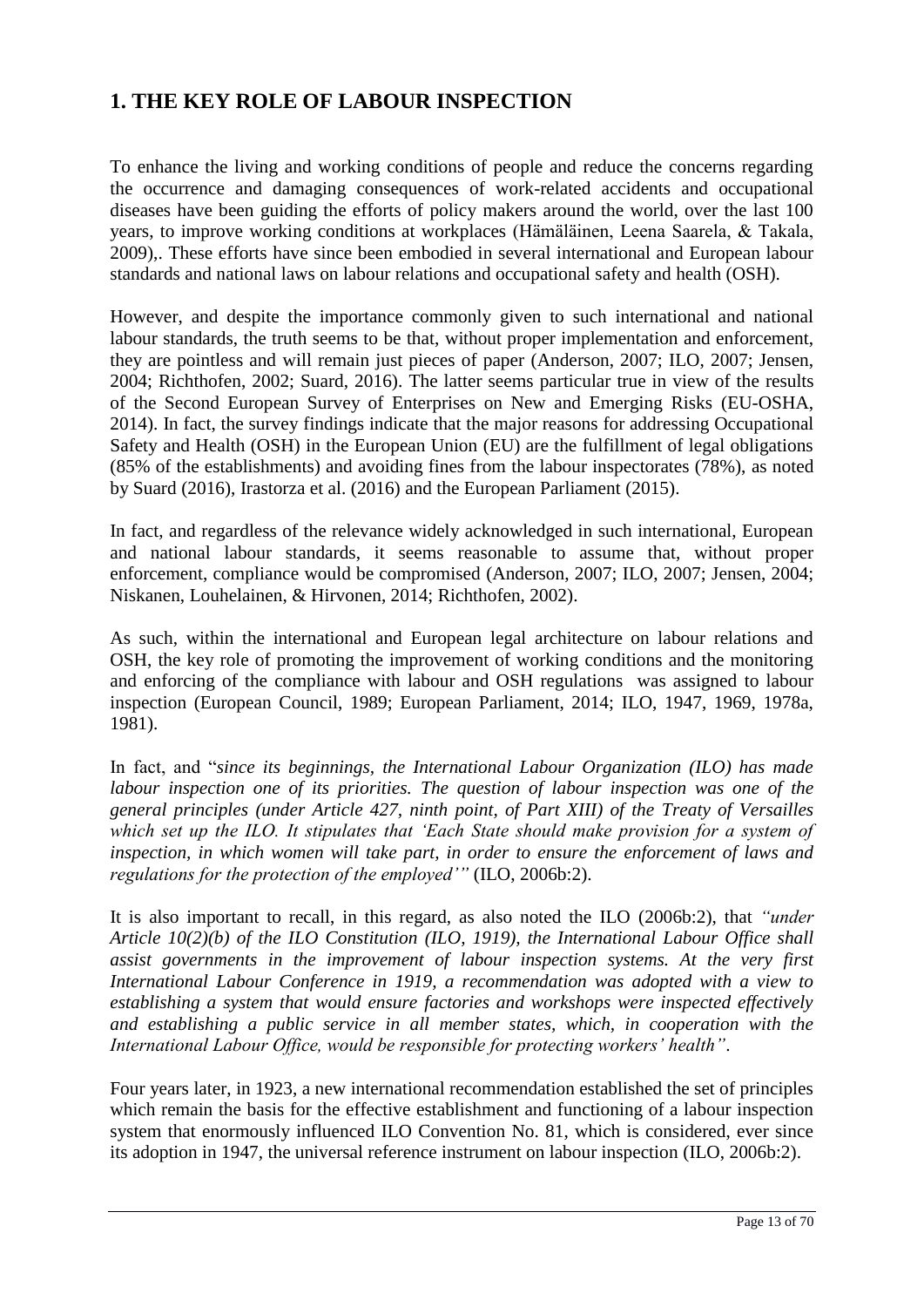In this connection, the European Parliament underlines the need for a stronger focus on the implementation and enforcement of labour standards as an important component in the protection of workers' health and productivity which, moreover, is considered an indispensable prerequisite for compliance with OSH requirements that protect workers' health, whereas labour inspections play an important role (European Parliament, 2015).

Considering that the violation of OSH legal requirements often leads to accidents at work (Frick, 2011), labour inspection is understood as an important instrument to promote safer and healthier working conditions and, in this way, to prevent work-related accidents and occupational diseases (Alli, 2008; ILO, 1996, 2003, 2005, 2006c, 2007, 2011; Richthofen, 2002; Takala, 2005).

Indeed, and despite the recognition that OSH conditions and their impact on the occurrence of work-related accidents and occupational diseases are influenced by multiple factors (Tõsine & Wedege, 2013) and that a coherent national system of occupational risk prevention involves the cooperation of several actors besides the labour inspection (e.g. employers, trade unions, industry representatives, OSH professional organizations and other government agencies and departments), it is widely acknowledged that the labour inspectorates play a central, indispensable and critical role in the improvement of the working conditions at workplaces (Tõsine & Wedege, 2013) by enforcing the law, working in partnership with the other actors and coordinating the implementation and evaluation of policy measures, within the framework of such national system (ILO, 1947, 1969, 1978a, 1981).

In fact, within the international and European legal framework, labour inspection ensures that rights at work are turned into reality, that laws are respected and that actors know their rights and obligations, thus protecting employees' rights, ensuring health and safety at the workplaces, combating unsafe working environments and, therefore, preventing the occurrence of accidents at work and occupational diseases (European Parliament, 2014).

It is therefore generally accepted, and thus expected, that labour inspectorates, provided with the necessary resources and carrying out their duties effectively (monitoring and enforcing the labour legislation, giving information and technical advices, promoting awareness-raising campaigns and implementing occupational risks prevention policies), should be able to positively influence the working conditions of workers, improving their OSH conditions at the workplaces and, consequently, producing positive outcomes, in particular in terms of reducing the number of work-related accidents and occupational diseases (Anderson, 2007; Frick, 2011; ILO, 2007; Jensen, 2004; Levine, Toffel, & Johnson, 2012; Niskanen et al., 2014; Richthofen, 2002; Suard, 2016; Tõsine & Wedege, 2013).

According to the ILO (2007), labour inspection constitutes an indispensable component of a national labour administration system, playing an important role in the application of standards, policies, systems and programs, either confirming that action on the ground is taking place as foreseen, identifying shortfalls and means of resolving any problems or using sanctions to enforce correct implementation.

In this respect, Richthofen (2002) argues that labour inspection could also play an additional role, going a little bit further from its traditional approach (of visiting, monitoring, enforcing, advising and inquiring), both through the design and implementation of policies and procedures aimed at promoting the cooperation with and between other social actors (e.g. representative associations of employers and workers, professional, trade and industrial associations, insurance companies) and through the development and promotion of the concepts of costs and benefits associated with the promotion of safer and healthier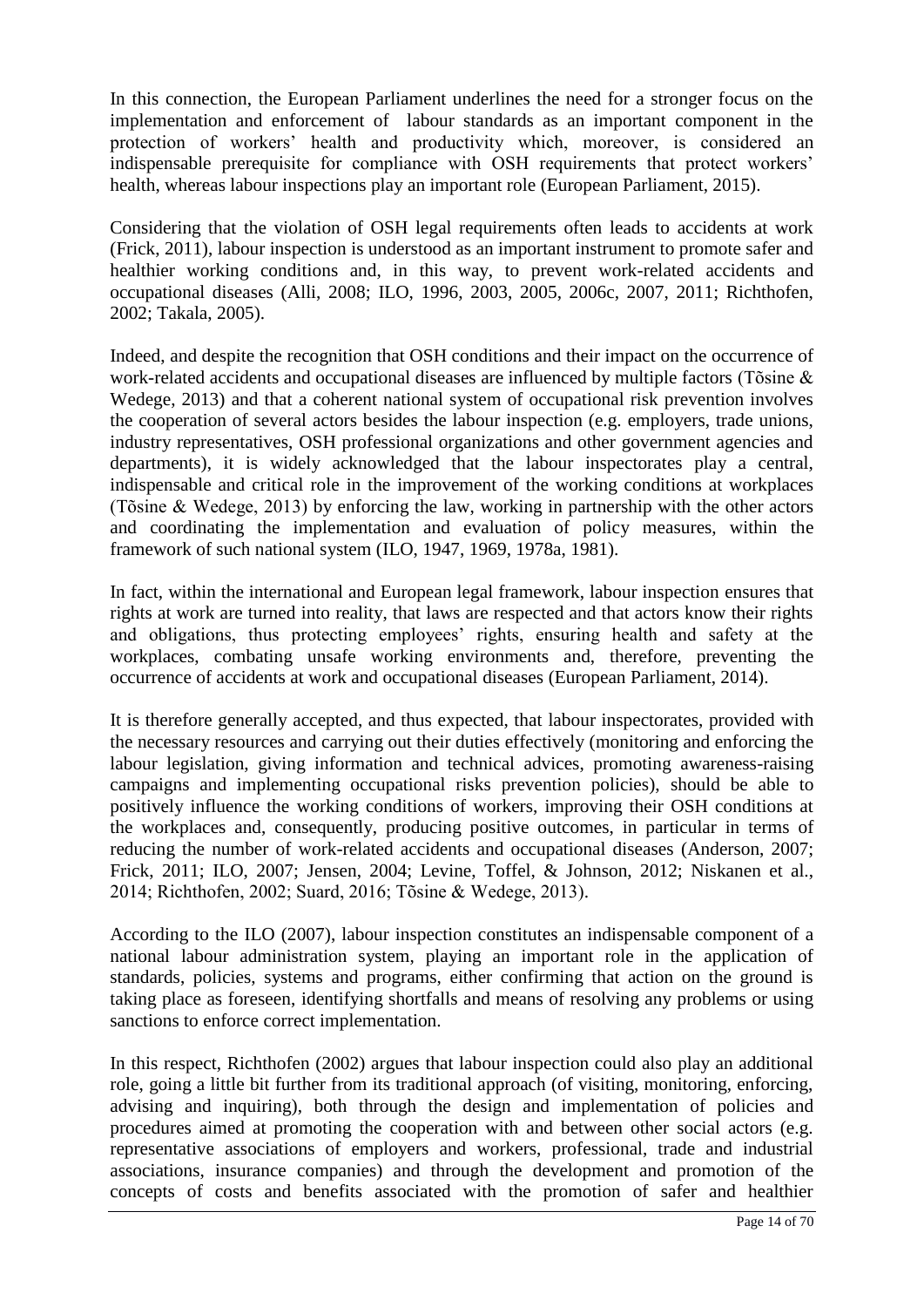workplaces, to convince management that 'safety pays' and that 'good health is good for business'.

Indeed, by improving working conditions at workplaces, an effective labour inspection presents considerable benefits and sound advantages, not only at the human level, but also at the social, economic and financial levels, and not only for the workers, but also for the employers, the state and society in general. In particular, this would include:

- 1. Decreases in the number and incidence rates of fatal and non-fatal work-related accidents and occupational diseases;
- 2. Reductions in direct and indirect costs arising from those events, namely regarding:
	- a. Emergency services;
	- b. Rehabilitation services;
	- c. Disability, early retirement and other pensions;
	- d. Health care, hospital, and rehabilitation expenses;
	- e. Compensation costs;
	- f. Work-related accident and occupational disease insurance costs;
	- g. Opportunity costs, related to the loss of production, hence, revenues, due to the absence of the victims;
	- h. Increased training costs to train the workers that substitute the victims;
	- i. Impact of the victims absence and substitution in terms of economies of scale and experience;
	- j. Indirect costs related to damages to the image and reputation of the employers and the state related with the occurrence of such events;
	- k. Indirect costs associated to the impact of such events on the motivation and commitment of the workers.
- 3. Improvement of the work ability and capacity of the workforce;
- 4. Development of social security sustainability and revenues:
	- a. by ensuring the transition of those in the informal and undeclared economies (workers and employers) to the formal and declared ones, therefore raising the number of social security contributions and reducing the social security expenditures (e.g., with unemployment benefits and other benefits that were wrongly assigned to informal and undeclared workers and businesses);
	- b. through the increase of the work capacity of the workforce which, therefore, instead of receiving early benefits from the social security, will now contribute for a longer period;
	- c. by reducing the social security direct costs related to work-related accidents and occupational diseases (e.g., rehabilitation costs; early retirement pensions; disability and other pensions; etc.).
- 5. Enhancement of the public finance balance and reduction of tax rates, through:
	- a. The increase of tax revenues, due to the reduction of the informal economy and of the undeclared work;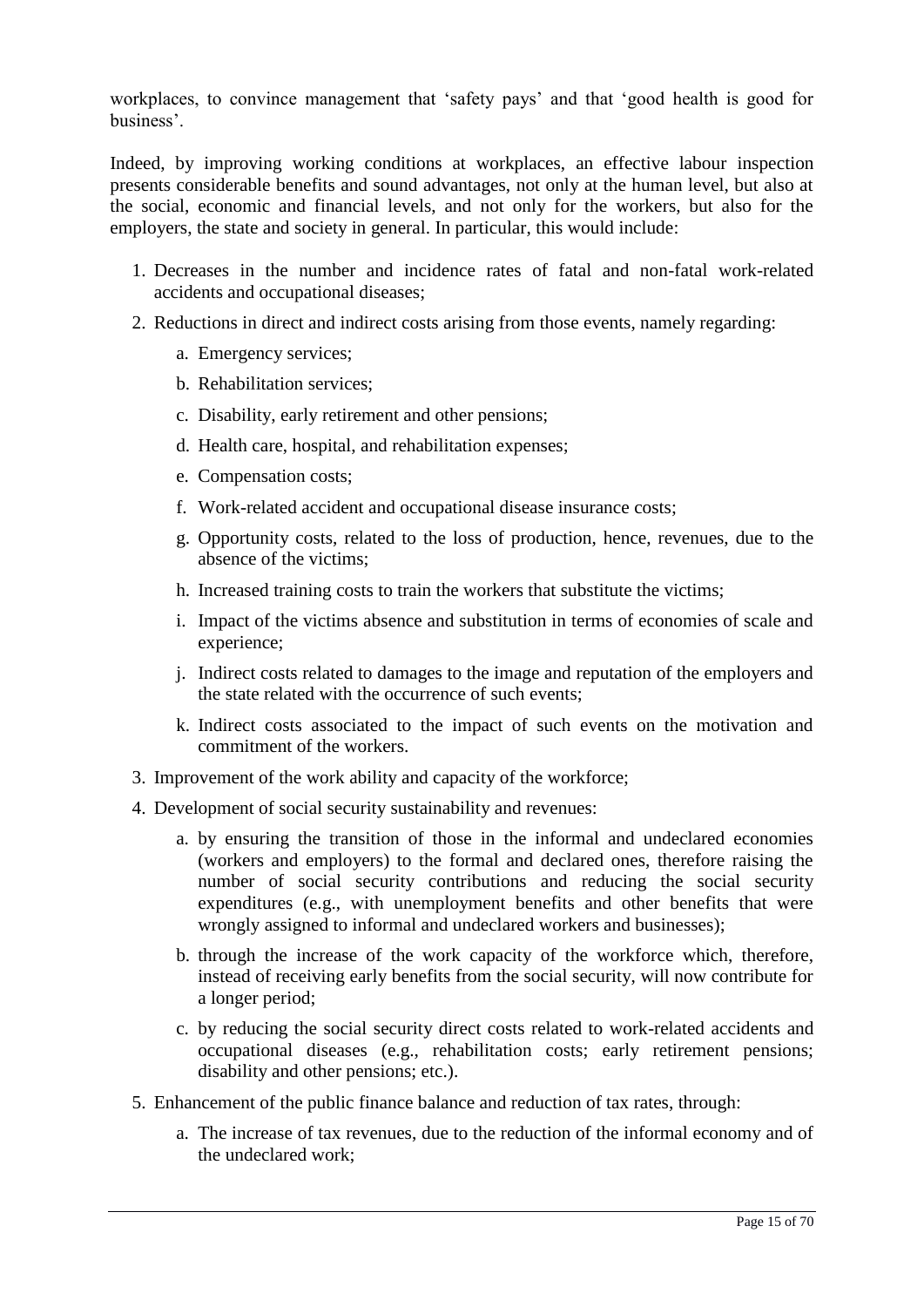- b. The decrease of state budget expenditures, through the reduction of the direct and indirect costs due to work-related accidents and occupational diseases (e.g., health care costs, emergency services expenditures; etc.);
- c. The increase of business revenues, resulting from: the increase of sales due to access to new markets (e.g., European Common Market, Canada, etc.); the elimination of unfair competition and the improvement of the market environment; and the increase of productivity resulting from the improvement of working conditions and consequent reduction of work-related accidents and occupational diseases.
- 6. Business access to new and more competitive markets (e.g., European Common Market, Canada, etc.);
- 7. Expansion of revenues and net income of businesses, mainly through:
	- a. The elimination of the unfair competition from the businesses that do not comply with labour relations and OSH regulations;
	- b. Increased competitive advantage, founded on a more motivated workforce, on a fairer market, and on the reduction of tax rates and social security contributions (allowed by the improvement of social security and public finances *equilibrium*);
	- c. The increase of productivity via the reduction of fixed and variable costs related to work-related accidents and occupational disease (e.g., compensation costs, insurance costs, training costs, loss of production opportunity costs, image and reputation indirect costs, opportunity costs in terms of economies of scale and experience, indirect costs related to the motivation and involvement of workers, etc.);
	- d. Increased revenues due to access to new markets (e.g., European Common Market, Canada, etc.); and
	- e. Increased net profits, due not only to increased revenues and reduction of costs, but also resulting from the reduction of income taxes (allowed by the improvement of public finance).

In this context, labour inspection assumes a paramount importance within the international and European Labour Standards, notably through the ILO Conventions No. 81, concerning labour inspection in industry and commerce (ILO, 1947), and No. 129, concerning labour inspection in agriculture (ILO, 1969).

They are manly focused on the definition of a labour inspection system that should be implemented by ILO Constituents. In addition to placing labour inspection under the supervision and control of a central authority, they both define the main functions of the labour inspection system (ILO, 1947, 1969), as follows:

- a. To secure the enforcement of legal provisions relating to conditions of work and the protection of workers while engaged in their work;
- b. To provide technical information and advice to employers and workers concerning the most effective means of complying with the legal provisions; and
- c. To bring to the notice of competent authorities defects or abuses not specifically covered by existing legal provisions.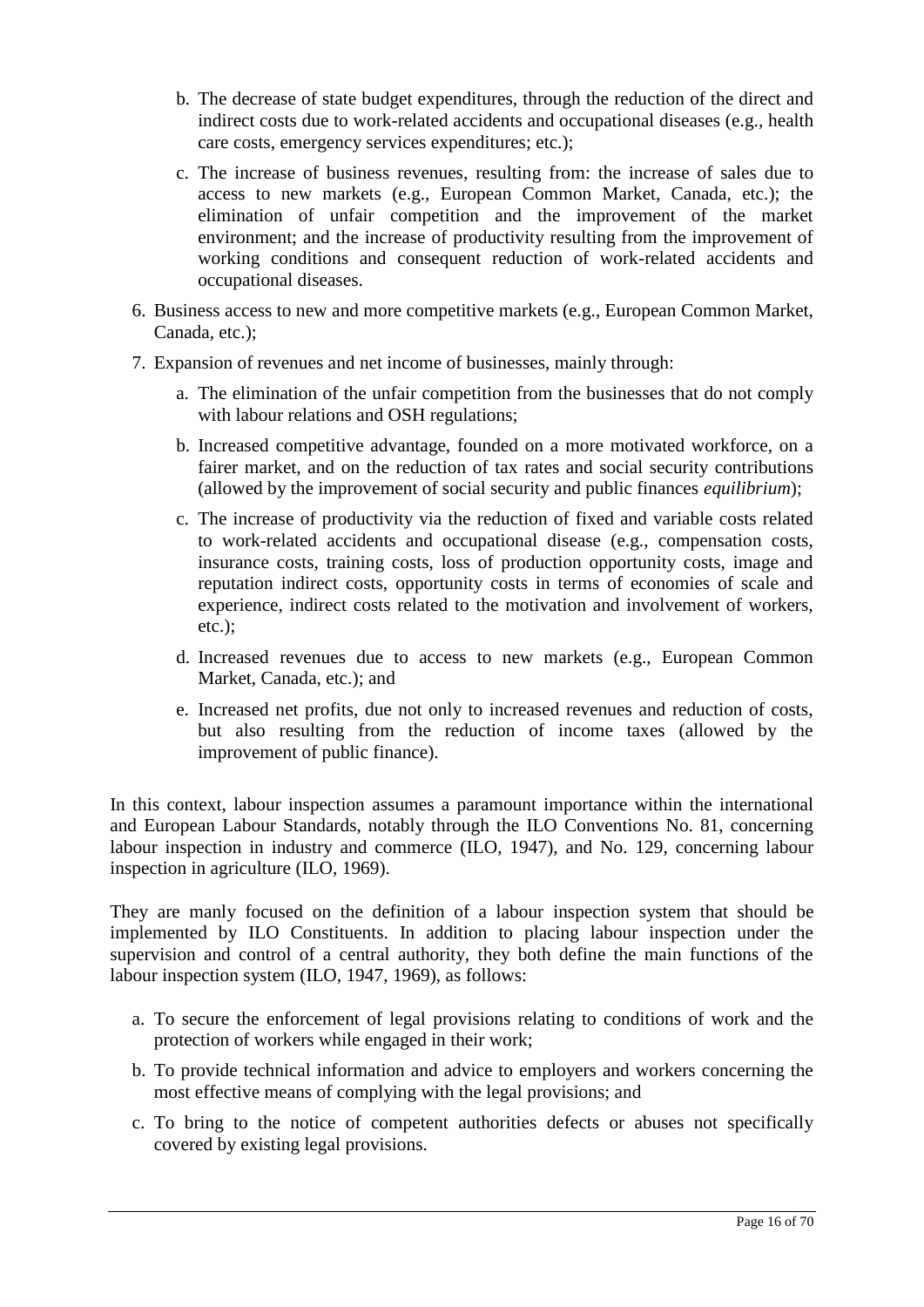They also outline the main powers of labour inspectors, understood as being essential to the effective discharge of their primary duties (ILO, 1947, 1969, 2006c):

- 1. To enter freely and without previous notice at any hour of the day or night in any workplace;
- 2. To carry out any examination, test or enquiry which may be considered necessary;
- 3. To take steps with a view to remedying defects observed at workplaces;
- 4. To require alterations to workplaces, to be carried out immediately or within a specified time frame; and
- 5. To take immediate measures, with executory force, in the event of imminent danger to the health or safety of the workers.

Moreover, they foresee legal provisions regarding the mandatory notification to the labour inspectorate of work-related accidents and occupational diseases and the liability for prompt legal proceedings without previous warning and for application of adequate penalties to any person who violates or neglects to observe legal provisions enforceable by labour inspectors or for obstructing labour inspectors in the performance of their duties (ILO, 1947, 1969).

Furthermore, they address the importance of the labour inspectors being public servants, independent from changes of government and from improper external influences, recruited solely on the basis of their qualifications and provided with the necessary (initial and continuous) training and resources (e.g. financial, facilities, equipment, means of transportation), as well as the need for ensuring that labour inspectorates are provided with the adequate number of labour inspectors (ILO, 1947, 1969, 2006b).

Finally, they impose to labour inspectors the duty of professional secrecy and a particularly demanding incompatibilities regime.

It is also worth mentioning, as also noted by ILO (2006b:2), that *"in the majority of international labour Conventions on working conditions and the protection of workers adopted subsequently, there are provisions for the establishment of labour inspection or at least the appointment of authorities who will be responsible for ensuring the supervision of the application of relevant legislation"*. These are the cases, for example, of the ILO Convention No. 155, concerning occupational safety and health and the working environment (Article 9), ILO Convention No. 176, concerning safety and health in mines (Articles 5, 7 and 16), ILO Convention No. 184, concerning safety and health in agriculture (Article 5) and ILO Convention No. 187, concerning the promotional framework for occupational safety and health (Article 4) (ILO, 1981, 1995, 2001, 2006a).

The paramount importance of labour inspection in the international and European arenas is also evidenced, *inter alia*:

1. In Article 4 of the European Council Directive No. 89/391/EEC, of 12 June 1989, concerning the introduction of measures to encourage improvements in the safety and health of workers at work (European Council, 1989), which foresees the obligations of the states for ensuring the legal subjection of employers, workers and workers' representatives to the legal provisions necessary to implement its provisions and for ensuring adequate controls and supervision;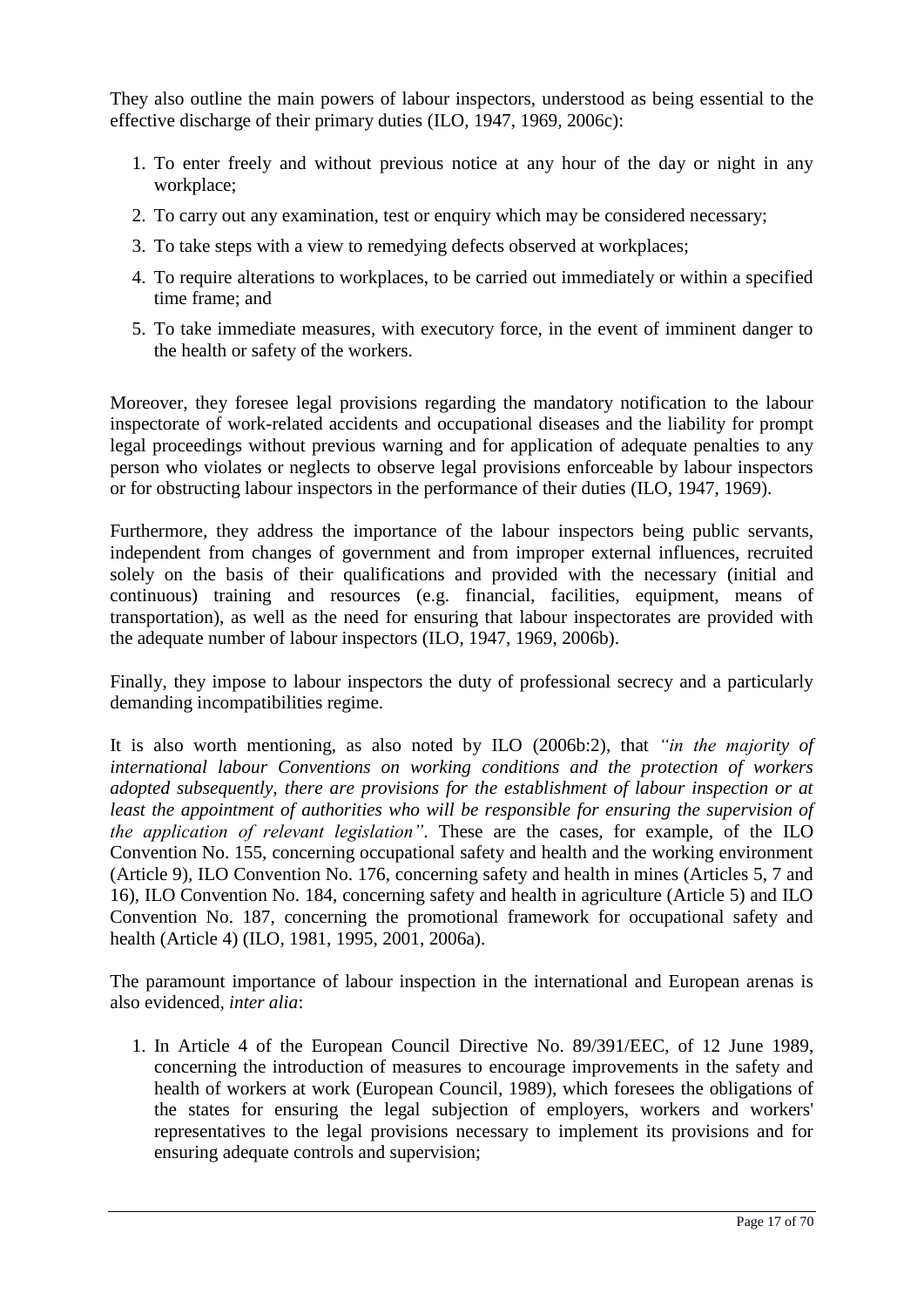- 2. In the European Parliament Resolution No. 2013/2112(INI), of 14 January 2014, on effective labour inspections as a strategy to improve working conditions in Europe (European Parliament, 2014);
- 3. In the EU Strategic Framework on Health and Safety at Work 2014-2020 (European Commission, 2014; European Parliament, 2015) which sets, as one of the EU OSH key objectives, the improvement of the enforcement of OSH legislation by Member States;
- 4. In several international treaties and agreements, notably in Article 13.5(1) of the Canada - Ukraine Free Trade Agreement, signed on 11 July 2016, which foresees that each party will promote compliance with and effectively enforce its labour law, mainly through establishing and maintaining an effective labour inspection regime (including by developing responsible bodies and appointing and training inspectors) and monitoring compliance and investigating suspected violations (including through onsite inspections).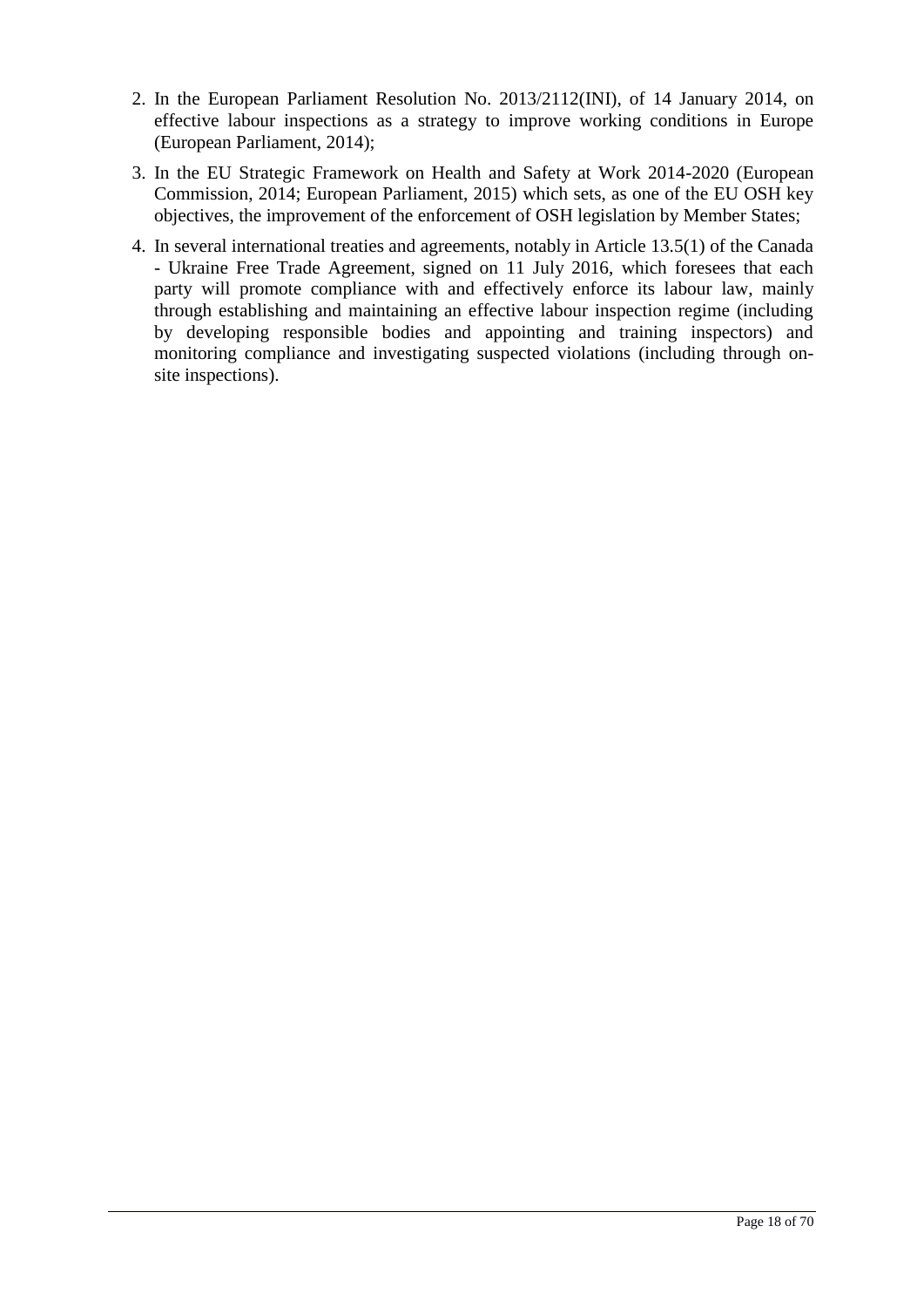## <span id="page-20-0"></span>**2. UKRAINIAN LABOUR INSPECTION LEGAL FRAMEWORK**

#### <span id="page-20-1"></span>**2.1. International Law**

The ILO Conventions ratified by Ukraine, as well as the international treaties approved by the Verkhovna Rada (Ukrainian Parliament) as being bounding, apply in the Ukrainian internal juridical order.

In fact, and according to Article 9(1) of the Constitution of Ukraine, the international treaties in force, consented to be binding by the Verkhovna Rada (Parliament) of Ukraine, shall be an integral part of the national legislation of Ukraine. Moreover, and according to Article 3(2) of Law No. 2694-XII, of 14 October 1992, "On Labour Protection", if an international treaty that the Verkhovna Rada agreed to be bound to establishes provisions other than those envisaged in Ukraine's legislation on labour protection, the provisions of the international treaty shall apply.

At this moment, Ukraine has already ratified seventy-one ILO Conventions, including the eight Fundamental Conventions, the four Governance Conventions (Priority) and fifty-nine of the 177 Technical Conventions.

Among the ILO Conventions ratified by Ukraine, it is important to highlight the ones most closely related to labour inspection, in particular, the Labour Inspection Convention No. 81 (ILO, 1947), the Labour Inspection (Agriculture) Convention No.129 (ILO, 1969) and the Labour Administration Convention No. 150 (ILO, 1978a), as well as some ILO Conventions on OSH that address labour inspection, such as the Occupational Safety and Health Convention No. 155 (ILO, 1981), the Safety and Health in Mines Convention No. 176 (ILO, 1995) and the Safety and Health Agriculture Convention No. 184 (ILO, 2001).

Besides the provisions of the ILO Conventions ratified by Ukraine, the provisions of the international treaties and agreements signed by Ukraine and approved by the Verkhovna Rada also apply in the Ukrainian internal juridical order.

This is the case, for example, of the EU - Ukraine Association Agreement (EU & Ukraine, 2014), signed on 21 March 2014 (political section) and on 27 June 2014 (economic section), which entered into force on 1 September 2017 and foresees that, *inter alia*:

- *"(…) the Parties shall strengthen their dialogue and cooperation on promoting a decent work agenda, employment policy, health and safety at work, social dialogue, social protection, social inclusion, gender equality and non-discrimination"* (Article 419);
- *"Ukraine shall ensure gradual approximation to EU law, standards and practices in the area of employment, social policy and equal opportunities, as set out in Annex XL to this Agreement"* (Article 424).

The same applies to the provisions of the Canada - Ukraine Free Trade Agreement (Canada  $\&$ Ukraine, 2016), signed on 11 July 2016, which entered into force in 1 August 2017 and provides that, for example, the parties should promote compliance with and effectively enforce its labour law, namely through: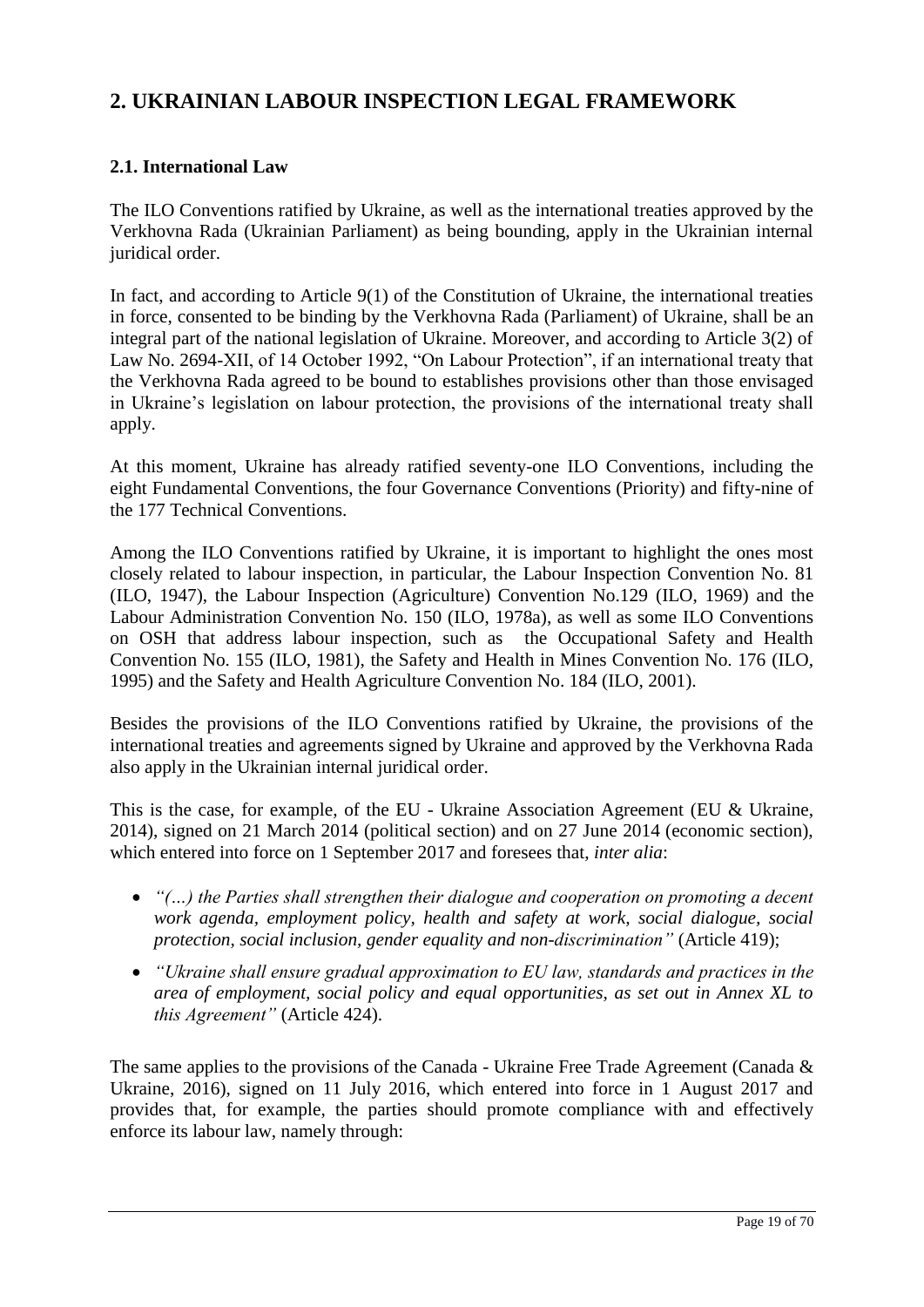- *"establishing and maintaining an effective labour inspection regime, including by developing responsible bodies and appointing and training inspectors"* [Article  $13.5(1)(a)$ ;
- *"monitoring compliance and investigating suspected violations, including through onsite inspections"* [Article 13.5(1)(b)].

#### <span id="page-21-0"></span>**2.2. National Legal Framework**

The Ukrainian legal framework concerning labour inspection comprises, besides the Constitution of Ukraine and the legislation concerning the state supervision and control, several other Verkhovna Rada laws and decrees and resolutions of the Cabinet of Ministers of Ukraine (CMU) on labour relations, OSH, employment and compulsory social insurance where labour inspection issues are also addressed, as well as some legal acts of the Ministry of Social Policy and orders of the State Labour Service of Ukraine (SLS).

The Constitution of Ukraine, which came into effect by Law No. 254/96, on 28 June 1996, guarantees its citizens the generality of the rights commonly enshrined in the constitutional acts of modern nations, namely: to life and health; honour and dignity; integrity and security; to work, including the possibility to earn a living by labour that is freely chosen or to which is freely agreed; to proper, safe, and healthy working conditions and remuneration not less than the minimum wage as determined by law; to timely payment for work performed; to maximum duration of work time, minimum duration of rest and to days off and holidays; to weekly rest days and paid annual leave; to shorter working days for certain professions and industries, as well as reduced hours of night work; to protection from unlawful dismissal; to social protection; to health care, medical aid, and medical insurance; the prohibition of forced labour; to freedom of association into political parties and public organizations; to take part in trade unions with the purpose of protecting their labour and socio-economical rights and interests; to strike (cf. Articles 36 and 43 to 45).

Besides the above mentioned international and constitutional provisions, the Ukrainian labour inspection system is regulated by other general, specific, and subordinated national legislative acts, notably by the "Regulations on the State Labour Service of Ukraine"<sup>5</sup>, which defines the tasks and the functions of the SLS, its structure, legal competencies and powers.

The labour inspection system in Ukraine is also regulated by:

- 1. The Law No. 877-V, of 5 April 2007, "On Basic Principles of State Supervision (Control) in the Area of Economic Activities"<sup>6</sup> , especially in what concerns the procedures for carrying out and registering state supervision (control) activities and the powers of the "officials" of the bodies of state supervision (control);
- 2. The "Procedure for State Control of Compliance with Labour Legislation", approved by the CMU Decree No. 295, of 26 April 2017, which establishes the procedures of state control over the compliance of labour legislation by the employers, through inspection visits and desk inspections, carried out by the labour inspectors of the SLS (and its territorial bodies) and of the executive bodies of city councils of the cities of regional

 $\overline{a}$ <sup>5</sup> Approved by the Decree of the Cabinet of Ministers No. 96, of 11 February 2015, with the amendments made by the CMU decrees No. 1097, of 23 December 2015; No. 76, of 11 February 2016; No. 295, of 26 April 2017 and No. 630, of 18 August 2017.

<sup>6</sup> Last amended by the Law No. 2042-VIII, of 18 May 2017.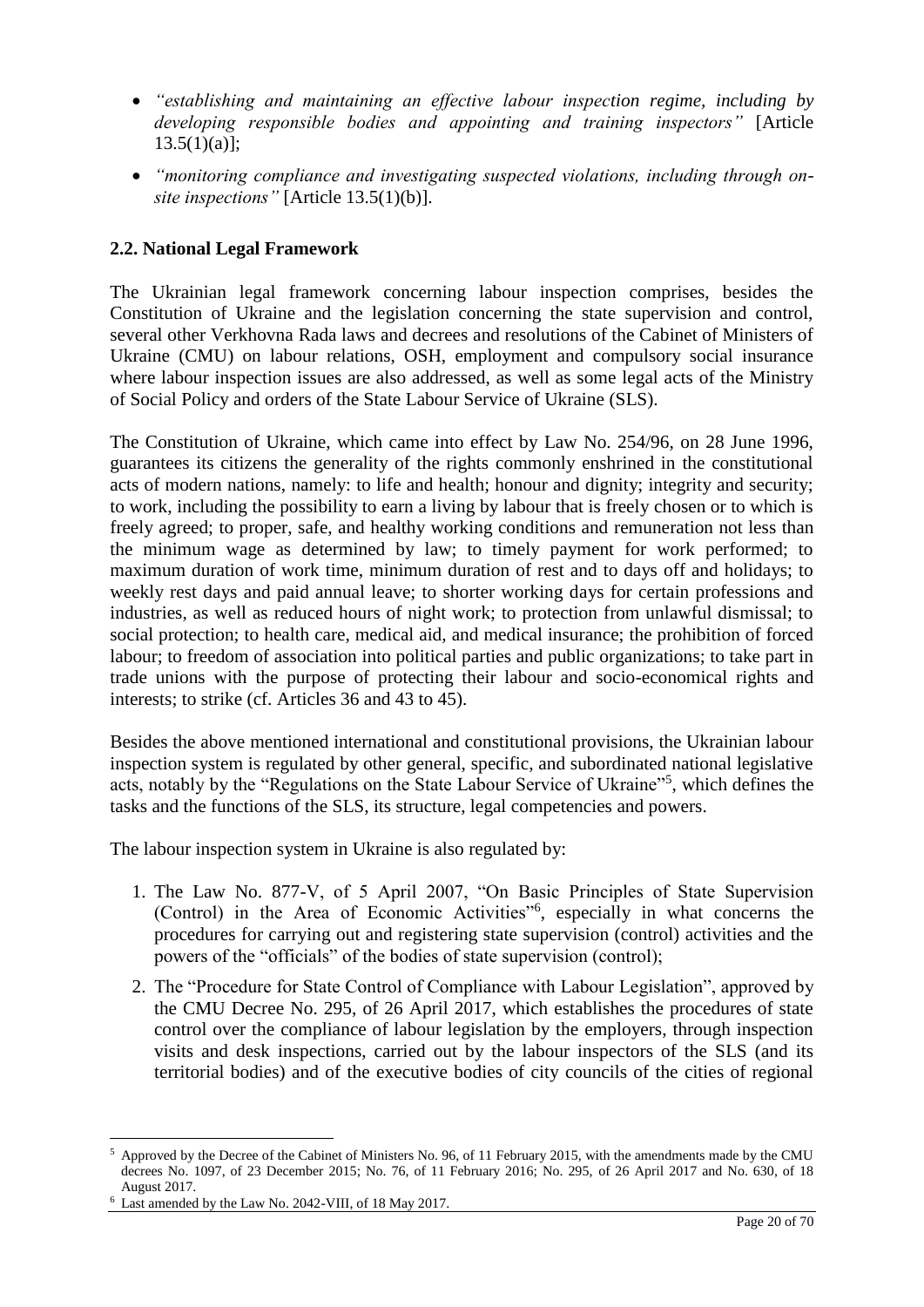importance, villages, small towns, city councils of amalgamated communities (only in relation to the wages arrears, minimum wage and undeclared work);

3. The "Procedure for State Supervision over Compliance with Labour Legislation", approved by the CMU Decree No. 295, of 26 April 2017, which defines the key tasks and procedure of the state supervision to be carried out by the SLS (and its territorial bodies) over compliance with labour legislation, in order to detect violations and shortcomings of the executive authorities of city councils in cities of oblast significance, village, settlement and city councils of amalgamated communities, and central executive authorities; to develop proposals to improve efficiency of exercise of the control powers; to ensure the exercise of the control powers; and to take measures to initiate holding officials liable for breach of laws during the exercise of the control powers.

Labour inspection activity in Ukraine is also becoming commonly regulated by legal acts that impose *moratoriums* on the exercise of inspection activities by state inspection services, including the SLS. Examples of such legal acts include, *inter alia*: Law of the State Budget for 2014; Law No. 76-VIII, of 28 December 2014, "On Amending and Invalidating Some Legislative Acts"; Law No. 1278-VIII, of 3 November 2016, "On Temporary Specifics of Implementation of the State Supervision (Control) Measures in the Area of Economic Activities"; Law No. 2246-VIII, of 7 December 2017, "On the State Budget of Ukraine for 2018"; and CMU Decree No. 1104, of 18 December 2017, "On Approval of the List of Bodies of the State Supervision (Control) which are out of the Scope of Application of the Law No. 1278-VIII, of 3 November 2016, 'On Temporary Specifics of Implementation of the State Supervision (Control) Measures in the Area of Economic Activities'".

Moreover, legal provisions enshrined in several other legal acts regulate some additional aspects (e.g., powers for state supervision and control, power to impose fines, other legal competencies) of the labour inspection functions entrusted to the SLS in its different fields of competence (labour relations; labour protection; pension security; employment; advertising of job vacancies; social protection, employment and job-placement of persons with disabilities; state compulsory social insurance; unemployment insurance; etc.), in particular:

- Articles 259, 260 and 265 of the Ukrainian Labour Code<sup>7</sup>, which assigns to the SLS the legal competencies to control and enforce compliance with the labour relations and labour protection legislation and specifies the liability for their violation;
- Articles 31, 33, 38 and 39 of the Law No. 2694-XII, of 14 October 1992, "On Labour Protection"<sup>8</sup>, that entrust additional legal competencies to the SLS in the field of labour protection, assigns to SLS the powers for state supervision over compliance with laws and other regulatory acts on labour protection and entrusts the SLS "officials" with some powers, rights and responsibilities which are typically awarded only to labour inspectors;
- Article 13 of the Law No. 1788-XII, of 5 November 1991, "On Pension Security"<sup>9</sup>, which allocates to the SLS the legal competence to control the correct application of the lists for preferential pension security and quality of workplaces attestation and for the development of proposals for the improvement of those lists;

 $\overline{a}$ 

<sup>7</sup> Approved by the Law No. 322-VIII, of 10 December 1971, and last amended by the Law No. 2249-VIII, of 19 December 2017, amending several legal acts of Ukraine.

<sup>&</sup>lt;sup>8</sup> Last amended by the Law No. 2249-VIII, of 19 December 2017, "On amending some legislative acts of Ukraine to simplify the business environment (deregulation)".

<sup>9</sup> Last amended by Law No. 2325-VIII, of 13March 2018.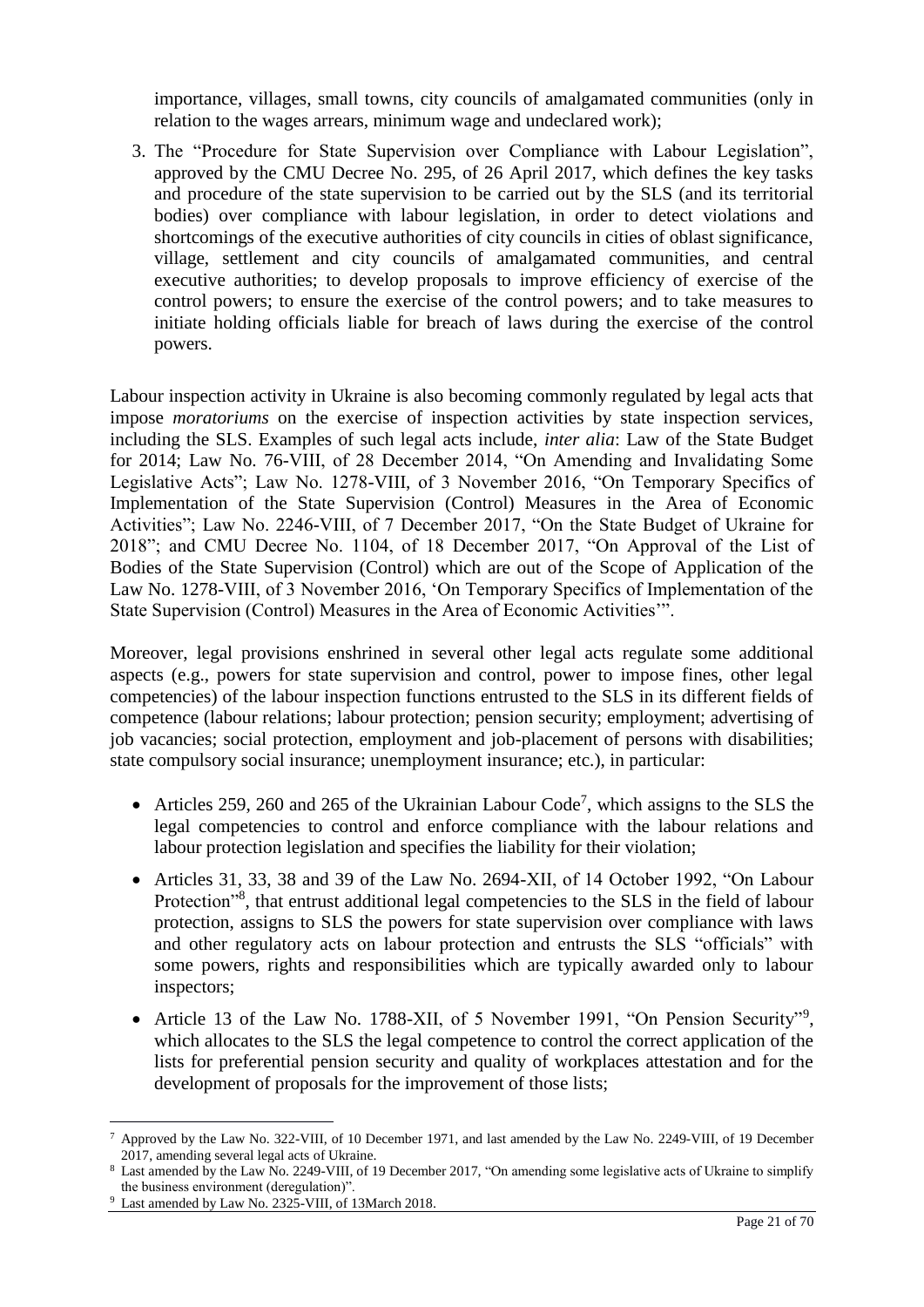- Articles 52 and 53 of the Law No. 5067-VI, of 5 July 2012, "On Employment of the Population<sup>"10</sup>, which assign to the SLS the powers for state supervision and control over compliance with legislation on employment and for imposing the respective fines;
- Article 26 of the Law No. 270/96-BP, of 3 July 1996, "On Advertising (of Job Vacancies) $v<sup>11</sup>$ , which entrusts to SLS the state supervision and control powers over its compliance;
- Article 19 of the Law No. 875, of 21 March 1991, "On Principles of the Social Protection of Persons with Disabilities"<sup>12</sup>, that defines the legal competence of the SLS for the state supervision (control) over compliance with legislation on employment and job-placement of persons with disabilities in relation to registration of people with disabilities in the Fund of Social Protection; reporting on employment and jobplacement of persons with disabilities; filling the quota for job-placement of persons with disabilities; and calculation and payment of administrative sanctions and late payment charges for non-compliance with the requirements;
- Article 54 of the Law No. 1105-XIV, of 23 September 1999, "On the State Compulsory Social Insurance", which assigns to the SLS the powers to control compliance of the legislation on social security by the insurers and the Fund and to freely conduct inspections on the administrative premises of the executive bodies of the Fund in relation to entitlement, calculation and payment of benefits, compensation, provision of social services and other types of material support as foreseen by this law, with purpose of ensuring respect of the rights and guarantees of insured persons, as well as to have access during inspections to information, documents and materials and receive copies or extracts from documents necessary to fulfill its duties;
- Article 14 of the Law No. 1533-III, of 2 March 2000, "Оn the State Compulsory Insurance Against Unemployment"<sup>13</sup>, which assigns to the SLS, with the purpose of ensuring respect to the rights and guarantees of the insured persons, the legal competencies to exercise state supervision and enforcement of the compliance with the law and other legal documents regulating relations in the area of unemployment insurance, including the right to conduct inspections (related to entitlement, calculation and payment of benefits, provision of social services and other types of material support) on the premises of the executive office of the Fund and to access necessary information, documents and materials, as well as to receive from the Fund the copies and extracts from the documents necessary to fulfil its duties. The SLS officials, on the other hand, are empowered to take measures in accordance with the legislation in cases of violations of the rights of the insured persons.

The labour inspection activity is also regulated in what concerns specifically the investigation and enquiry on work-related accidents and occupational diseases by the "Procedure for Investigating and Recording of Occupational Accidents, Diseases and Emergencies"<sup>14</sup>.

In addition, Ukrainian labour inspection is also regulated by several internal orders, issued by the head of the SLS in accordance with the "Regulations on the State Labour Service of Ukraine", approved by the CMU Decree No. 96, of 11 February 2015. These are the cases, for example, of the SLS Order No. 76, of 22 June 2017, "On Approval of the Regulation for

 $\overline{a}$ 

<sup>10</sup>Last amended by Law No. 2249-VIII, of 19 December 2017.

<sup>&</sup>lt;sup>11</sup> Last amended by Law No. 2210-VIII, of 16 November 2017.

<sup>&</sup>lt;sup>12</sup> Last amended by the Law No. 2249-VIII, of 19 December 2017.

<sup>&</sup>lt;sup>13</sup> Last amended by Law No. 2249-VIII, of 19 December 2017.

<sup>&</sup>lt;sup>14</sup> Approved by the Resolution of the CMU No. 1232, of 30 November 2011, and last amended by the Resolution of CMU No. 294, of 26 April 2017.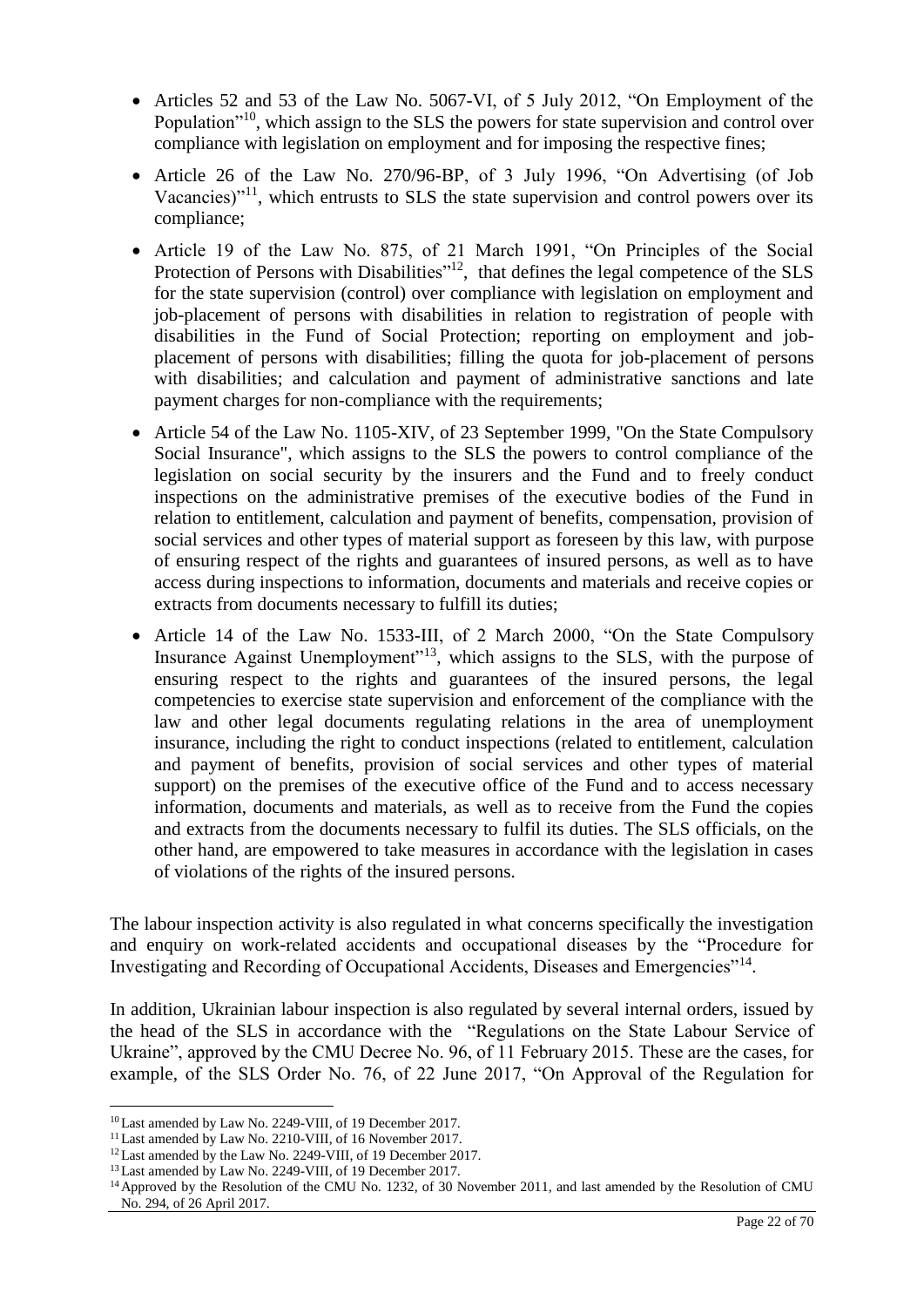Notifying Registration of the Inspection Visits and Decisions of the Labour Inspector Related to the Inspection Visit to the Employer", following Paragraph 2 of Item 4 of the "Regulation of the State Control Over Compliance with Labour Legislation", approved by the CMU Decree No. 295, of 26 April 2017; Regulation of the Department of Labour of the SLS; Job Instruction (e.g., of the senior specialists of the labour relations division of the department of labour; of the senior specialists of supervision in metallurgy, machine building and energy; of the senior specialists of organizational support and planning of the office of inspection of the SLS), etc.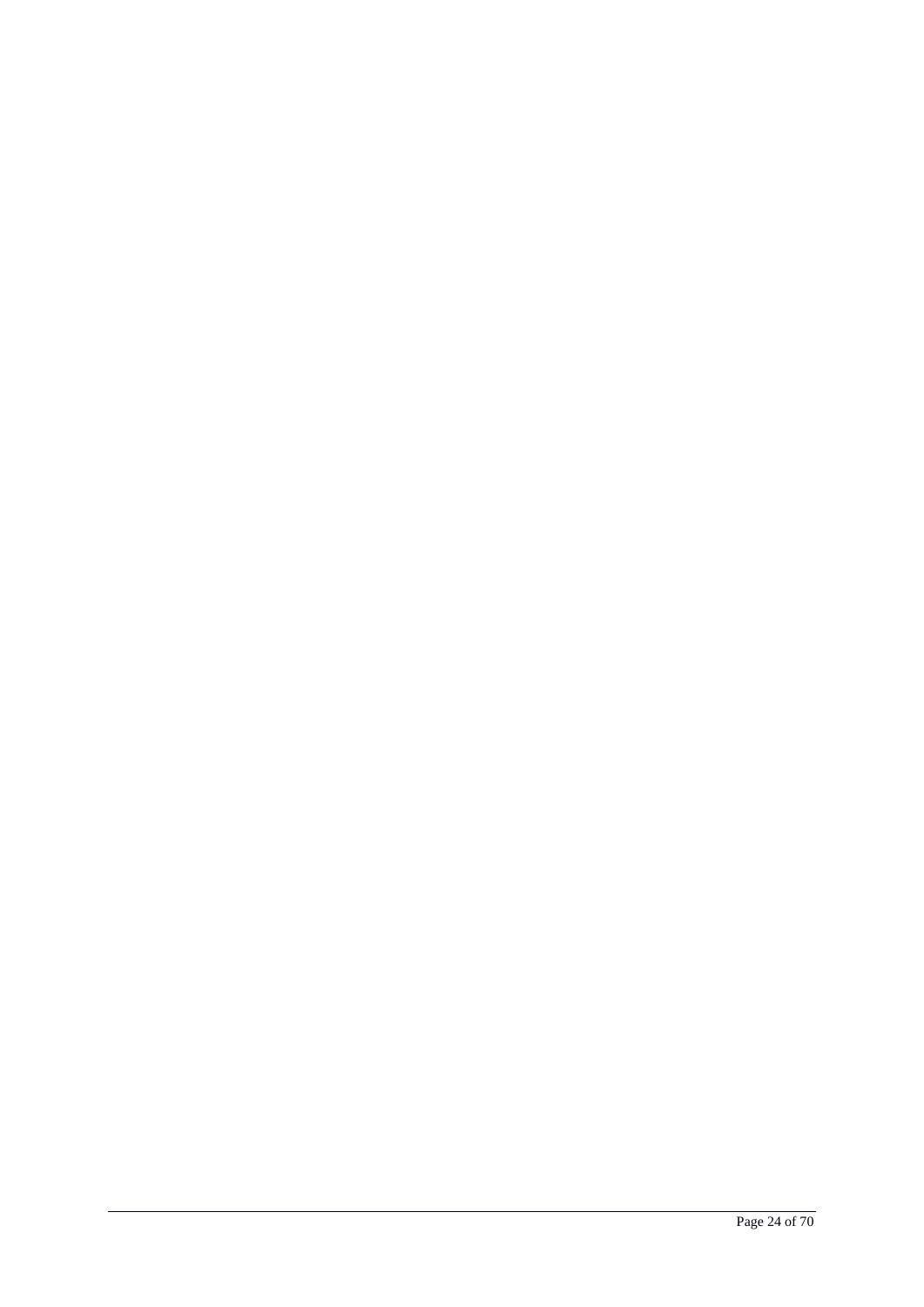## <span id="page-26-0"></span>**3. STATE LABOUR SERVICE MANDATE AND ORGANIZATIONAL STRUCTURE**

In Ukraine, the State Labour Service (SLS) serves as the central authority for labour inspection issues.

It was established in 2014 as the Central Executive Authority (CEA), directed and coordinated by the Cabinet of Ministers of Ukraine (CMU), through the Minister of Social Policy of Ukraine (MSP) and headed by the Chief State Labour Inspector assisted by two deputies (appointed and dismissed by the CMU, based on proposals of the Commission on the Senior Civil Service issues).

#### <span id="page-26-1"></span>**3.1. State Labour Service Mandate and Functions**

The SLS resulted from the merger of the State Labour Inspection of Ukraine, the State Service of Mining Supervision and Industrial Safety of Ukraine, and part of the State Sanitary and Epidemiological Service of Ukraine (realization of the State policy on labour hygiene).

It has a very comprehensive mandate, as foreseen in its Statute<sup>15</sup>, which includes:

- 1. Implementation of state policy and exercise state supervision (control) of:
	- a. Industrial safety;

 $\overline{a}$ 

- b. Labour protection;
- c. Occupational health;
- d. State mining supervision;
- e. Handling of industrial explosive materials;
- f. Labour and employment;
- g. General compulsory state social insurance.
- 2. Integral management of labour protection and industrial safety on the state level;
- 3. Control of the performance of state labour protection management functions by the ministries, other central executive authorities, the Council of Ministers of the Autonomous Republic of Crimea, local state administrations, and local self-governance bodies
- 4. State regulation and control, according to law, in the field of activities connected with extra hazardous facilities;
- 5. Organization and state supervision (control) in the field of the natural gas market functioning;
- 6. Provision to employers and workers with information and explanations on the most efficient ways of observing legislation and preventing any possible breaches.

Moreover, the Statute assigns to the SLS fifty-five additional activities and legal competencies, including, for example:

<sup>&</sup>lt;sup>15</sup>Cf. "Regulations on the State Labour Service of Ukraine", approved by the CMU Decree No. 96, of 11 February 2015 (with the amendments made by the CMU decrees No. 1097, of 23 December 2015; No. 76, of 11 February 2016; No. 295, of 26 April 2017 and No. 630, of 18 August 2017).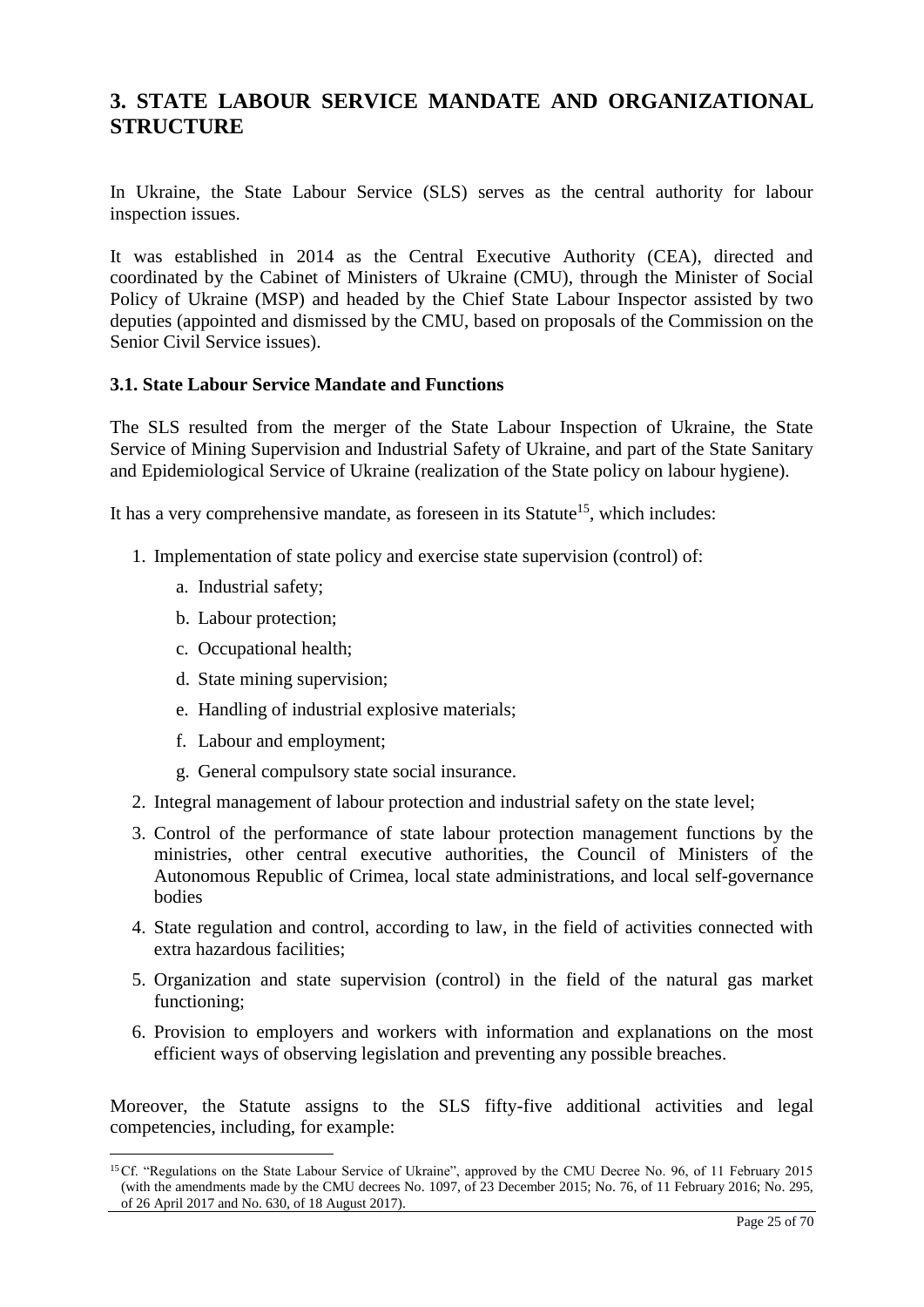- 1. Coordination and control of the performance of state labour protection management functions of ministries, other central executive authorities, the Council of Ministers of the Autonomous Republic of Crimea, local state administrations, local self-governance bodies, enterprises, institutions and organization and other economic entities in the area of labour protection and industrial safety;
- 2. Development of proposals on state policy on the above fields and on the improvement of the corresponding legal acts (legislative acts, acts of the President of Ukraine, acts of the CMU and ministerial regulatory legal acts) and its submission to the Minister;
- 3. State supervision over observance of legislation on labour and on employment by the executive bodies of the city councils of major cities, village and city councils of the amalgamated communities and central bodies of executive power.
- 4. State supervision (control) over:
	- a. Labour legislation;
	- b. Correct use of the lists related to the old-age pension on preferential terms;
	- c. Quality of the attestation of workplaces by working conditions;
	- d. Legislation on the employment and job placement of persons with disabilities;
	- e. Observance by the funds of the general compulsory state social insurance of the legislation on the general compulsory state social insurance;
	- f. The activities of the Social Insurance Fund of Ukraine;
	- g. Occupational health;
	- h. Labour protection legislation observance;
	- i. State mining and mining relations;
	- j. Conditions of special authorizations for subsoil use;
	- k. Extra hazardous facilities and potentially hazardous facilities;
- 5. Supervision in the market over the objects of technical regulations, and participation in the development of the rules and procedures of market supervision over the objects of technical regulations and other regulatory legal acts in this field;
- 6. Control over the compliance with:
	- a. The requirements of legislation on employment;
	- b. Timely and unbiased investigation of occupational accidents, their documentation and recording, and implementation of measures aimed at eliminating accident causes;
	- c. The requirements of advertising legislation, concerning advertisements for job openings (employment).
- 9. Dosimetry of workplaces and staff exposure control;
- 10. Organization and performance of state technical expert examinations of mining works' safety, testing and technical examination of machines, mechanisms and equipment, expert assessment of the state of labour protection and industrial production safety;
- 11. Managing state scientific studies and research work in the field of industrial safety, labour protection, occupational health, state mining supervision, and handling of industrial explosive material;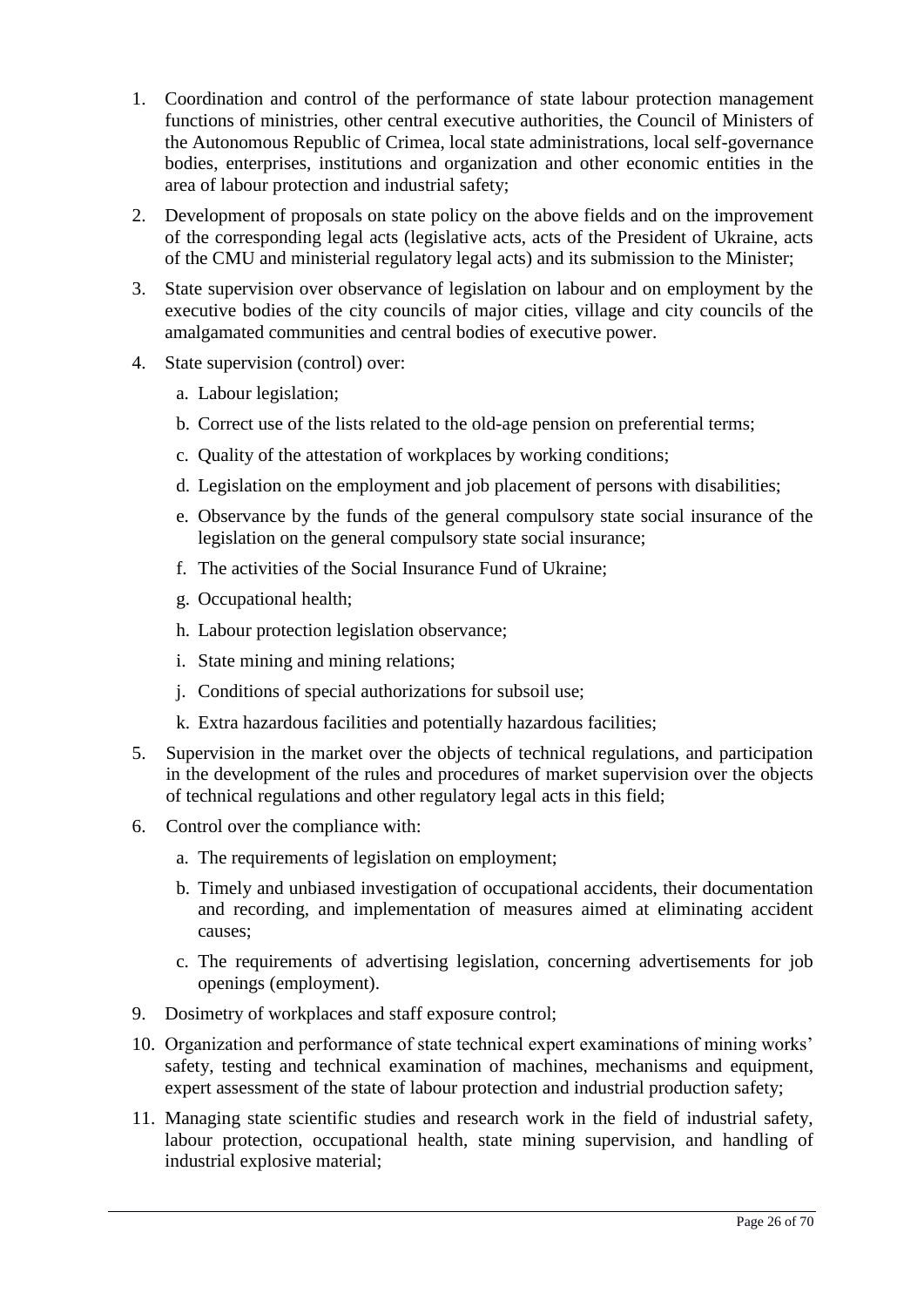- 12. Issuance of licenses for production of industrial explosive materials, permits to conduct blasting works and to manufacture means of their mechanization and certificates for procurement and storage of industrial explosive materials;
- 13. Register large-capacity and other process vehicles not subject to operation on generalpurpose streets and road networks;
- 14. Maintaining records of lifting installations (cargo cranes and machines, elevators, escalators, ropeways, lifts, funiculars, etc.), steam and water-heating boilers, pressure vessels, steam and hot-water pipelines, attractions of oil and gas sector facilities and other facilities;
- 15. Involvement in state expert examinations (verifications) of process, engineering and technical documentation for adoption of new technologies and manufacture of means of production, collective and personal protective equipment for their compliance with regulatory acts on labour protection;
- 16. Involvement in commissions for investigation of occupational accidents;
- 17. Involvement in the organization of medical examinations of workers performing heavy work, work in hazardous and dangerous working conditions or work for which there is need of professional selection and in yearly compulsory medical examinations of workers aged under 21;
- 18. Participation in state expert examinations of investment programs and construction projects according to legislative requirements;
- 19. Provides employers and workers with information and consultation on the most efficient ways of compliance with the legislation and of prevention of violations;
- 20. Ensures the conduct of social dialogue in its administration and territorial bodies on the implementation of social policy concerning labour relations, labour remuneration, labour protection, occupational health and social protection, conclusion of collective agreements, and provision of conditions for labour activities of workers and for the work of trade union organizations in accordance with the Ukrainian legislation;
- 21. Organizes information and publishing activities on matters falling within its competence.

In addition, more detailed functions and tasks assigned to the SLS can also be found in several other legal acts and in several SLS internal regulations.

SLS internal regulations include, for example, the SLS Order No. 76, of 22 June 2017, "On Approval of the Regulation for Notifying Registration of the Inspection Visits and Decisions of the Labour Inspector Related to the Inspection Visit to the Employer"; Regulation of the Department of Labour of the SLS; Job Instruction; etc.

Examples of the above mentioned additional legal acts include, *inter alia*: the Law No. 2694- XII, of 14 October 1992, "On Labour Protection", especially in what concerns the labour inspection functions foreseen in Articles 33 and 39; the Law No. 877-V, of 5 April 2007, "On Basic Principles of State Supervision (Control) in the Area of Economic Activities"; and the CMU Decree No. 295, of 26 April 2017, "On Some Issues Regarding the Application of the Article 259 of the Labour Code of Ukraine and Article 34 of the Law 'On Local Bodies of Self-Government in Ukraine'".

Another example is the Order of the State Committee for Labour Protection Supervision No. 15, of 26 January 2005, approving the "Model Regulations on the procedure for training and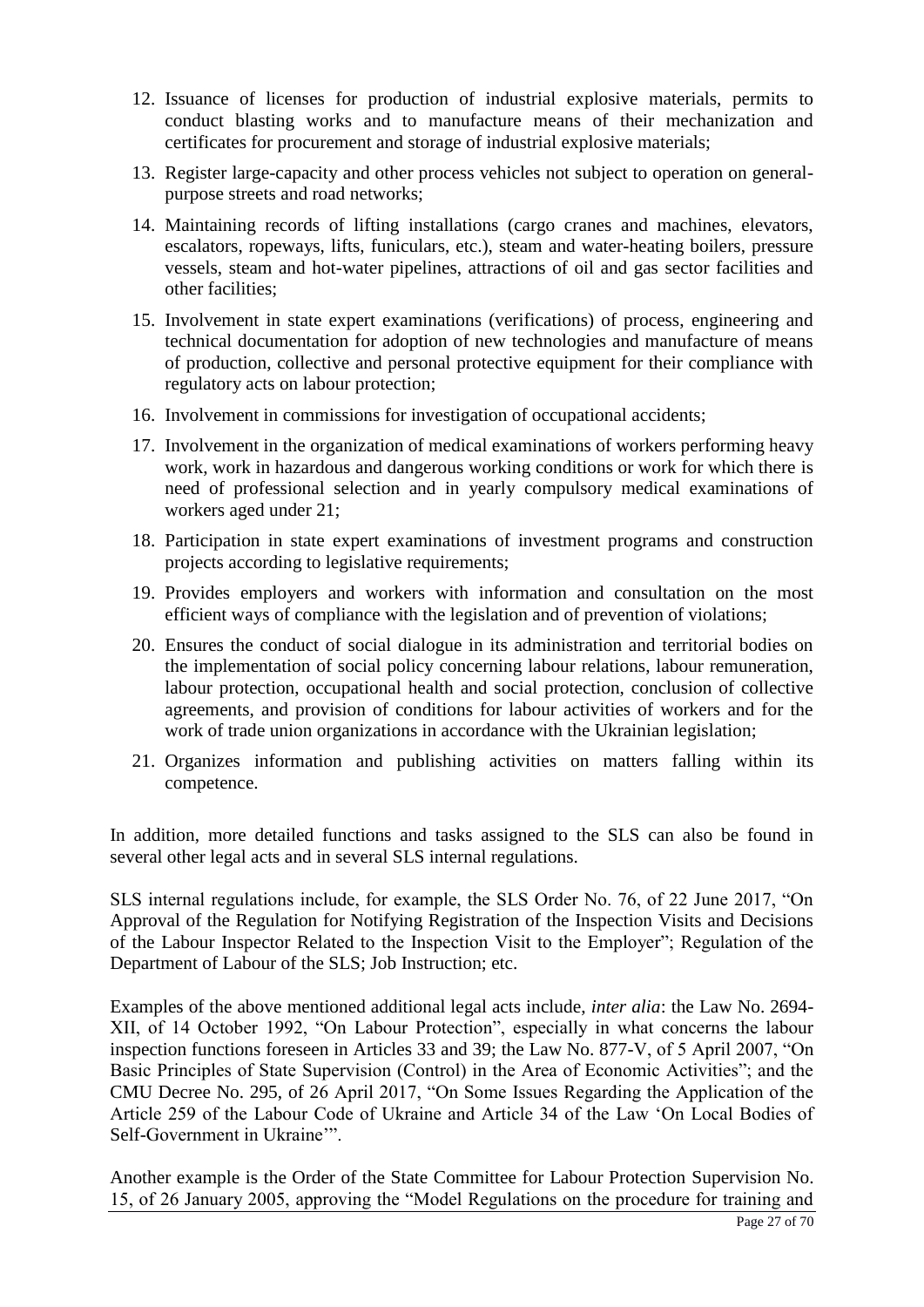knowledge testing on labour protection"<sup>16</sup>, which assigns the knowledge testing of managers and deputy managers of the CEA and oblast state administrations to a commission established by SLS order and headed by the SLS Head and empowers the SLS to exercise state supervision (control) over the organization of training and knowledge testing on labour protection).

It is also worth mentioning, in this regard, the "Procedure for Investigating and Recording Occupational Accidents, Diseases and Emergencies"<sup>17</sup>, which specifies the procedures for investigation and recording of occupational accidents, diseases and emergencies occurred to workers at enterprises, institutions and organizations of whatever form of ownership, or in their branches, representative offices or other stand-alone units and empowers the SLS to conduct such occupational accidents and diseases investigations and inquiries.

Regarding the latter, however, it is recommended the amendment of such procedure, in order to provide that:

- 1. The legal competencies to carry out official investigations and inquiries on the occurrence of work-related accidents and occupational diseases are assigned exclusively to labour inspectors (which have the necessary qualifications, training, professional status and powers to ensure an independent and qualified investigation), rather than to an inquiry "Commission", without the prejudice of:
	- a. The legal competencies of other public authorities in particular circumstances (e.g., when it occurs within army or police activities; where there is a crime involved; involving an airplane crash; etc.);
	- b. The participation of other individual or collective (public or private) entities, at the request of the labour inspectors, if they find it necessary and appropriate (e.g., employers, workers, workers' representatives for OSH, employers' and workers' representative associations, laboratories, research centres, experts, professional associations, etc);
	- c. The obligation of the employers to notify its occurrence and to carry out their own investigation on such occurrences, through their OSH services, and to report the results of such investigation;
- 2. The provision which foresees that *"if the SLS territorial body does not make a decision to undertake a special investigation of an work-related accident within twenty-four hours, the investigation shall be undertaken by the employer or the Fund"*, should be eliminated. In fact, such provision is likely to generate a conflict of interests and put into question the independence of investigation results.. Indeed, and considering that both the employer and the Fund are obviously two interested parties on the results and conclusions arising from the investigation of occupational accidents and diseases, whereas, in the case of the employer, it can even be held liable for their occurrence (depending on their causes and circumstances), the official investigations and inquiries on the occurrence of work-related accidents and occupational diseases should not be entrusted, in any circumstance, to the interested parties.

As we have seen above, the mandate and functions entrusted to the SLS are much broader and ambitious than the primary functions of the labour inspection system foreseen in the ILO

 $\overline{a}$ 

<sup>16</sup>Last amended by the MSP Order No. 140, of 30 January 2017.

<sup>&</sup>lt;sup>17</sup> Approved by the CMU Resolution No. 1232, of 30 November 2011, and last amended by the CMU Resolution No. 294, of 26 April 2017.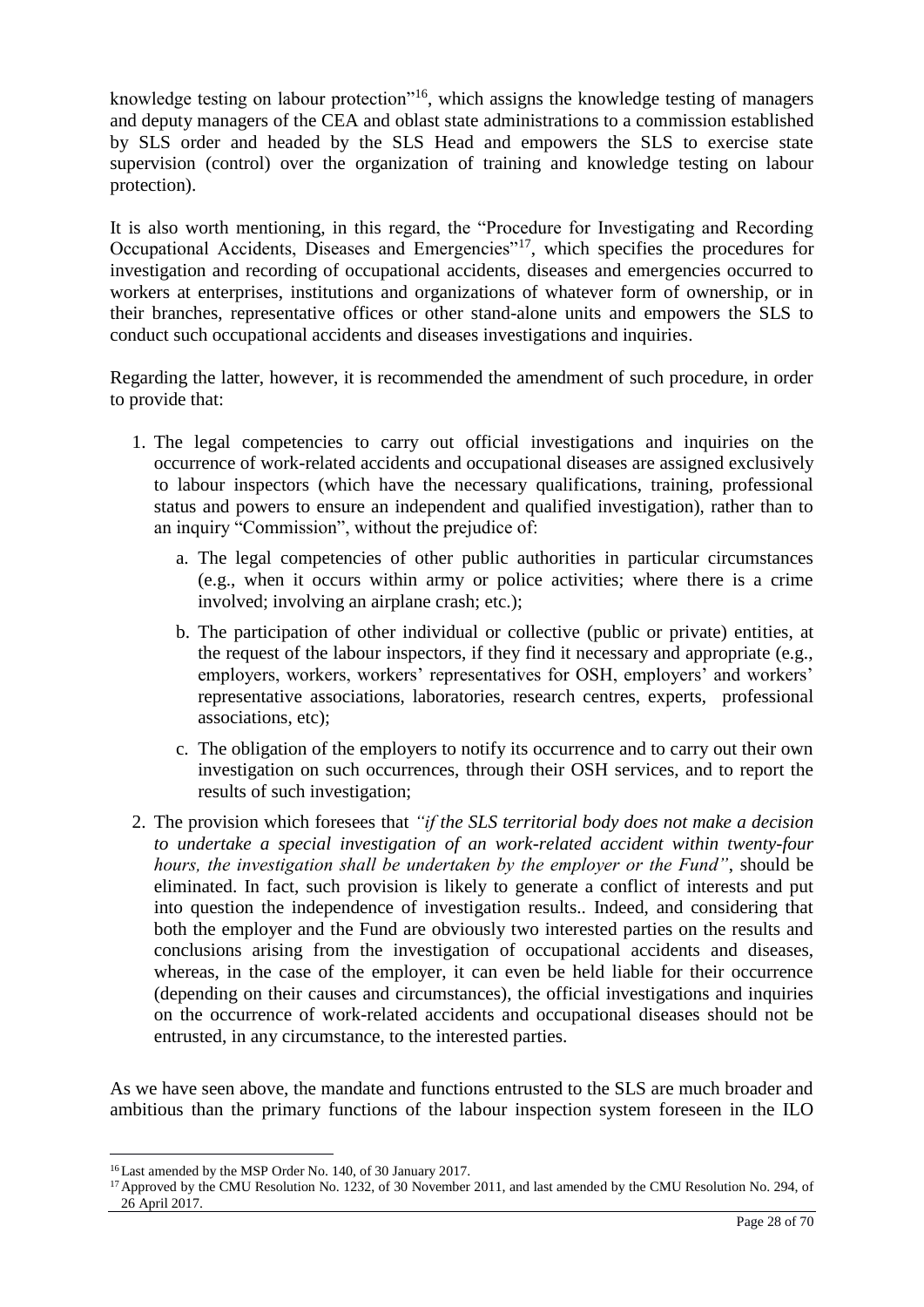Conventions No. 81 and 129: to enforce the legal provisions relating to conditions of work and the protection of workers while engaged in their work, such as provisions relating to hours, wages, safety, health and welfare, employment of children and young persons, and other connected matters, in so far as such provisions are enforceable by labour inspectors; to provide technical information and advice to employers and workers about the most effective means of complying with the legal provisions; and to bring to the notice of the competent authority defects or abuses not specifically covered by existing legal provisions.

In fact, they include not only other labour administration functions (e.g., social security, employment, social dialogue and collective bargaining, gas market supervision, mining supervision) but also other competencies concerning the coordination of the work of ministries, other central executive authorities, the Council of Ministers of the Autonomous Republic of Crimea, local state administrations, local self-governance bodies, enterprises, institutions and organization and other economic entities in its field of competencies, market regulation and surveillance and, most especially, a supervisory role regarding the performance of other state entities (e.g., funds of the general compulsory state social insurance, Social Insurance Fund of Ukraine), as well as over the observance of the legislation on labour and on employment by the executive bodies of the city councils of major cities, village and city councils of the amalgamated communities and central bodies of executive power.

It is therefore important to consider the concerns of the Committee of Experts on the Application of Conventions and Recommendations (CEACR) regarding the ability of labour inspectors to carry out their primary duties. In fact, and if, on one hand, the labour inspection instruments do not rule out the possibility of labour inspectors being assigned other promotional tasks by legislation or national practice (in addition to those inherent to their primary duties), on the other hand, it should be taken into account that their primary duties are complex and require time, resources, training and considerable freedom of action and movement (CEACR, 2006).

This is why, according to CEACR (2006), both ILO Conventions Nos. 81 and 129 on labour inspection contain identical provisions stipulating that any further duties which may be entrusted to labour inspectors shall not be such as to interfere with the effective discharge of their primary duties or to prejudice in any way the authority and impartiality which are necessary to inspectors in their relations with employers and workers (Article 3, paragraph 2, of Convention No. 81 and Article 6, paragraph 3, of Convention No. 129).

This concern, moreover, underlies the recent request of the CAS (2017) to the Government of Ukraine *"to ensure that other functions entrusted to labour inspectors do not interfere with their primary duties and impact negatively on the quality of labour inspections".*

#### <span id="page-30-0"></span>**3.2. State Labour Service Structure and Organization**

The mandate and functions assigned to the SLS are very broad and ambitious, including a wide range of functions of not only labour administration typical functions (including labour inspection, employment, social security, etc.), but also coordination and supervisory functions of other central and local government entities, as well as several market regulation and surveillance functions.

In this context, a clearer and simpler organizational structure, based on a simultaneously functional and geographical departmentalization (in order to account for the decentralized services), would be more appropriate, as already stressed in previous ILO reports (ILO, 2015a, 2015b).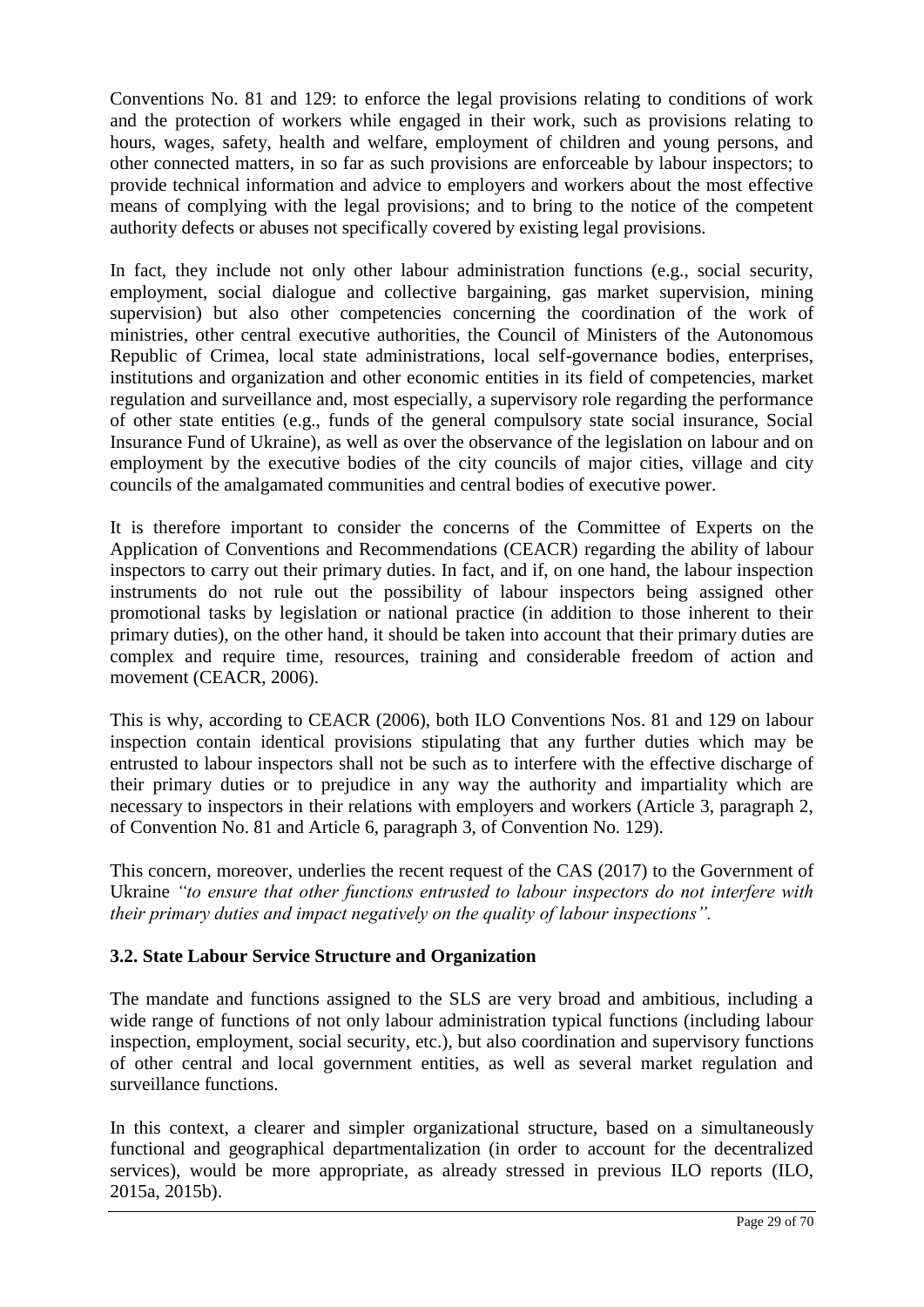Moreover, and considering the organic nature of the SLS Statute, it is advisable to amend and complement it accordingly.

As such, in order to better elucidate its activities, legal competencies and internal organization and, at the same time, to improve its internal functioning and efficiency, taking into account its functions, it is recommended that the SLS Statute clearly specifies the following:

- 1. The location of the SLS, within the structure of the MSP, highlighting and clarifying the way the mentioned coordination and supervisory role could be accomplished.
- 2. The internal SLS structure and organization, including:
	- a. The departmental and hierarchical organization of its headquarters services, the legal competencies of each headquarter department, its internal structure and leadership, as well as the lines of vertical and horizontal communication between departments;
	- b. The internal structure and organization of its territorial bodies, including their different departments internal structures, leadership, legal competencies and geographical areas of jurisdiction and the lines for vertical and horizontal communication flows between their departments and between the latter and the headquarters;
	- c. If the decentralization process is to continue in the current terms, which we do not recommend (for the reasons discussed ahead, in Section 7), the internal structure and organization of the labour inspection functions within the executive bodies of the city councils of major cities, village and city councils of the amalgamated communities and central bodies of executive power, their different departments internal structures, leadership, legal competencies and geographical areas of jurisdiction and the lines for vertical and horizontal communication flows between their departments and between the latter and the SLS headquarters and territorial bodies.
- 3. The location (on the structure and organization of both its headquarters and territorial bodies), composition and legal competencies of two important consultative and advisory organs, in particular:
	- a. The SLS tripartite consultative and advisory Board ("Collegium"), created in 2015, which regulations were approved by the SLS Order No. 121, of 15 October 2015. It is important to highlight, in this regard, that Article 5 of the ILO Convention No. 150, concerning labour administration: role, functions and organization (ILO, 1978a) provides that arrangements shall be made in order to secure the inclusion, within the labour administration system, consultation, cooperation and negotiation between the public authorities and most representative organizations of employers and workers, or, where appropriate, employers' and workers' representatives.
	- b. The "Public Council", foreseen in the CMU Resolution No. 996, of 3 November 2010, "On securing public participation in the State policy formulation and implementation" and on Article 14 of the Law "On Central Executive Authorities".

The ILO, however, does not support a specific type of structure or departmentalization model. It recognizes that labour administration systems should be structured in accordance to the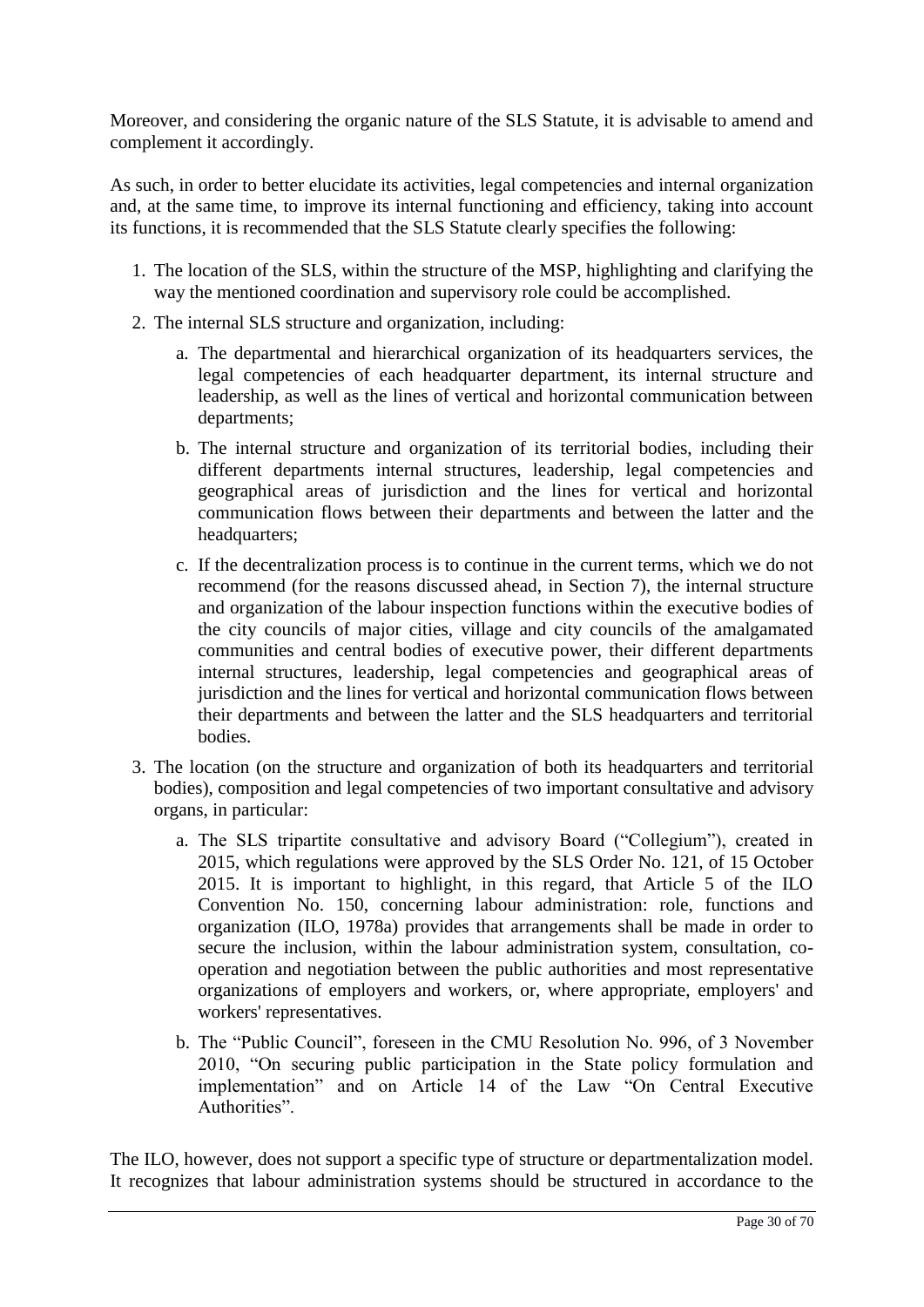social and economic specificities and needs of their context. CEACR (1997:Par.150) recalls, in this respect, the system of labour administration should be cohesive and effective, ILO Convention No. 150 (ILO, 1978a) and does not impose any particular form or administrative structure on member states.

Notwithstanding the latter, the effectiveness of a system of labour administration heavily depends not only on the scope of the main functions it covers, but also on the level of organization and coordination among its components, among internal units and departments, between central and local entities, and among specialized agencies carrying out specific tasks of labour administration (ILO, 2015b). In this regard, ILO Recommendation No. 158, concerning labour administration: role, functions and organization, notes that *"the system of labour administration should normally comprise specialized units to deal with each of the major programmes of labour administration the management of which is entrusted to it by national laws or regulations"* (ILO, 1978b:Par.25).

Moreover, and in order to improve the efficiency and effectiveness of the SLS in the discharge of its labour administration functions, including labour inspection functions, labour administration functions should be organized around logical and separate structural specialized units<sup>18</sup>, whereas each functional area should be organized as to improve the focus and accountability regarding each function and, at the same time, the overall cohesion and effectiveness of its organizational structure.

As such, the statute of the SLS should therefore provide for the legal existence of a specialized and centralized structural unit exclusively devoted to labour inspection and to the exercise of labour inspection functions. The latter, moreover, should then be subdivided into as many specialized subunits as necessary (e.g., labour relations division, OSH division, compulsory social insurance division, communication & information division and inspection activity coordination & support division, for example, as a hypothetical first level of subunits; generic inspection section, undeclared work section, child labour section, wages section and permits & authorizations section, as a second hypothetical level of subunits for the subunit labour relations; and so on), in order to organize the discharge of labour inspection duties, according to their respective nature, enabling a clearer and more focused allocation of the necessary resources and a more transparent control and assessment of its performance. The SLS statute should also define the labour inspection functions and legal competencies assigned to each of these specialized structural units, along with the respective resources.

Furthermore, an overly complex structure may prevent the SLS from achieving its goals and from ensuring a more adequate alignment with the International and European labour standards and best practices on OSH, labour relations and labour inspection, especially considering the scarcity of SLS resources (e.g., financial, human, material) $^{19}$ .

 $\overline{a}$ <sup>18</sup> According to paragraph 25(2) of the ILO Recommendation No. 158, this structural specialized units could refer to: *formulation of standards relating to working conditions and terms of employment; labour inspection; labour relations; employment, manpower planning and human resources development; international labour affairs; and, as appropriate, social security, minimum wage legislation and questions relating to specific categories of workers* (ILO, 1978b).

<sup>&</sup>lt;sup>19</sup>The concerns regarding the SLS insufficiency of human, financial and material resources were already discussed in a previous ILO report (ILO, 2015b). More recently, the issue of the material means and human resources of the SLS to achieve an adequate coverage of workplaces by labour inspection was addressed by CEACR, on its observation on the conclusions of the CAS on the application of Conventions Nos 81 and 129 by Ukraine, as well as on its Report III (Part A) to the 107<sup>th</sup> Session of the International Labour Conference, (CEACR, 2017b, 2018). In those occasion, CEACR noted that increasing the number of labour inspectors and material resources (including transport facilities, registers and appropriate software) is essential for enhancing the number and quality of inspections and requested that the Ukrainian Government to provide information on the measures taken to improve the budgetary situation of the SLS, and to improve the material means and human resources of the services throughout its structure.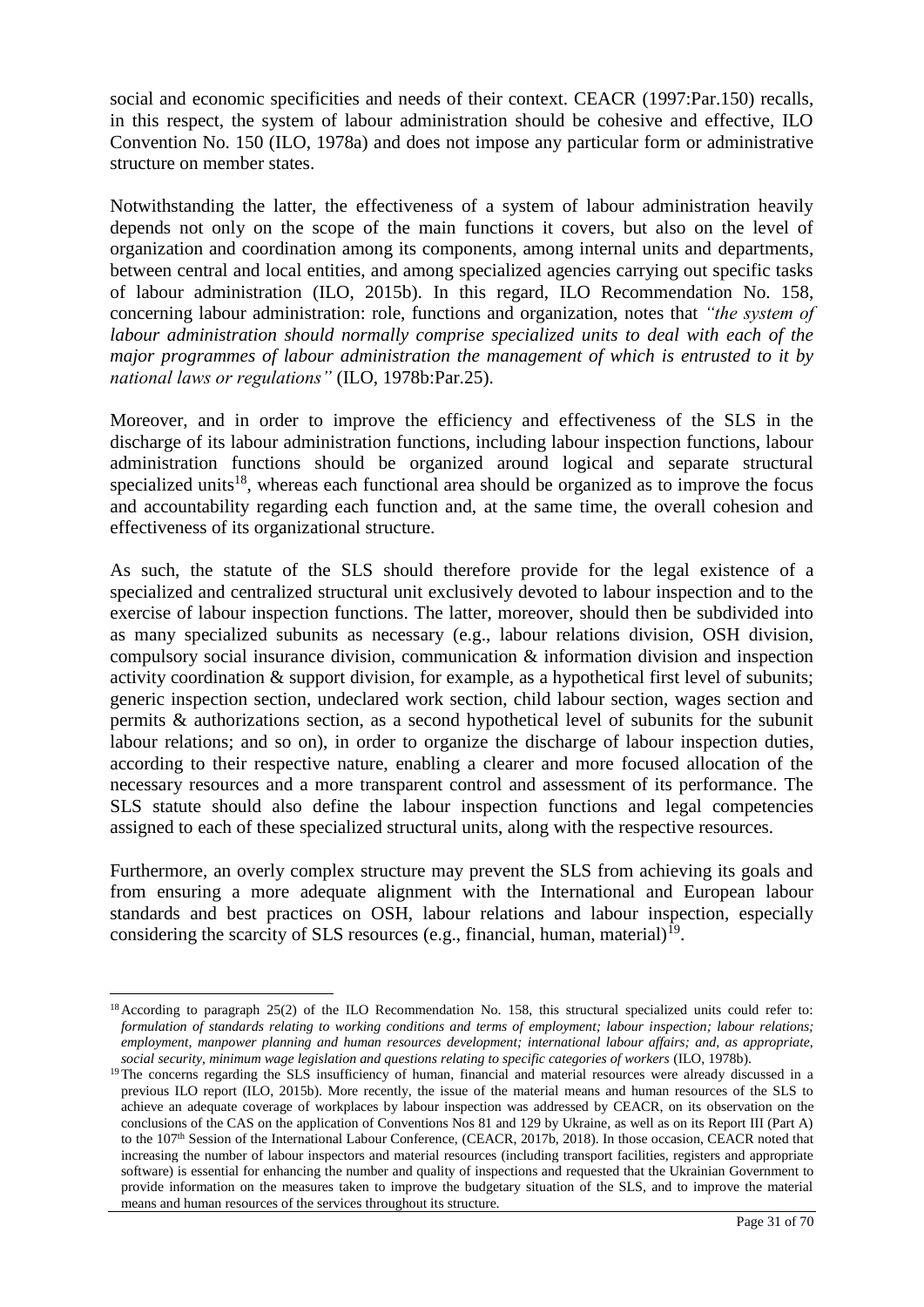In addition, the need for a more clear demarcation of responsibilities and legal competencies between the state bodies currently responsible for labour administration, market regulation and regulatory and supervisory functions<sup>20</sup> and the improvement of the SLS efficiency and effectiveness, also seem to require the simplification, rationalization, horizontalization and harmonization of the SLS current structure and, most especially, the focus of its activities on its core and most important labour administration functions (including labour inspection), mainly through:

- Transfer of the current SLS regulatory and market surveillance functions on the gas market and on state mining supervision (which are not labour administration functions) to the competent authorities of the Ministry of Energy and Coal Mining Industry, whilst maintaining the SLS's legal competencies on labour relations and on OSH in these sectors of activity;
- Assignment of the current SLS regulatory and market surveillance functions over the objects of technical regulations (which are not labour administration functions) to the competent authorities of the Ministry of Trade and Economic Development, although maintaining the SLS's legal competencies on OSH, regarding the minimum safety and health requirements of the use of such objects of technical regulations;
- Transfer of the current SLS legal competencies for issuance of licences or permits for industrial or business initiation, alteration or renovation (except regarding businesses directly linked to labour administration functions, such as OSH external services providers, OSH professionals, OSH training institutions, employment agencies, etc.) to the competent authorities of the Ministry of Trade and Economic Development, retaining the SLS's legal competence for issuing a binding opinion regarding such business licensing in order to ensure their compliance with the applicable OSH regulations;
- Transfer of the SLS current responsibilities for the performance of some OSH activities and functions (e.g., training, medical examinations, workplace and equipment assessments, knowledge testing of managers and deputy managers of CEA and oblast state administrations) to the private sector, while maintaining, within the SLS, its fundamental authority and supervisory role over the definition of the legal requirements and the licensing procedures of such service providers, as well as regarding the inspection and control over the performance and quality of such activities and functions and over the compliance with the law by the employers and by the (external service providers) that they have subcontracted.

The above is of paramount importance, especially in view of: the broad mandate of the SLS (which not only contributes to the dispersion of the human and financial resources and efforts among several competing labour administration functions as it also does not allow to strategically focus in a fewer number of them, including labour inspection); the convenience of clearly defining, in the SLS statute, which SLS functions are specific labour inspection functions (and, of these, which should be exclusively performed by labour inspectors); the SLS needs to ensure the coordination of its territorial bodies; and, most especially, the urgency of coping with the current decentralization process, as we will see ahead in more detail.

 $\overline{a}$ 

 $20$  With a particular emphasis on the elimination of overlapping legal powers and on the definition of their coordination and cooperation mechanisms.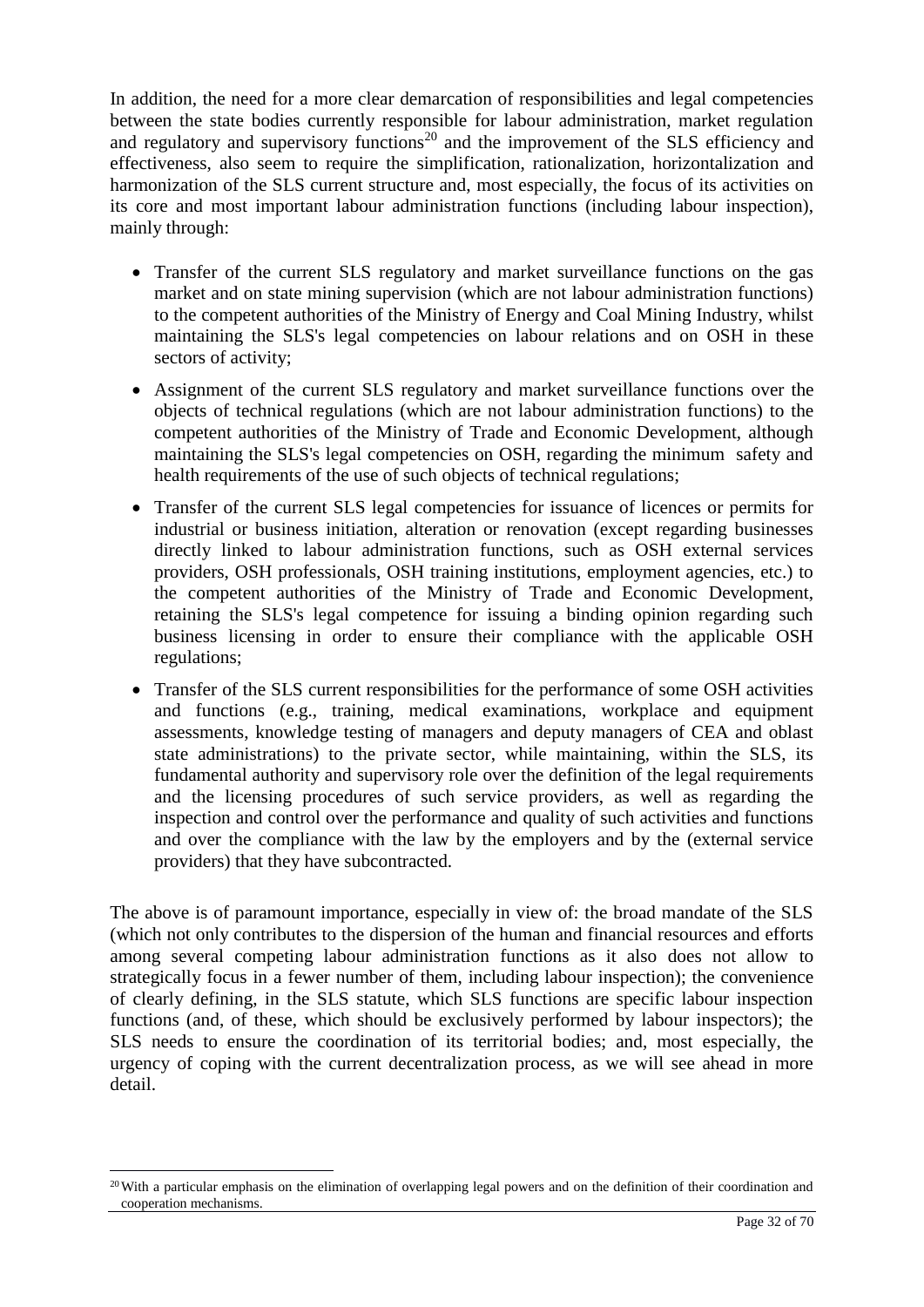#### <span id="page-34-0"></span>**4. LABOUR INSPECTORS' FUNCTIONS**

Ukrainian legislation on the SLS and labour inspection reviewed within the scope of this study does not provide for the legal definition and specification of which labour administration functions are labour inspection functions, nor does it assign any specific labour inspection functions to labour inspectors.

In spite of serving as the central authority for labour inspection issues in Ukraine, the SLS is also in charge of carrying out other labour administration tasks which are not covered by ILO Conventions Nos. 81 and 129, being also responsible for other functions which are not even labour administration functions foreseen in the ILO Convention No.  $150<sup>21</sup>$  As such, and considering the organic nature of the SLS statute, it is advisable that it clearly specifies which SLS labour administration functions are assigned to labour inspection.

Moreover, as the Ukrainian legislation on labour inspection tends to assign labour administration functions (including those of labour inspection) to the SLS, without specifying who is responsible in the SLS for carrying them out; it is therefore not clear whether these functions are entrusted to labour inspectors or to other civil servants employed by the SLS, as already mentioned in previous reports (ILO, 2015b).

As already noted, the labour inspection conventions do not exclude the possibility of labour inspectors being assigned other promotional tasks by legislation or national practice, in addition to those inherent in their primary duties. Nevertheless, it should be stressed that their primary duties are complex and require time, resources, training and considerable freedom of action and movement. As such, it should be clearly defined which functions are entrusted to labour inspectors, being clear that any further duties entrusted to labour inspectors must not be such as to interfere with the discharge of their primary duties with the necessary authority and impartiality, and which tasks are assigned to other civil servants employed by the SLS (ILO, 2015b).

In this regard, as already mentioned, the CEACR (2006) emphasizes that any further duties which may be entrusted to labour inspectors shall not be such as to interfere with the effective discharge of their primary duties or to prejudice in any way the authority and impartiality which are necessary for inspectors to have in their relations with employers and workers (Article 3, Paragraph 2, of Convention No. 81 and Article 6, Paragraph 3, of Convention No. 129). More recently, and taking into account the discussion of the Ukraine Individual Case on the application of the Conventions Nos. 81 and 129 at the Committee on the Application of Standards, the CAS (2017) *"called upon the Government of Ukraine to ensure that other functions entrusted to labour inspectors do not interfere with their primary duties and impact negatively on the quality of labour inspections".*

In addition, the reviewed legislation also entrusts labour inspection functions only to "SLS officials" or to "state supervision (control) bodies officials", and not specifically to labour inspectors $^{22}$ .

 $\overline{a}$ 

 $21$ As we have already seen, the SLS is entrusted with a wide range of legal competencies, including the areas of product safety and market surveillance, supervision of technical equipment and products placed on the market. Moreover, several purely administrative tasks (e.g., issuance of work permits or approval of internal regulations of establishments and enterprises, issuance of permits to market hot water heaters and other hazardous equipment, and issuance of the compulsory licenses for the use of radioactive substances) were also assigned to it.

<sup>&</sup>lt;sup>22</sup>The only exception being the "Procedure for State Control of Compliance with Labour Legislation", approved by the CMU Decree No. 295, of 26 April 2017, which specifies that *"State control over the compliance of labour legislation shall be implemented through the inspection visits and desk inspections by the labour inspectors"*.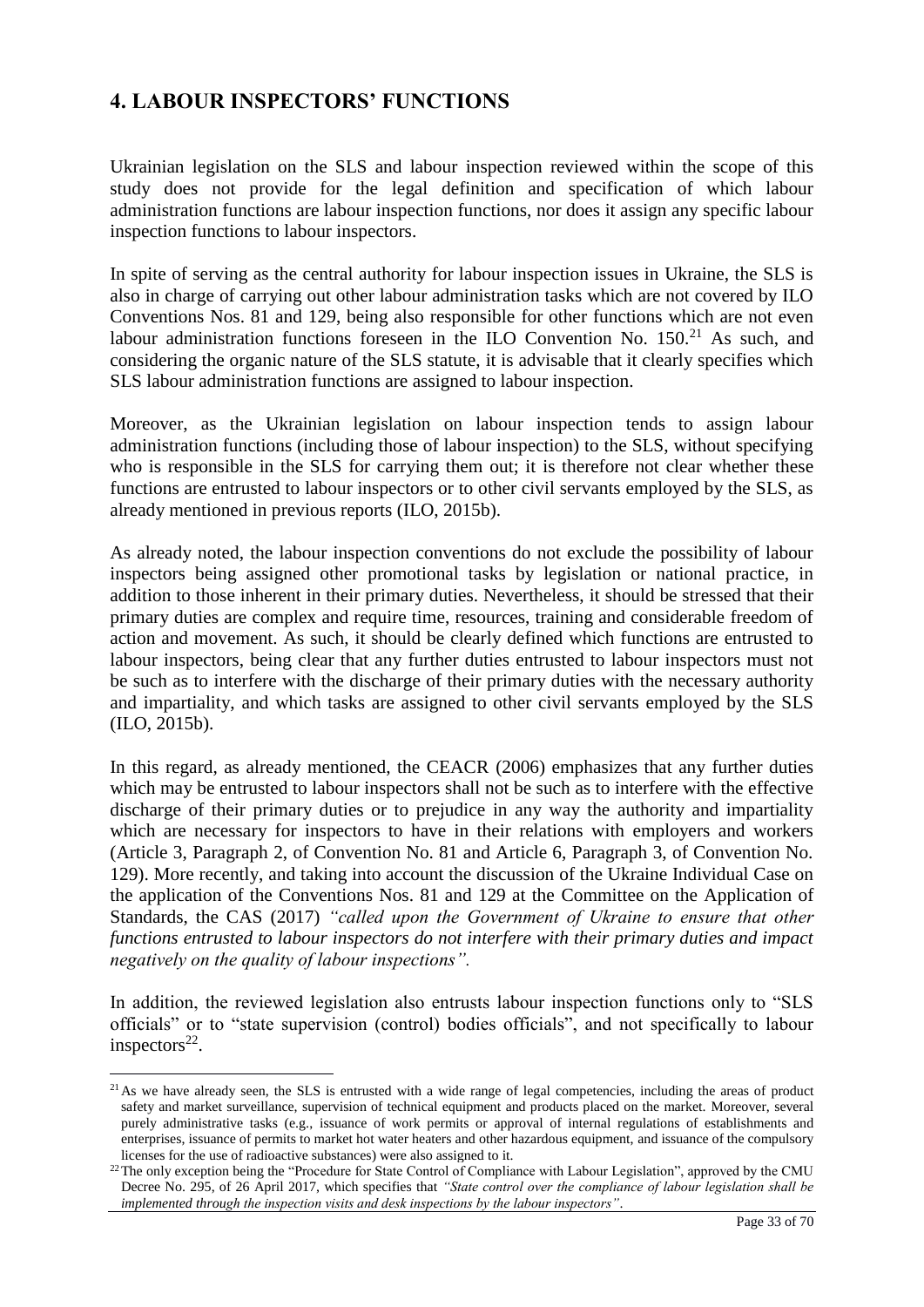Law No. 877-V, of 5 April 2007, for example, when defining the procedures for the carrying out and registration of state supervision (control) activities by state supervision (control) bodies, only refers to the powers of the "officials" of the bodies of state supervision (control) and not specifically to labour inspectors. Law No. 2694-XII, of 14 October 1992, "On Labour Protection", on the other hand, when entrusting additional legal competencies and powers for state supervision over compliance with laws and other regulatory acts on labour protection, entrusts the SLS "officials", instead of SLS labour inspectors, with specific powers, rights and responsibilities which are typically awarded only to labour inspectors. Moreover, the Law No. 1533-III, of 2 March 2000, "On the State Compulsory Insurance Against Unemployment", also empowers the SLS officials, not specifically the SLS labour inspectors, to take the measures in accordance with the legislation in cases of violations of the rights of the insured persons.

In this respect, it should be highlighted that administrative, general and other non-inspection staff are those that, in most jurisdictions, are referred to as "officials".

"Labour inspectors", one the other hand, are a distinct professional category of public servants who, in view of the specific challenges they face in the exercise of their complex duties and functions (including attempts of obstruction, undue influence and corruption) and in order to ensure their knowledge, authority and independence from undue external influences:

- 1. Have the required qualifications and necessary training for the exercise of the labour inspection functions (Articles 7 of Convention No. 81 and Article 9 of Convention No.129);
- 2. Enjoy adequate status and conditions of service (i.e. wages, allowances and career prospects) so as to ensure them stability of employment and independence of changes of government and of improper external influences (Article 6 of Convention No. 81 and Article 8 of Convention No.129);
- 3. Have the necessary and adequate powers of inspection and control (Articles 12,13 and 17 of Convention No. 81 and Articles 16, 18, 22 and 23 of Convention No. 129); and
- 4. Are bound to certain special obligations and incompatibilities regime (Article 15 of Convention No. 81 and Article 20 of Convention No. 129).

It shall therefore be ensured in law and practice that only labour inspectors shall have the right to carry out inspection visits, and that this function is not entrusted to other staff that do not fulfill the abovementioned requirements foreseen in the ILO Conventions Nos. 81 and 129 on labour inspection (ILO, 1947, 1969).

As such, it should be defined in the SLS Statute (or, ideally, in a special and specific "Labour Inspection Statute", that should be drafted and approved - see below), which of the SLS labour inspection functions should be carried out only by labour inspectors, taking into consideration the special requirements (e.g., qualifications, training), professional status, conditions of service (i.e. wages, allowances and career prospects), powers, obligations and responsibilities legally and conventionally assigned to the labour inspectors.

The above mentioned "Labour Inspection Statute", which draft and approval is highly recommended, should address, among other aspects, the following: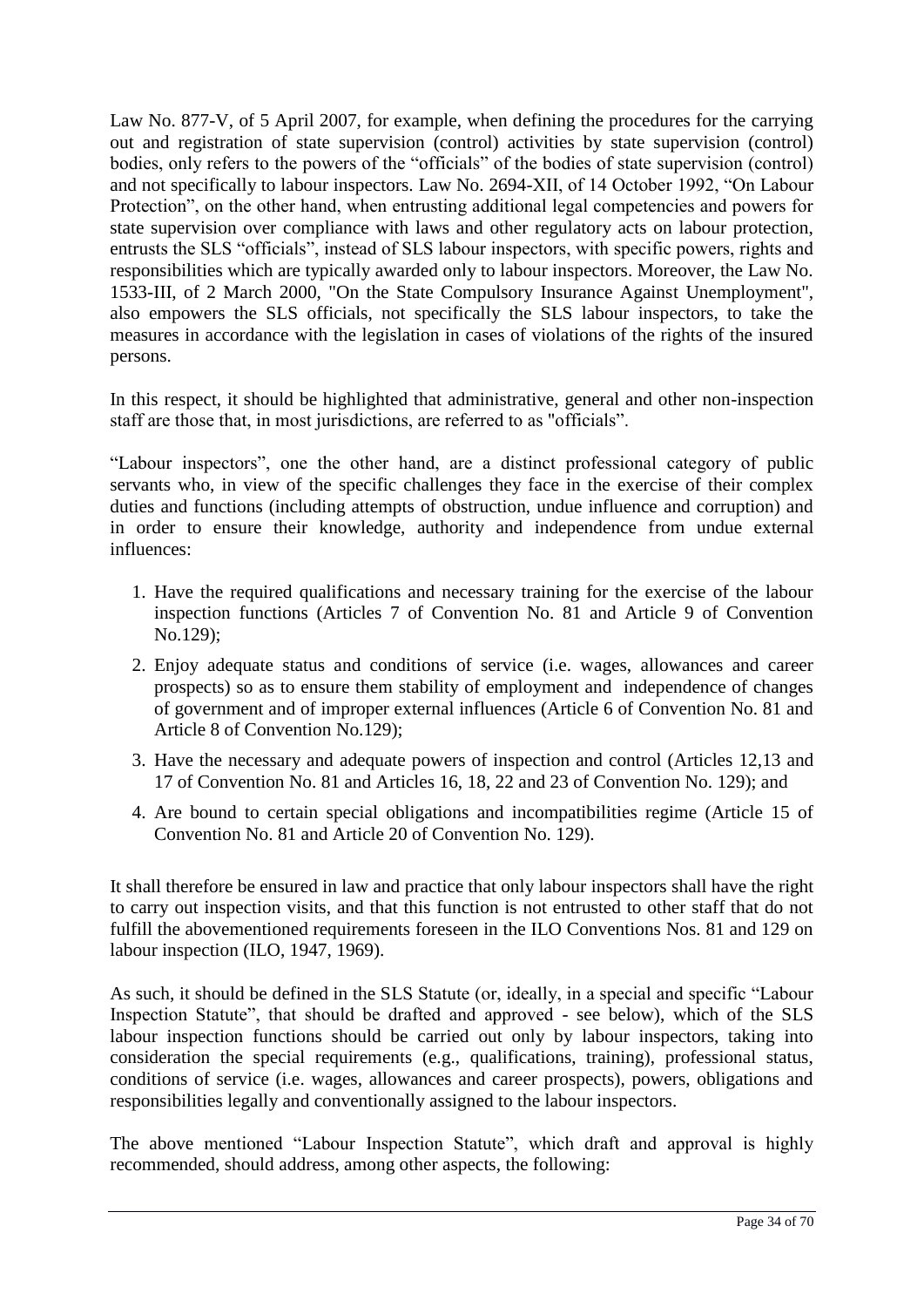- 1. Object
- 2. Definition and scope of the labour inspection system;
- 3. Principles of the labour inspection system;
- 4. Collaboration with other entities;
- 5. Labour inspection legal competencies and activities and the indication of the ones that should be exclusively performed by labour inspectors;
- 6. Inspection procedures (inspection action; standard operating procedures; modalities of inspection action; forms of the inspection actions; inspection visits; registration of inspection visits; information actions; penalty actions; conclusion of the inspection procedure; inspection process; communication and notification of inspection actions; etc.);
- 7. Labour inspector's powers;
- 8. Human resources (professional status, directors with inspection powers, obligations, code of conduct, incompatibilities and impediments, permanent availability, duty to remain for a certain period after recruitment, training, civil liability insurance, support in legal proceedings, etc.)

In addition to the aforesaid "Labour Inspection Statute", the draft and approval of a "Labour Inspector's Career Statute" (or provided for it in the human resource section of the above labour inspection Statute) should also be considered, which should provide for the legal establishment of a labour inspector's career and foresee, *inter alia*:

- 1. Establishment and description of the labour inspector career;
- 2. Definition of the different professional categories, activities, job profiles, functions and respective salary and additional working conditions;
- 3. Requirements and regulations concerning advancement and promotions;
- 4. Definitions of the requirements for attainment of a labour inspection career, in particular, concerning the specification of the selection and recruitment procedures for access to the mandatory internship which successful completion is a pre-requisite for having a labour inspector career (requirements, selection procedures, regulations of the internship functioning and description of the theoretical and practical phases of the internship, subjects of the initial theoretical and practical training, criteria and methodologies for evaluating and assessing the trainees, etc.);
- 5. Continuous training of labour inspectors;
- 6. Geographical mobility;
- 7. Functional mobility;
- 8. Performance assessment;
- 9. Powers;
- 10. Obligations and disciplinary statute.

Within the scope of the aforesaid "Labour Inspector's Career Statute", the need to improve SLS's efficiency, effectiveness and the benefits of potential synergies, while minimizing the context costs for businesses, the reformulation of the current different types of labour inspectors should be also considered, taking especially into account the already mentioned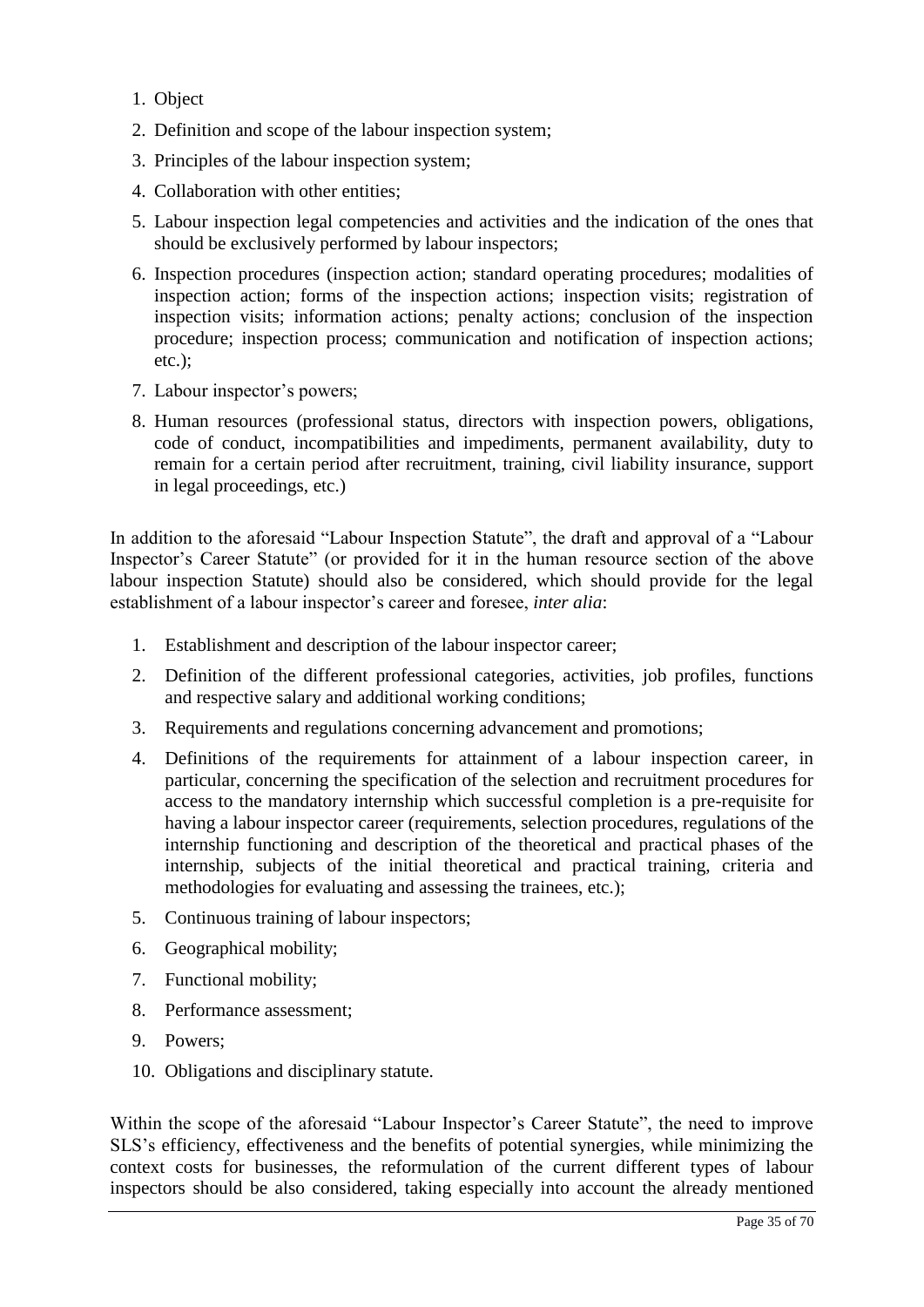SLS shortcomings in terms of human, financial and material resources (CEACR, 2017b, 2018; ILO, 2015b).

Currently, Ukrainian labour inspection is composed of three different types of labour inspectors, each one assigned to a specialized field of activity:

- 1. State labour inspectors mainly focused on issues related to employment, compulsory state social insurance; etc;
- 2. State labour protection inspectors concentrated mainly on labour protection issues such as permits for performance high-risk work and for the use of high-risk machines, mechanisms and equipment; safe working conditions at workplaces; vocational and advanced training; benefits and compensations for work with heavy and harmful working conditions; labour protection services; labour protection financing; etc; and
- 3. State occupational health inspectors focused on measures to prevent occupational diseases; prophylactic measures aimed at prevention and protection of workers' health; compulsory medical examination; collective and personal protective equipment; etc.

Considering the lack of labour inspectors, the difficulties in their recruitment and the benefits that can arise from ensuring a more holistic and integrated approach to labour inspection activities, the possibility of merging these three types of specialized labour inspectors into just one general type should be considered. The latter, in turn, would concentrate the competencies of the current three types, without prejudice to the constitution, whenever appropriate, of more specialized teams to deal with special phenomena or more complex areas (e.g., undeclared work, biological risks, chemical risks, ionizing radiation risks, etc.).<sup>23</sup>

This would require, however, a common core training encompassing all the OSH and labour relations subjects and regulations within their competencies, as well as the harmonization of their inspection gesture and procedures. Overall, this could contribute to:

- 1. Bridging the current gap in the number and skills of labour inspectors;
- 2. Increase of the level of coverage on Ukrainian territory by labour inspectors;
- 3. Improvement of the efficiency and effectiveness of the system of labour inspection;
- 4. Adoption of a more holistic and integrated approach of labour inspection;
- 5. Benefits from synergies arising from their integration;

- 6. Improvement of know-how, knowledge and best practices transfer between labour inspectors;
- 7. Improvement of the level of harmonization of inspection gesture and procedures, as well as of its predictability;
- 8. Minimization of the number, time and resources required for carrying out different inspection visits (as each one of the "new" labour inspectors would be able to conduct inspection visits in all the three areas at a workplace on one visit, instead of the current need for doing three distinct visits to achieve the same result); and
- 9. Reduction of the contextual costs and disruptive impacts of labour inspection visits to the economic agents.

<sup>&</sup>lt;sup>23</sup>As it happens, for example, with the labour inspectors of some EU countries (e.g., France, Italy, Latvia, Poland, Portugal, Romania and Spain).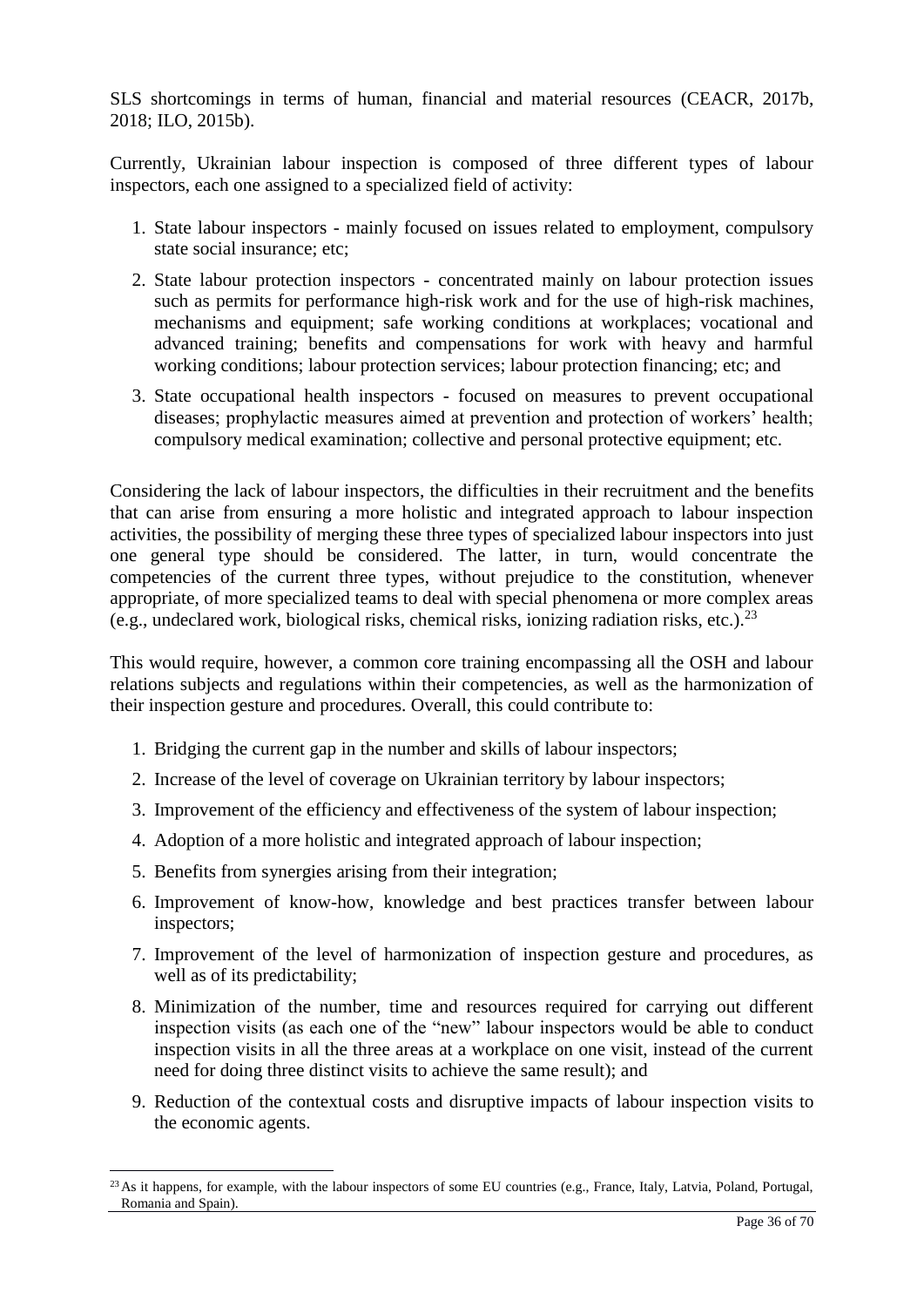## **5. LABOUR INSPECTORS' POWERS**

The main problem of the system of labour inspection in Ukraine, however, is the lack of powers entrusted to Ukrainian labour inspectors, which prevents them from effectively discharging their functions and, hence, from improving labour, OSH and business conditions in Ukraine.

In order to ensure that labour inspectors, when carrying out their activities and exercising their competencies, are able to effectively fulfill their mission of improving working conditions, the ILO Conventions Nos. 81 and 129 on labour inspection<sup>24</sup> (ILO, 1947, 1969). entrust labour inspectors with the needed powers.

In particular, Article 12 of the ILO Convention No. 81 and Article 16 of the ILO Convention No. 129 foresee that labour inspectors, provided with proper credentials, shall be empowered (ILO, 1947, 1969):

- *1. "to enter freely and without previous notice at any hour of the day or night any workplace liable to inspection;*
- *2. to enter by day any premises which they may have reasonable cause to believe to be liable to inspection; and*
- *3. to carry out any examination, test or enquiry which they may consider necessary in order to satisfy themselves that the legal provisions are being strictly observed, and in particular:*
	- *a. to interrogate, alone or in the presence of witnesses, the employer or the staff of the undertaking on any matters concerning the application of the legal provisions;*
	- *b. to require the production of any books, registers or other documents the keeping of which is prescribed by national laws or regulations relating to conditions of work, in order to see that they are in conformity with the legal provisions, and to copy such documents or make extracts from them;*
	- *c. to enforce the posting of notices required by the legal provisions;*
	- *d. to take or remove for purposes of analysis samples of materials and substances used or handled, subject to the employer or his representative being notified of any samples or substances taken or removed for such purpose".*

Moreover, Article 12 of the ILO Convention No. 81 and Article 16 of the ILO Convention No. 129 also foresee that, *"on the occasion of an inspection visit, inspectors shall notify the employer or his representative of their presence, unless they consider that such a notification may be prejudicial to the performance of their duties"*.

Notwithstanding the above, and in spite of Article 9(1) of the Constitution of Ukraine<sup>25</sup> and Article 3(2) of the Law No. 2694-XII, of 14 October 1992, "On Labour Protection"<sup>26</sup>, the Law No. 877-V, of 5 April 2007, "On Basic Principles of State Supervision (Control) in the

<sup>&</sup>lt;sup>24</sup>Both ratified by the Ukraine, in 8 September 2004, through the Laws Nos. 1985-IV and 1986-IV, respectively.

<sup>&</sup>lt;sup>25</sup> Article 9(1) of the Constitution of Ukraine foresees that the international treaties in force, consented by the Verkhovna Rada to be binding, shall be an integral part of the national legislation of Ukraine.

<sup>&</sup>lt;sup>26</sup> Article 3(2) of the Law No. 2694-XII, of 14 October 1992, foresees that in case an international treaty that the Verkhovna Rada agreed to be bound establishes provisions other than those envisaged in Ukraine's legislation on labour protection, the provisions of the international treaty shall apply.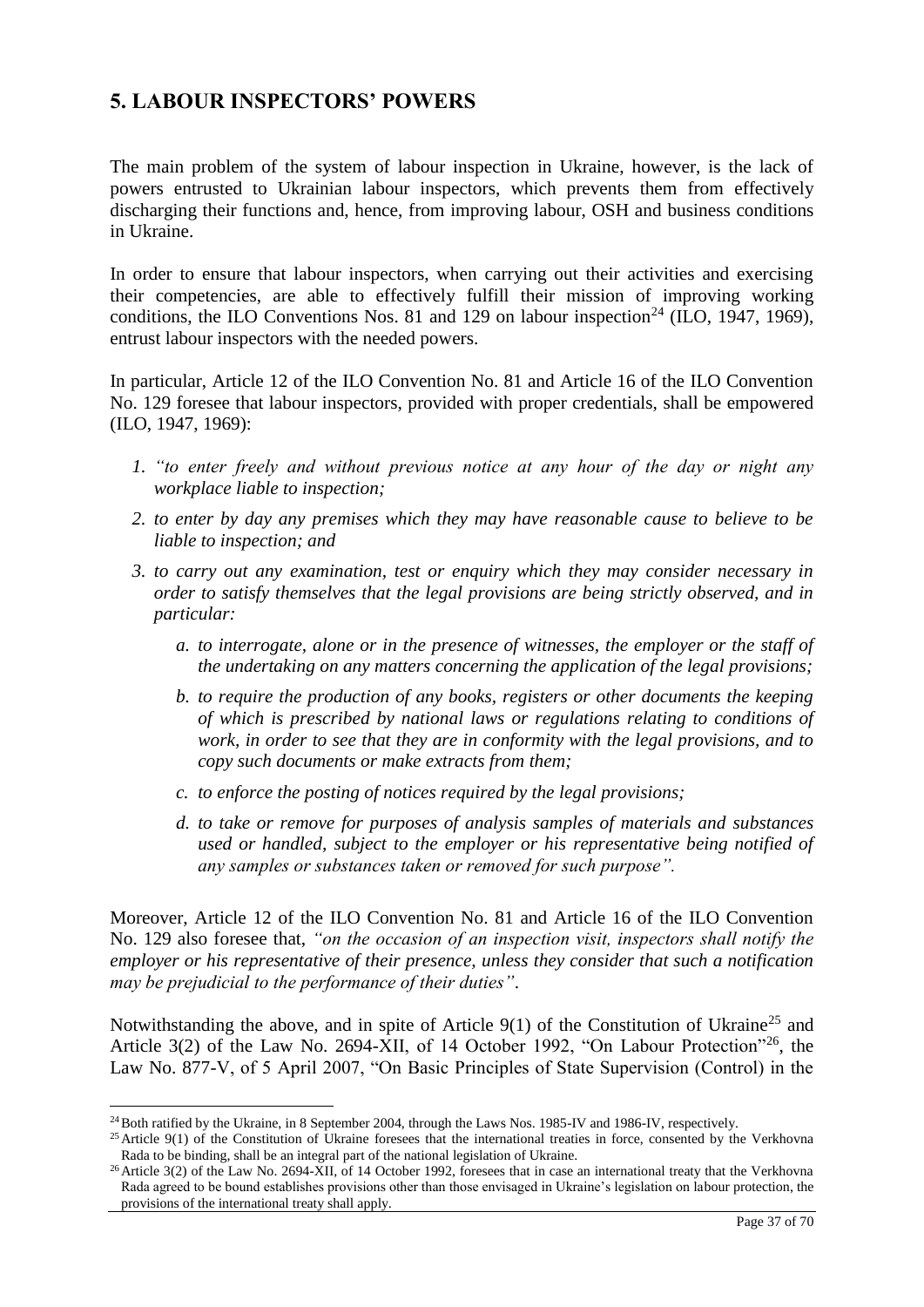Area of Economic Activities" (last amended by the Law No. 2042-VIII, of 18 May 2017) and the "Procedure for State Control of Compliance with Labour Legislation", approved by the CMU Decree No. 295, of 26 April 2017, impose severe restrictions on the activities and powers of the Ukrainian labour inspectors.

Indeed, and as CEACR (2017a, 2017b, 2018) noted with concern, *"the Act No. 877 of 1 January 2017 concerning the fundamental principles of state supervision and monitoring of economic activity (which applies to a number of inspection bodies, including the labour inspection services), and Ministerial Decree No. 295 of 26 April 2017 on the procedure for state control and state supervision of compliance with labour legislation (applying section 259 of the Labour Code and section 34 of the law on self-governing bodies) provide for several restrictions on the powers of labour inspectors, including with regard to the free initiative of labour inspectors to undertake inspections without prior notice (section 5 of Decree No. 295 and section 5(4) of Act No. 877), the frequency of labour inspections (section 5(1) of Act No. 877), and the discretionary powers of labour inspectors to initiate prompt legal proceedings without previous warning (sections 27 and 28 of Decree No. 295)"*.

*"In this context, the Committee also notes that the FPU indicates that in July 2017, Parliament passed, on its first reading, Bill No. 6489 on amendments to certain laws concerning the prevention of excessive pressure on businesses due to state supervision of compliance with labour and employment legislation, which makes the conduct of unscheduled inspection visits an administrative offence"* (CEACR, 2017a, 2017b, 2018)*.*

As such, and in order to ensure that no such restrictions are applied, CEACR (2017a, 2017b, 2018) *"urges the Government to take the necessary measures so that Act No. 877 of 1 January 2017 and Ministerial Decree No. 295 of 26 April 2017 are brought into conformity with Articles 12(1)(a) and (b), 16 and 17 of Convention No. 81 and Articles 16(1)(a) and (b), 21 and 22 of Convention No. 129 and to ensure that no additional restrictions are adopted. The Committee also reminds the Government that it can continue to avail itself of ILO technical assistance for this purpose"*.

In fact the Law No. 877-V, of 5 April 2007, "On Basic Principles of State Supervision (Control) in the Area of Economic Activities"<sup>27</sup>, imposes severe restrictions and limitations on the activities and powers of the labour inspectors, which hinders their effectiveness in the discharge of their duties.

For example, in accordance with this Law No. 877-V, of 5 April 2007:

- 1. State supervision (control) is exercised at the place of business operations of an economic entity or its standalone units, or in the state supervision (control) body's office in cases provided for by law (Article 4(1)).
- 2. If a business entity is included, at the same time, in the plans of several bodies of state supervision (control), the planned measures shall be carried out by the bodies of state supervision (control) in an integrated manner and at the same time by all bodies  $(A<sup>rt</sup>icle 4(2))$ ;
- 3. Planned and unplanned measures shall be carried out during working hours of a business entity established by its internal regulations (Article 4(3));

 $27$ This Law defines the legal and organizational foundations, basic principles, and the procedure of state supervision (control) in economic activities, powers of state supervision (control) bodies and of their officials, and the rights, duties and responsibilities of economic entities in the course of state supervision (control).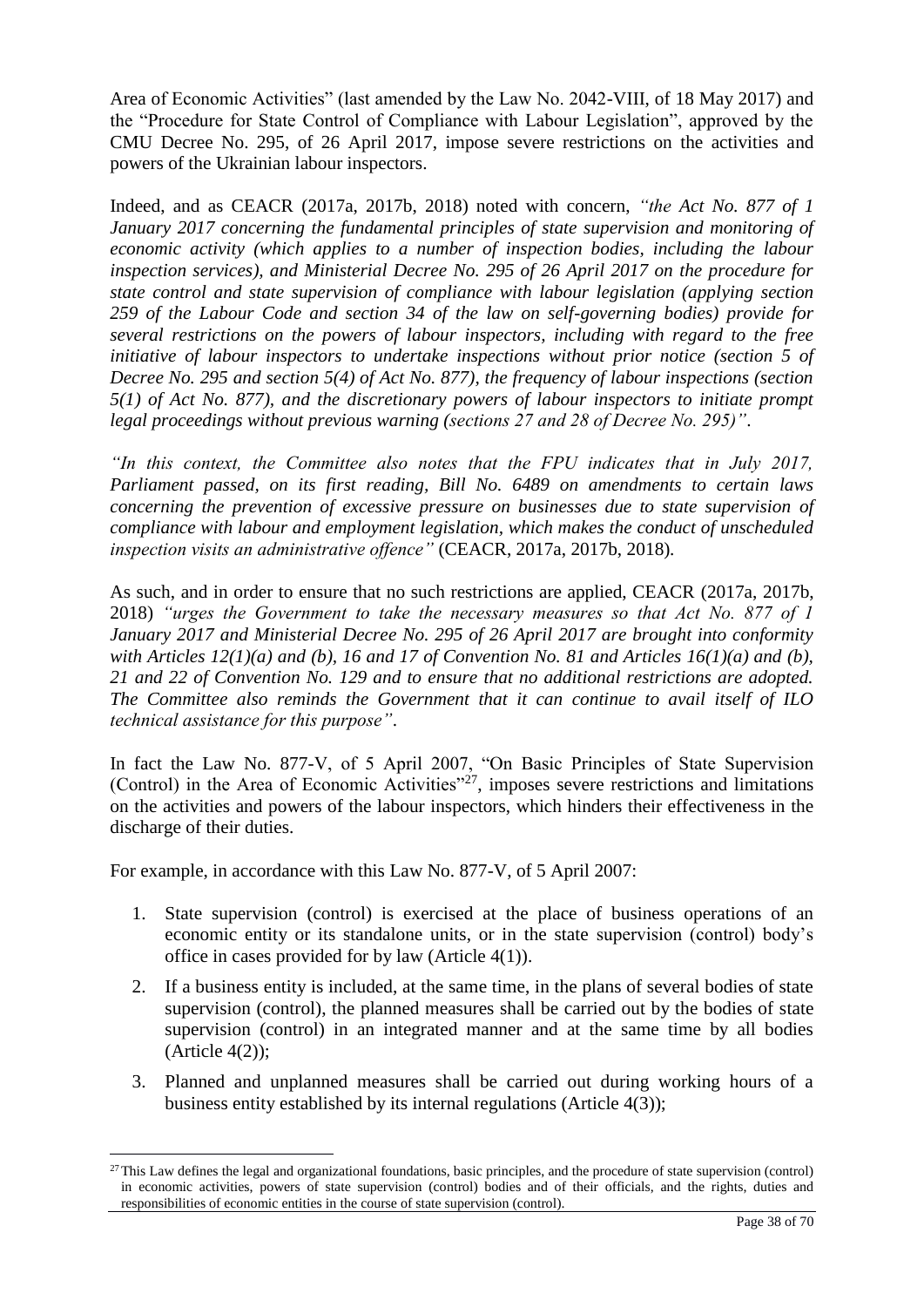- 4. Production (manufacture) or sale of production, performance of work, or delivery of services by economic entities may be stopped completely or partially solely through a court decision. Moreover, and after suspension, the business entities shall be authorized to proceed with the production (manufacturing) or sale of goods, or provision of work or services, after notifying the body of state supervision (control) which initiated the suspension about the elimination of all violations established by the court (Article 4(5));
- 5. The bodies of state supervision (control) and business entities shall have the right to record the process of carrying out the planned or unplanned measure or each separate activity using audio and video equipment, without prejudice to the carrying out of the measure (Article 4(8));
- 6. Failure to comply with the state supervision (control) body's orders, instructions or other executive documents entails the application of penalties to the economic entities according to law (Article 4(9));
- 7. During the measures of state supervision (control), inspectors shall not be allowed to seize from business entities originals of their financial, business, accounting and other documents, computers and their parts, except as provided by criminal procedural legislation (Article 4(10));
- 8. Any planned or unplanned measure on a legal entity shall be carried out in the presence of a senior manager or a person to be authorized by the senior manager. Any planned or unplanned measure on an individual - entrepreneur shall be carried out in his presence or in the presence of his authorized person (Article 4(11));
- 9. In carrying out measures of state supervision (control), the officials of the bodies of state supervision (control) shall be required to use only standardized forms of documents (Article 4(15)). Currently, when conducting state supervision (control) measures in OSH, SLS labour inspectors use a unified form of the Statement on Inspection Activity of an economic entity (production facility), which was approved by the Order of the Ministry of Emergencies of Ukraine No. 826, of 11 August 2011, registered with the Ministry of Justice under No. 1531/20269, on 27 December 2011;
- 10. The planned measures shall be carried out in accordance with the annual plans to be approved by the body of state supervision (control) no later than December 1 of the year preceding the planned one. No amendments to the annual plans of state supervision (control) shall be permitted. During the planned period, carrying out of more than one planned measure of state supervision (control), on one business entity by the same body of state supervision (control) shall not be allowed (Article 5(1));
- 11. The central executive body that implements state regulatory policy in the area of economic activities (SRS) shall develop the methodology for development of criteria to assess the risk of implementing economic activity, to determine the frequency of state supervision (control) activities and develop the methodology for standardized report forms to be prepared based on the results of the planned (unplanned) measures of state supervision (control). According to such methodology, all business entities subject to supervision (control) shall fall into one of three risk levels: high, medium or low. Depending on the level of risk, the body of state supervision (control) shall compile a list of issues for the implementation of planned activities to be approved by order of the subject body. The planned measures of state supervision (control) shall be carried by the body of state supervision (control) over business entities, depending on their risk level, as follows: high level of risk - no more than once every two years; medium level of risk - no more than once every three years; and minor level of risk no more than once every five years (Article 5(2));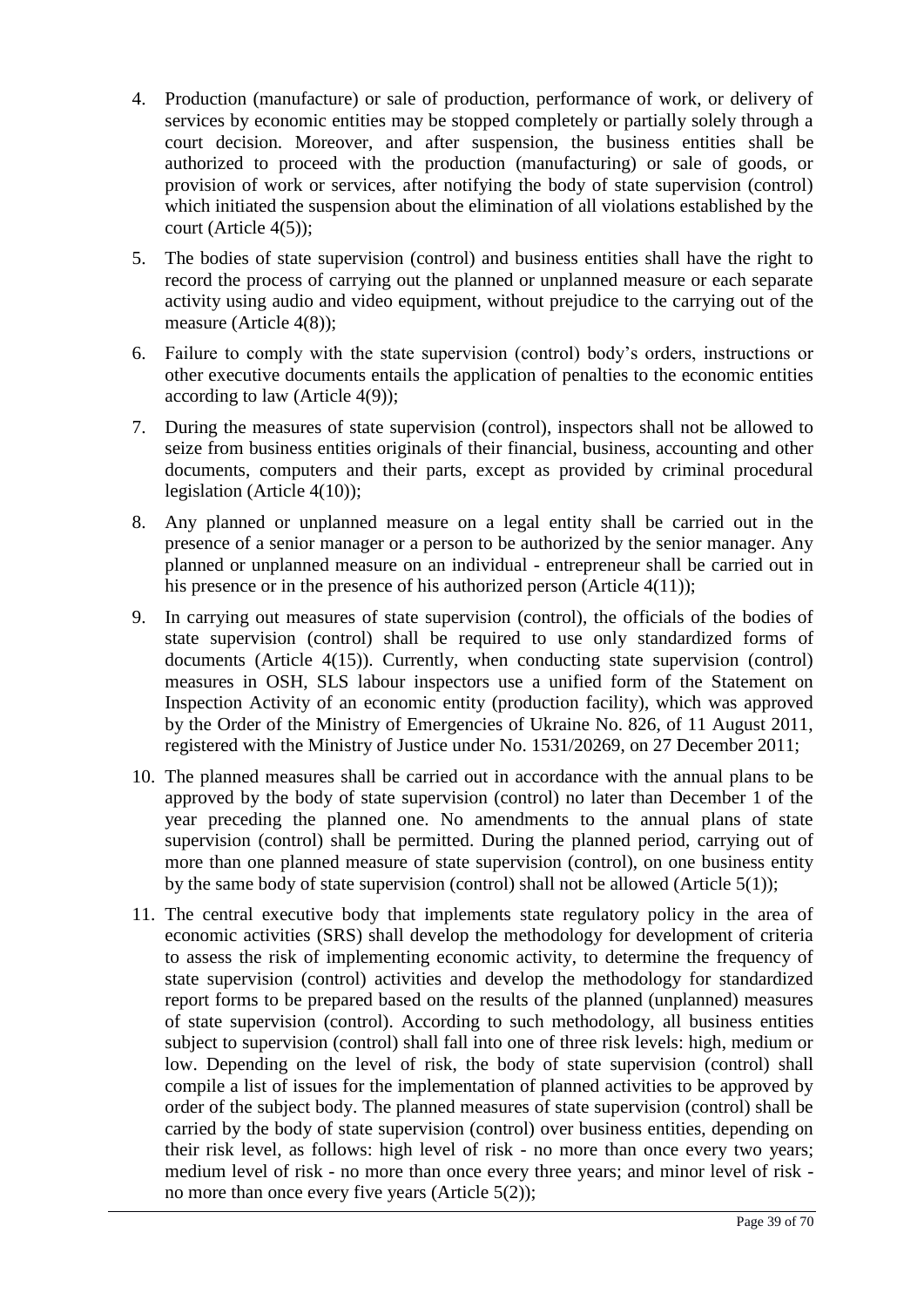- 12. State supervision (control) bodies shall carry out scheduled activities of the state supervision (control) subject to prior written notification of the economic entity concerned, no later than ten days before the date of inspection (Article 5(4));
- 13. The duration of the planned measure may not exceed: ten working days; and in the cases of micro/small businesses - five working days. No extension of the planned measure duration shall be allowed. The total duration of all the planned measures carried out by the bodies of state supervision (control) in a calendar year on the specific business entity (planned comprehensive measure) shall not exceed: thirty days; and, on micro/small business - fifteen working days (Article 5(5));
- 14. The grounds for carrying out unscheduled state supervision (control) activities or measures shall be defined by law; carrying out of unplanned measures on other grounds than those provided for in Article 6 shall be prohibited (Article 6(2));
- 15. The duration of the unplanned measure shall not exceed: ten working days; or two working days, for small businesses (Articles 6(4)).
- 16. To implement the planned or unplanned measure, the body of state supervision (control) shall issue an order. On the basis of that order, a certificate (request) for the measure of state supervision (control) shall be issued, to be signed by the head of the body of state supervision (control) or his deputy. The certificate (request) shall be valid only for the measure duration specified therein. Before starting the measure, officials of the body of SS shall present to the head of a business entity/individual or authorized person the certificate (request) and the legal identification of the officials of the body of state supervision (control) and provide the business entity a copy of certificate. The official of the body of state supervision (control) who has no certificate for the measure and the official identification shall not be entitled to carry out the state supervision (control) of the business entity. The business entity shall be entitled to prevent officials of the body of state supervision (control) from implementing the measures if they fail to present the certificate and the legal identification of the officials (Articles  $7(1)$  to  $7(5)$ );
- 17. If a business entity implements in full and in due time the instruction, order, resolution, other administrative documents to eliminate violations revealed during the measure of state supervision (control), no financial and administrative penalties or measures of response shall be applied to the business entity or its officials (Article  $7(11)$ ;
- 18. Business entities have the right to prevent officials of state supervision (control) from carrying out state supervision (control) in the following cases (Article 10):
	- a. The state supervision (control) is carried out with breach of the statutory requirements on frequency of such measures;
	- b. The official of the body of state supervision (control) fails to provide copies of the certificate or of the officials identification, or if those documents do not meet the requirements;
	- c. Absence of prior notice to the business entity about the carrying out of the planned measure of state supervision (control), according to the above mentioned procedure;
	- d. Failure to make an entry on the carrying out of a measure of the state supervision (control) in the register of state supervision (control) (if available);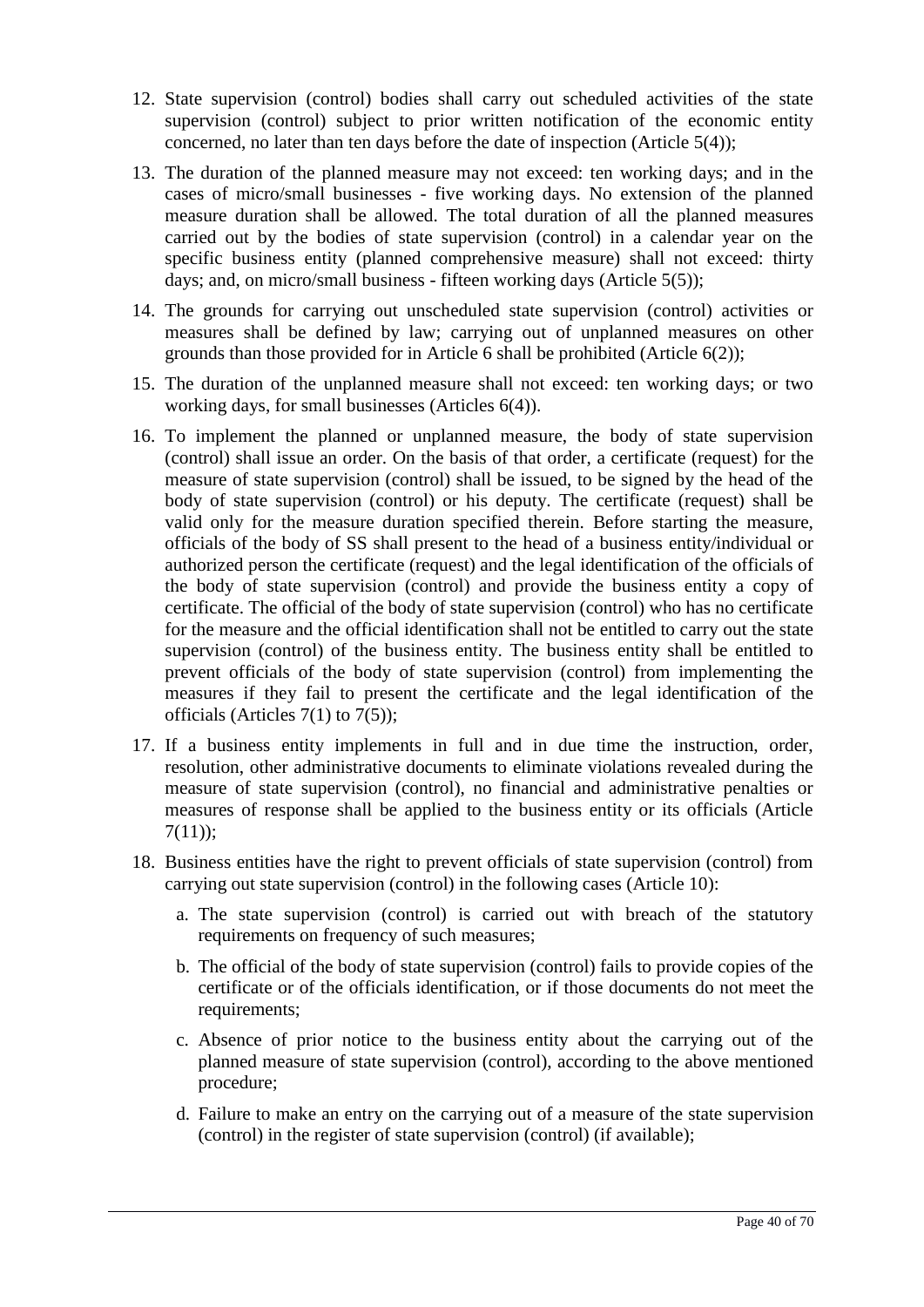- e. If the duration of the planned activity of state supervision (control) or the total duration of measures during the year exceeds the maximum duration above mentioned;
- f. If the duration of unplanned activities of state supervision (control) exceeds the maximum duration above mentioned;
- g. If the body of state supervision (control) carries out another unplanned measure of state supervision (control) for the same fact (facts) that was (were) the reason for the unplanned measure that had been conducted by state supervision (control);
- h. If the body of state supervision (control) has not approved or published on its official website a standard report which provides a list of questions depending on the degree of risk;
- i. If officials, when required, fail to provide a copy of the agreement of the central executive body which ensures public policy on state supervision (control) in the area of economic activities or a relevant state collegial body to carry out an unplanned measure of state supervision (control);
- 19. Moreover, business entities have the right to demand suspension of execution of a measure of state supervision (control), in the following cases (Article 10):
	- a. If the official of state supervision (control) is in breach of the maximum duration of the measure defined as defined above;
	- b. If the officials of state supervision (control) use illegal forms of reports;
	- c. When officials, during the carrying out unplanned measures of state supervision (control), verify or control issues other than those whose verification was the basis for the original measure.
- 22. If the classification criteria of business entities according to risk levels or the regularity of the planned measures or the list of issues to be checked, have not been approved, those business entities shall be considered business entities with minor risk level and shall be subject to SS not more than once every five years (Article 22(3)).

On the other hand, the "Procedure for State Control of Compliance with Labour Legislation<sup>"28</sup> also impose some relevant restrictions on the activities and powers of labour inspectors which hamper the effective discharge of their duties.

In fact, this p foresees, in particular, that:

- 1. The inspection visits can only be made on the grounds of:
	- a. An employee's complaint about labor legislation violation in his/her regard;
	- b. Complaints of individuals about violations of labor relations formalization in their regard;
	- c. A decision of the head of a control authority on the conduction of the inspection visit in order to detect unregistered labour relations, which is taken on the basis of the analysis of the information gathered from the preceding and next sources.

<sup>&</sup>lt;sup>28</sup>The "Procedure for State Control of Compliance with Labour Legislation", approved by the CMU Decree No. 295, of 26 April 2017, establishes the procedure of state control over the compliance of labour legislation (on issues of timely and full remuneration, adherence of minimum guarantees in remuneration and formalization of labour relations) by the employers and employment agencies, through inspection visits and desk inspections, carried out by the labour inspectors of the SLS (and its territorial bodies) and of the executive bodies of city councils of the cities of regional importance, villages, small towns, city councils of amalgamated communities.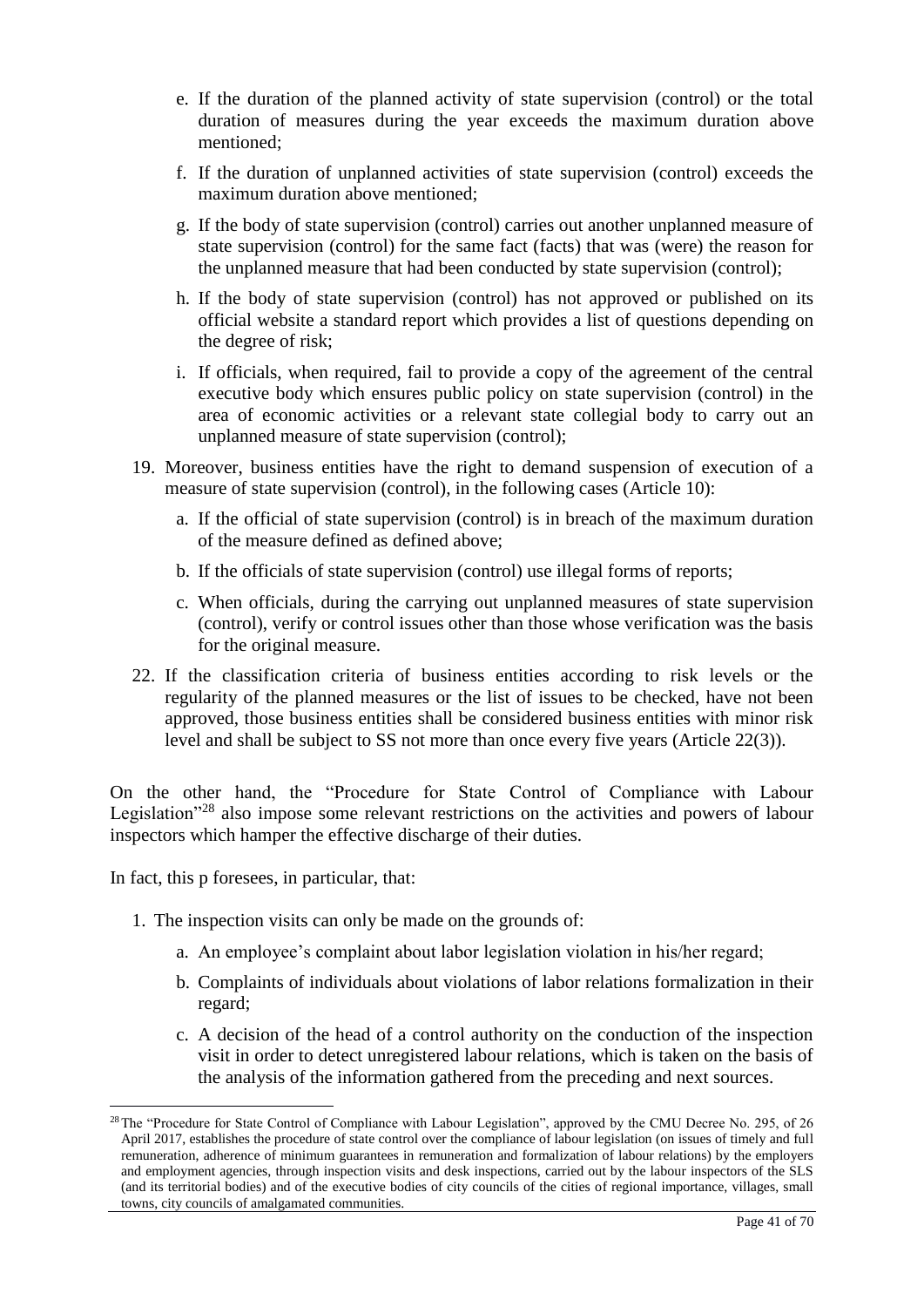- d. A court decision or an information on infringement of labour legislation communicated by law-enforcement bodies;
- e. Information on infringement of labour legislation communicated by officials of other bodies executing state supervision and control;
- f. Information of:
	- i. State Statistics Service and its territorial bodies (on wages arrears);
	- ii. State Fiscal Service and its territorial bodies concerning: discrepancy of the number of employees and the volume of production (works performed, services provided) with the average indicators for the relevant type of economic activity; facts of labour law violation detected in terms of carrying out the control powers; facts of carrying out the economic activity without state registration defined by law; and employers who have arrears in payment of the contribution to compulsory state social insurance, in an amount exceeding the minimum insurance contribution for each employee;
	- iii. Pension Fund of Ukraine and its territorial bodies concerning: employers who pay less than the minimum wage; employers who do not communicate the admission of employees; employers whose number of part-time workers increased by 20% or more during the month; employees who perform work for the same employer for more than one year on the basis of civil contract; employers who have missing data on the payroll accounting in the reporting month; employers whose civil contracted workers represent 30% or more of the total number of workers; and employers who have twenty or more employees and which dismissed 10% or more during the month.
	- iv. Trade union bodies, concerning the violations of the rights of employees who are members of the trade union, detected during the public control on labour law compliance. Appeals of physical persons, which are the subject of violation of the rules for the registration of labour relations, employees and employers, can be submitted through the authorized representative.
- 2. The representatives of trade union organizations and their associations represented at the subject of visit may be engaged in inspections (upon agreement by manager of a subject of visit or another authorized representative) as well as representatives of employers' organizations.
- 3. Inspection visit or decision of the labour inspector about carrying out the inspection visit to the employer shall be registered by the SLS or its territorial body prior to conduction the inspection visit.
- 4. The labour inspector notifies the object of inspection visit or person authorized by it about conducting the inspection visit. In cases of inspection visits to detect undeclared labour relations, the labour inspector notifies the object of inspection or person authorized by it only if he/she considers that this notification cannot prejudice the inspection visit.
- 5. If any violation of labor legislation is found and recorded in the deed of inspection visit or act of desk inspection, upon review of the reservations of the object of visit (when they arrive), the labour inspector shall review the inspection visit materials, or act of desk inspection, and based on its results shall make an instruction and/or shall take action to hold the official guilty of the subject violations accountable in accordance with the law.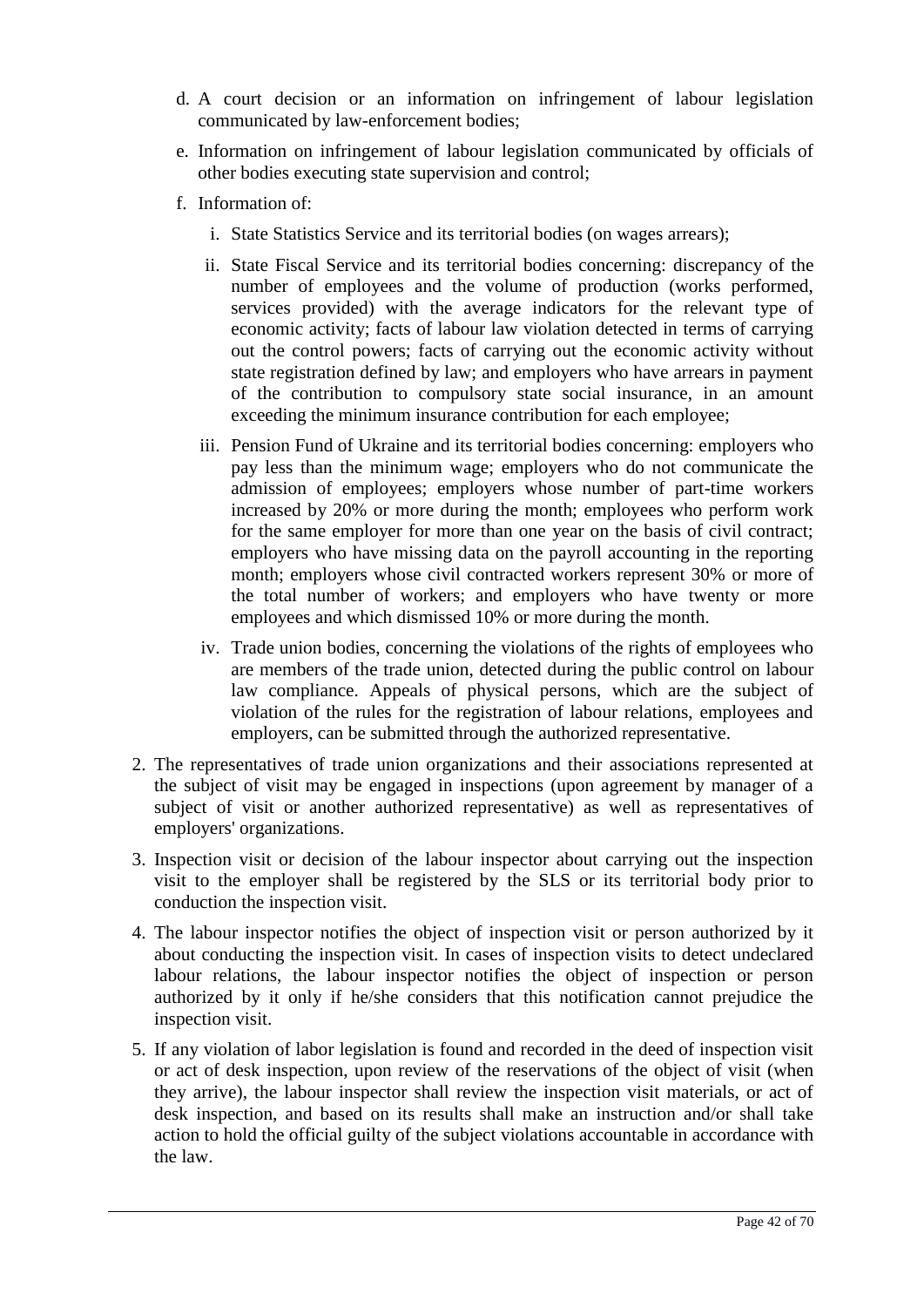6. If the instruction requirements are complied with in the due time, no action to hold the object of visit or its officials accountable shall be taken.

As such, Articles 4 to 7, 10 and 22 of the Law No. 877-V, of 5 April 2007, "On the Basic Principles of State supervision (Control) in Economic Activities" and Articles 5 to 8, 27 and 28 of the "Procedure for State Control of Compliance with Labour Legislation"<sup>29</sup>, impose severe restrictions and limitations on the activities and powers of the labour inspectors and, in doing so, compromise the effectiveness of the Ukrainian system of labour inspection.

Ukrainian labour inspectors therefore lack several of the basic powers foreseen in the ILO Conventions Nos. 81 and 129, which they need to effectively discharge their duties. In particular, and according to the aforesaid laws, Ukrainian labour inspectors cannot:

- 1. Perform inspection visits without previously meeting its requirements (e.g., issuance or the respective order, having the correspondent certificate and register the inspection visit on the system) or which scope goes beyond such documents, as well as conduct unscheduled inspection whose grounds are not legally foreseen as justifying an unscheduled inspection visit;
- 2. Perform inspection visits to any workplace without prior notice, which compromise the effectiveness of their action;
- 3. Conduct inspection visits at any time of day or night, but just during "business hours", (even when the workers' working time is apart from "business hours");
- 4. Perform inspection visits when the employer or his representative is not present;
- 5. Make inspection visits with the frequency and depth which they understand as necessary and adjust the scope, frequency and deepness of the visits to the situations found at the workplace and to the need for further follow-up visits, in order to ensure sustainable compliance;
- 6. Impose sanctions regarding observed infractions when the employers meet the demands of a notification to take measures, thus hampering the deterrence effect of their intervention;
- 7. Monitor, promote and enforce compliance in employers which are not registered and which are often the ones that typically show higher levels of non-compliance (not only regarding undeclared work but also concerning OSH and labour relations regulations);
- 8. Suspend work, even in the event of imminent danger to the health or safety of the workers.

In addition, Article 7 of the "Procedure for State Control of Compliance with Labour Legislation<sup>"30</sup> foresees that, upon agreement by manager of a subject of visit or another authorized representative, representatives of trade union organizations and their associations (represented at the subject of visit), along with the representatives of employers' organizations, may be engaged in inspections visits.

It is important to stress, however, and as mentioned earlier, that inspection visits should only be conducted by labour inspectors whose special qualifications, training, professional status, work conditions and powers ensure their independence and impartiality. This is without prejudice of the labour inspector's obligation to inform and to cooperate with the employer,

<sup>29</sup>Approved by the CMU Decree No. 295, of 26 April 2017.

<sup>30</sup> *Ibidem*.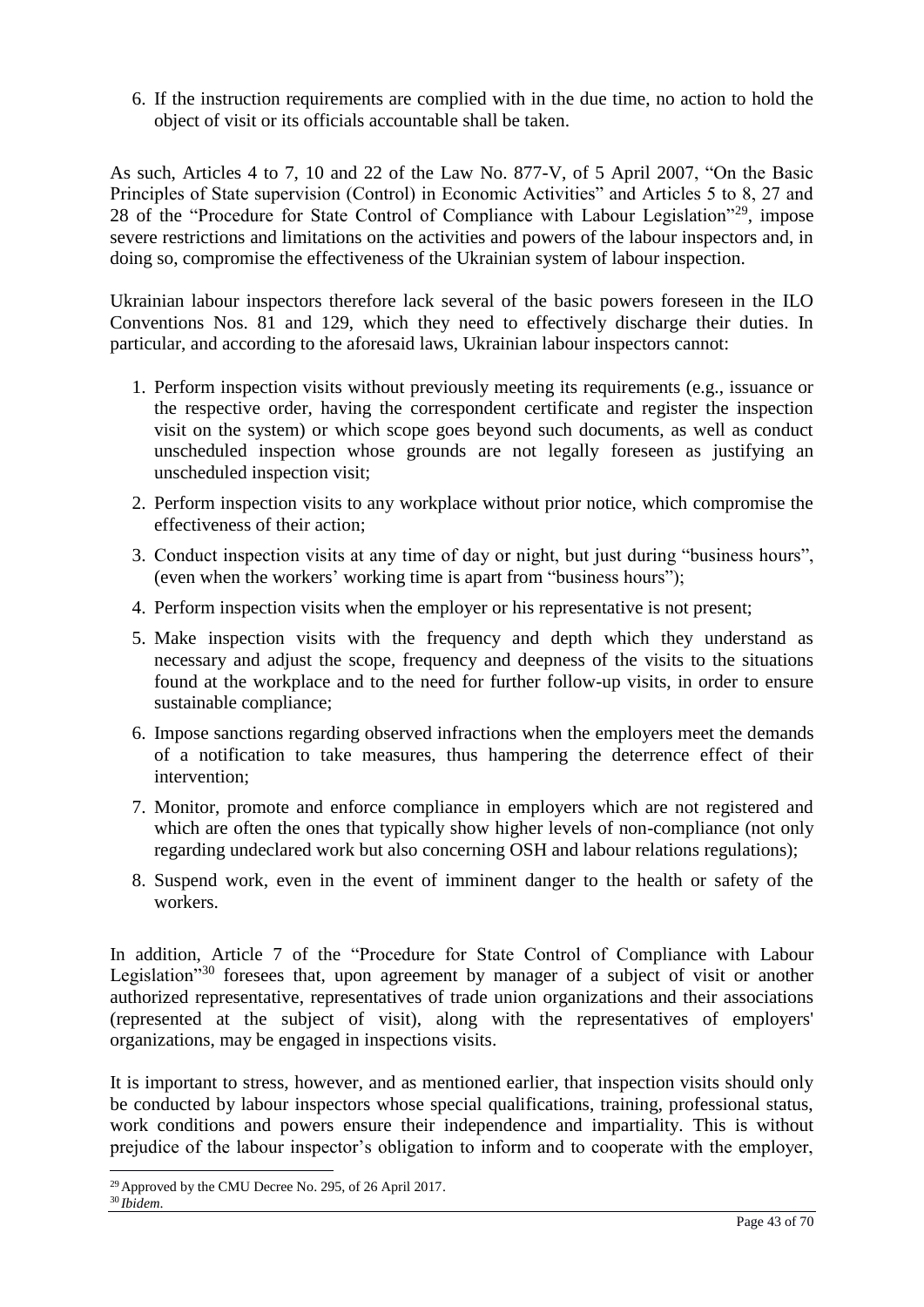workers and their representatives (either before, during or after the inspection visits, as they understood more suitable, taking into account the objectives of the inspection visit) or to the labour inspector's specific request to the employer, workers or their representatives to participate in (all or part of) a specific inspection visit.

The major concern being to secure the independence and impartiality of the labour inspectors (Article 6 of Convention No. 81 and Article 8 of Convention No.129) and the exercise of their powers of inspection and control, including their power to interrogate, alone or in the presence of witnesses, the employer or the staff of the undertaking on any matters concerning the application of the legal provisions (and the protection of the privacy and confidentiality of such procedures), their free initiative to undertake an inspection in any workplace liable to inspection and the decision to adopt measures to protect workers or to initiate legal proceedings (Articles 12, 13 and 17 of Convention No. 81 and Articles 16, 18, 22 and 23 of Convention No. 129).

On the other hand, the provisions imposing that the performance of inspection visits are restricted:

- to some grounds and reasons enumerated in the law,
- to some situations in which there is a complaint (indicating the existence of possible violations),
- to several prior requirements (e.g., having the corresponding inspection order and certificate authorizing it and defining its scope, registration in the system),
- to the scope foreseen in the order/certificate,

 $\overline{a}$ 

- to its maximum duration (foreseen in the law),
- to the maximum annual duration of the inspection visits (foreseen in the law);
- to facts that were not previously object of a prior inspection visit,

constitute important obstacles to the discharge of the duties of the labour inspectors and, in particular, to the regular performance of preventive and proactive labour inspection visits (as opposed to the reactive ones - based on complaints), as well as follow-up inspection visits, which tend to represent a large part of the labour inspectorate's work in achieving effective control and sufficient coverage of workplaces.

They also limit the principle of the labour inspector's free initiative and impose severe restrictions on their powers to enter freely and without previous notice at any hour of the day or night any workplace liable to inspection, to inspect workplaces as often and as thoroughly as is necessary to ensure the effective application of the relevant legal provisions, and to be held liable to prompt legal proceedings, without previous warning, persons who violate or neglect to observe legal provisions enforceable by labour inspectors, foreseen in Articles  $12(1)$ , 16 and 17 of the ILO Convention No. 81 and Article 16(1), 21 and 22 of the ILO Convention No. 129.

It is worth mentioning, in this regard, that CEACR (2006) considered<sup>31</sup> that *"the different restrictions placed in law or in practice on inspectors' right of entry into workplaces can only* 

<sup>&</sup>lt;sup>31</sup> Regarding the establishment of restrictions to the performance of inspection visits, such as the imposition of a maximum number of inspection visits that can be carried out during a predefined period of time or of a *moratorium* on inspection visits during a certain period of time, with reference to the cases of *Vietnam* (whose inspectors are prohibited from visiting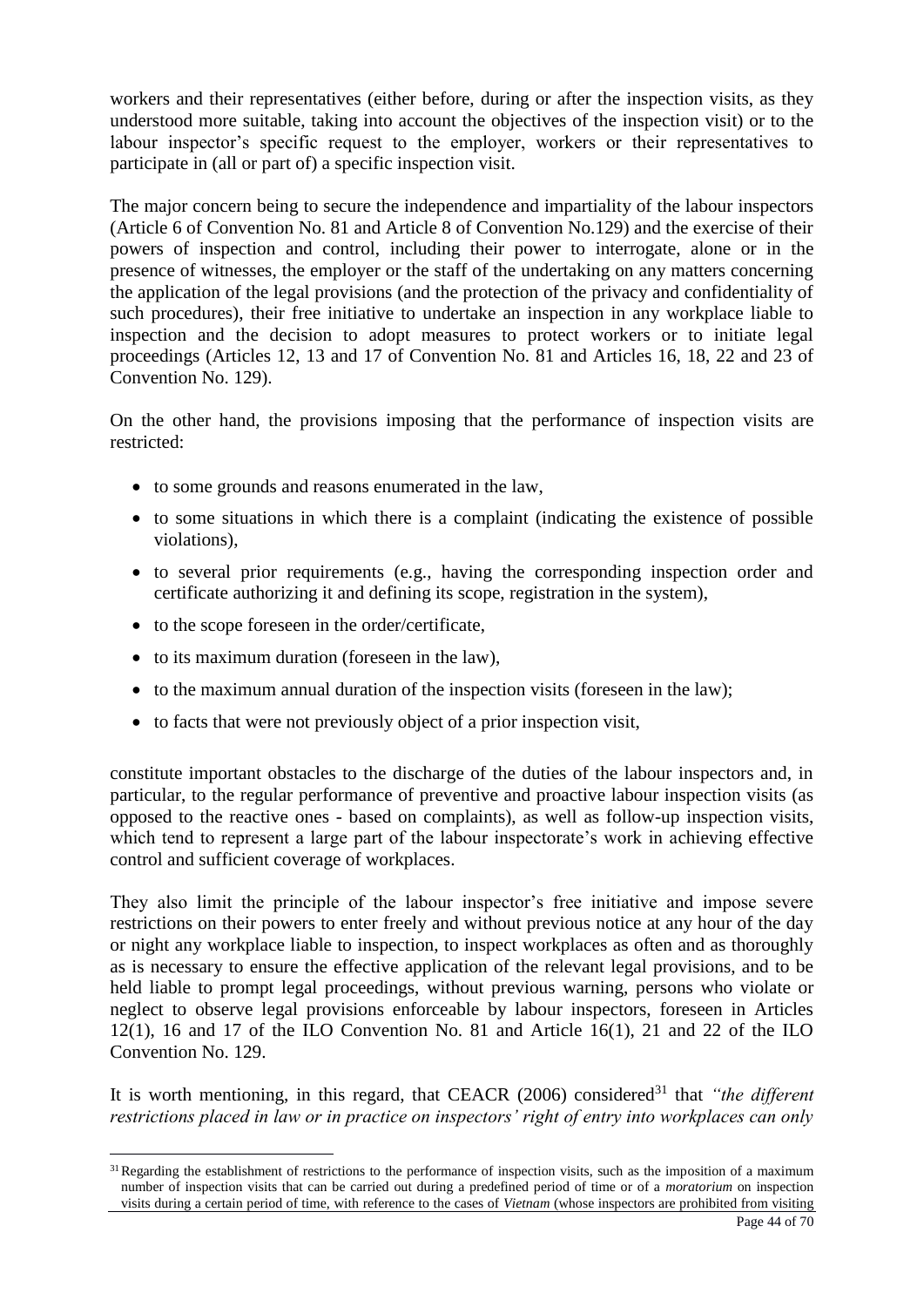*stand in the way of achieving the objectives of labour inspection as set out in the instruments. Accordingly, the Committee regrets to note that such restrictions are not in conformity with the Conventions and urges the governments of the countries concerned to take the necessary steps to eliminate them in law and in practice".*

The restriction imposing that inspection visits can only take place during "business hours" limits the effectiveness and deterrence effect of inspection visits and the powers of the labour inspectors foreseen in Article 12(1) (a) and (b) of ILO Convention No. 81 and Article 16(1) (a) and (b) of the ILO Convention No. 129. It also hinders the discharge of the duties of labour inspectors of controlling and enforcing legal provisions, especially the ones relating to working time and undeclared work, whose violations tend to occur, precisely, outside of "business hours" (e.g., before or after the normal hours of operation of a business, and during weekends and holidays).

The same applies to the restriction stating that the inspection visits can only be carried out when the employer or his representative are present. This constitutes a very serious obstacle to the discharge of the labour inspector's duties, hampering the performance of inspection visits when they are absent. It might constitute an encouragement, moreover, for the employer and his representative to be absent with the sole purpose of avoiding being subjected to inspection visits.

Furthermore, while prior notification of inspection visits may in certain cases be warranted in practice (especially if the nature of the activity impedes access, such as in airports, ports, military facilities, etc.), the requirement in law to have such prior notification seems to be, in most cases, contrary to the principle of inspection visits without prior notice and a restriction to the powers provided for in Article 12(1) of Convention 81 and Article 16(1) of Convention No. 129, as noted in ILO (2015a). In fact, and also observed by CEACR (2006), *"the fact that the instruments provide that inspectors should be authorized to enter workplaces without previous notice does not mean that, where deemed useful or necessary by the inspector, the employer or his or her representative cannot be informed of the time and purpose of the inspection*. *The practice of combining unannounced visits with scheduled visits has the advantage of ensuring that employers and workers are constantly aware that an inspection may occur at any time.*

In addition, and regarding the provisions that restrict the labour inspector's power to impose sanctions in relation to detected infractions when the employer corrects them, thus weakening the deterrent effect of the sanctioning system, it is important to recall that Article 17 of Convention No. 81 and Article 22 of Convention No. 129 provide that persons who violate or neglect to observe legal provisions enforceable by labour inspectors shall be liable to prompt legal proceedings without previous warning. In this regard, and acknowledging that some violations may be the result of failure to understand the terms or scope of the applicable laws or regulations, CEACR (2006) considers that *"the labour inspector must always have the discretion to choose not to impose penalties as a means of enforcing legal provisions. To this end, Article 17, paragraph 2, of Convention No. 81 and Article 22, paragraph 2, of Convention No. 129 provide that it shall be left to the discretion of labour inspectors to give warning and advice instead of instituting or recommending proceedings. This discretion implies that inspection staff have the necessary capacity for judgement to be able to distinguish between serious or repeated wilful non-compliance, culpable negligence or flagrant ill will, which call for a penalty, and an involuntary or minor violation, which may* 

the same workplace more than once in a year) and the *Democratic Republic of the Congo* (where inspections were banned by the central authority in 1994 and were only resumed in 1997).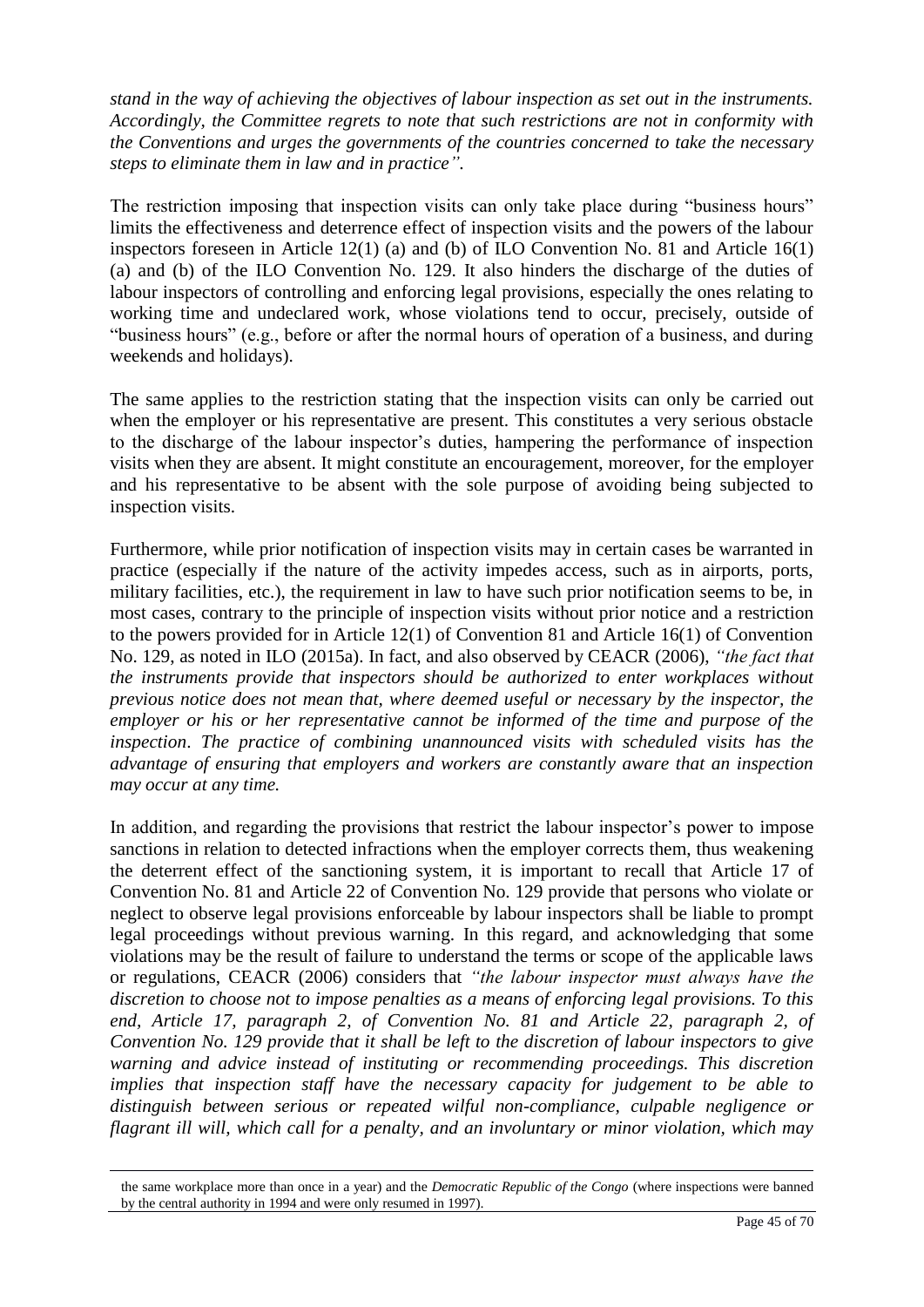*lead to a mere warning".* In this connection, and as already highlighted by the ILO (2015a), CEACR further considered, on several occasions, that sanctions remain an important element for effective labour law compliance, whereas the possibility for labour inspectors to impose sanctions, where appropriate to deter future violations and ensure sustainable compliance, constitutes an important component of any preventive strategy.

The reasons, however, more commonly put forward to justify the limitation of powers of labour inspectors have been twofold: labour inspectors' high level of corruption; and the need for helping businesses to grow and eliminate barriers to their development.

Regrettably, both arguments do not seem to hold up under further examination.

First, it is widely acknowledged that corruption, unfortunately, is not confined to inspection activities, being also present in several other state legislative, judicial and executive bodies.

Furthermore, there are several other alternative measures that can be taken in order to minimize and prevent its occurrence in labour inspection (or at any other state organization) instead of taking the legal powers that labour inspectors (or other state officials) need to effectively discharge their duties, *inter alia*:

- 1. To review the requirements for access to the career of labour inspectors and the procedures and methodologies for the selection of applicants, in order to avoid the recruitment of persons who do not meet the integrity and honesty requirements to serve as public officials;
- 2. To include, both in the inception training and in the continuous training of labour inspectors, subjects related to professional conduct, ethics, behaviour, and communication skills (as is done, for example, with Portuguese and Spanish labour inspectorates);
- 3. To develop a performance assessment system for labour inspectors which accounts not only for the quantitative results of their activities (e.g., number of inspection visits, number and type of legal procedures adopted, number of persons informed, etc.) but, most especially, for the qualitative part of their performance, in terms of the measurement of the extent to which they have contributed to the improvement of the workplaces that they have inspected (e.g., number of follow-up visits, number of infractions detected on the first visit that the employer corrected, etc.);
- 4. To develop a labour inspectors' code of conduct on the basis of the IALI "Global Code of Integrity for Labour Inspection" (IALI, 2008);
- 5. To develop a labour inspector activity guide (or labour inspection manual), in order to provide guidance to labour inspectors regarding appropriate conduct and behaviour that they should adopt in situations that can occur during different types of inspection visits and inspection activities, as modelled on the Portuguese labour inspectorate's "Inspection Activity Guidelines of the ACT" (ACT, 2015), which are available online;
- 6. To review the remuneration policy for labour inspectors, in order to ensure them decent working conditions and, in particular, their independence from improper external influences, as foreseen in ILO Conventions Nos. 81 and 129, also contributing to an improvement in the perception of attractiveness of their professional career which, in turn, will also facilitate the recruitment of new labour inspectors;
- 7. To assess, with the involvement of workers and managers of all business units of the labour inspectorate, the risks of corruption and related offenses and to draw up a plan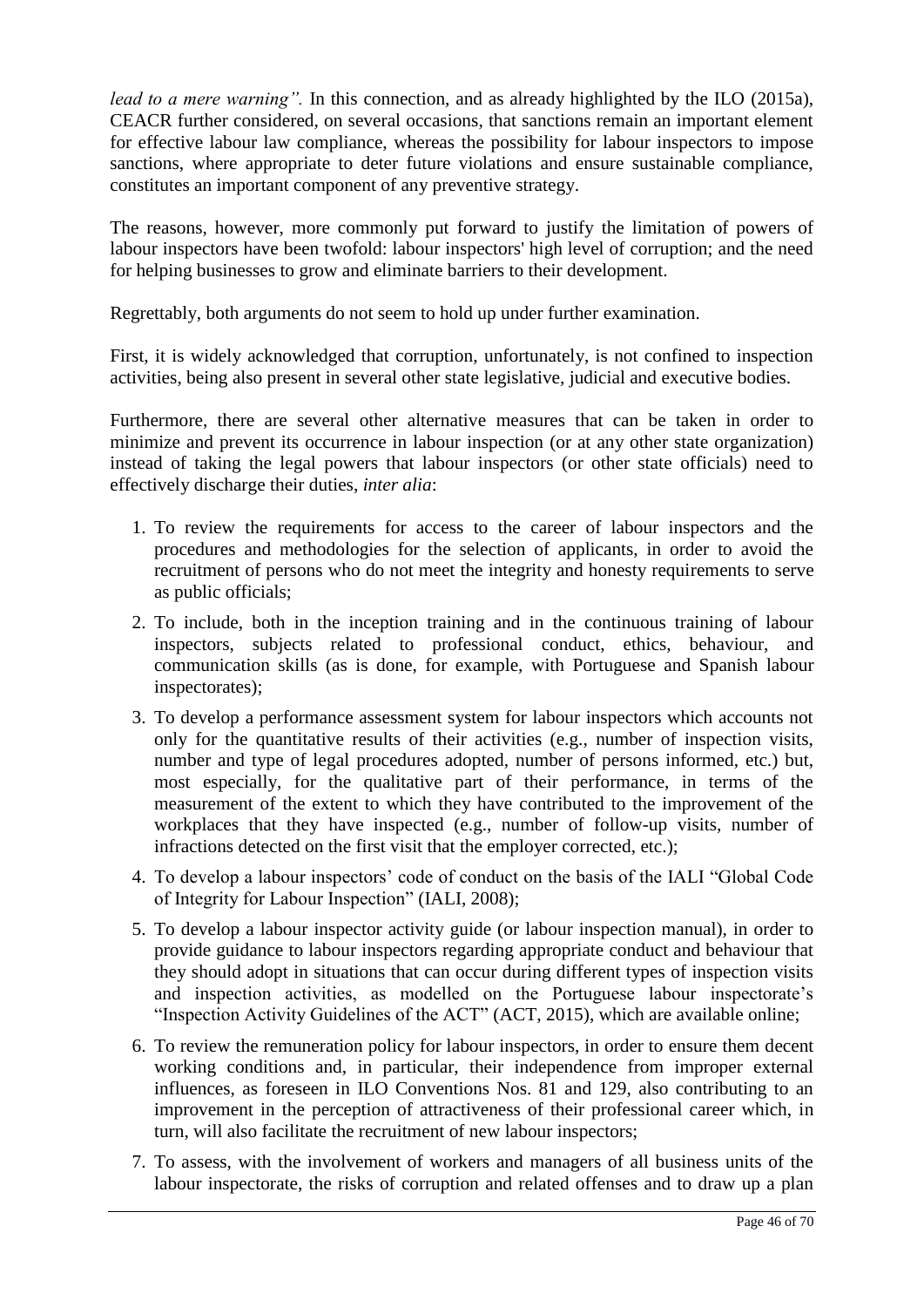which should include, among other aspects: the clear identification of the risks of corruption; their main areas of concern; the situations that may generate conflicts of interest and incompatibilities; and adequate mechanisms and measures to ensure their prevention and management $^{32}$ .

8. To prosecute and to convict offenders, whether disciplinary or criminally, applying the corresponding disciplinary and criminal penalties to the full extent of the law.

Moreover, providing labour inspectors with the power they need to be effective, as foreseen in the ILO Conventions Nos. 81 and 129, will allow them to fulfil their mission of improving work conditions.

As a consequence of the latter, the working conditions (and, hence, the living conditions) in Ukraine are likely to improve and, consequently, internal demand and investment will also likely increase.

In addition, the approximation of Ukraine's laws and practices to the International and European Labour Standards and best practices, especially concerning labour inspection (entrusting labour inspectors with the powers foreseen in the ILO Conventions 81 and 129), fostering the implementation of Articles 13.3 to 13.5 of the Canada-Ukraine Free Trade Agreement, as well as the Articles 420 and 424 of the EU-Ukraine Association Agreement, is also likely to accelerate Ukraine's access to both the Canadian and European markets.

As such, in a relatively undeveloped market economy as the Ukrainian, which heavily depends on internal demand, the decision to assign labour inspectors the powers they need to be effective is likely to have a very positive impact on business.

In fact, it will probably induce an increase in consumption (due to an increase in internal demand) and, therefore, prompting an increase in prices (along with business margins), an increase of production and investment, eventually leading to the creation of more businesses and, consequently, to a reduction of unemployment and emigration flow, and to a reduction in social security expenditures along with an increase of its revenues and, hence, to the possibility of a reduction in the social security contribution rate (or of the public debt) which, in turn, will encourage further developments in businesses, in an auto-induced positive cycle...

Secondly, the argument that labour inspectors are an obstacle to business growth does not hold up under serious scrutiny.

Indeed, when labour inspectors are provided with the necessary resources and powers, and carry out their duties effectively, they are able to improve the labour and OSH conditions at workplaces, reducing the number of work-related accidents and occupational diseases, thus providing positive outcomes to workers, employers, the state, and to the population in general, as also noted by Anderson (2007), Frick (Frick, 2011), ILO (2007), Jensen (2004) Levine (Levine et al., 2012), Niskanen (2014), Richthofen (2002), Suard (Suard, 2016) and Tõsine & Wedege (2013). By improving working conditions at the workplace, an effective

 $32$ This is done, for example, by the Portuguese Labour Inspectorate. See, in this regard, the "ACT Risk Management Plan for Corruption and Related Offenses" (ACT, 2017). This ACT Plan results from the Recommendation No. 1/2009, of 1 July, and Recommendation No. 5/2012, of 7 November, of the Portuguese Council for the Prevention of Corruption (created by the Decree-law No. 54/2008, of 4 September), which foresees that the heads of the entities, whatever their nature, that manages public money or public assets, must draw up plans for the management of risks of corruption and related offenses, including their identification in each area or department and must also put into place mechanisms for monitoring and managing conflicts of interest.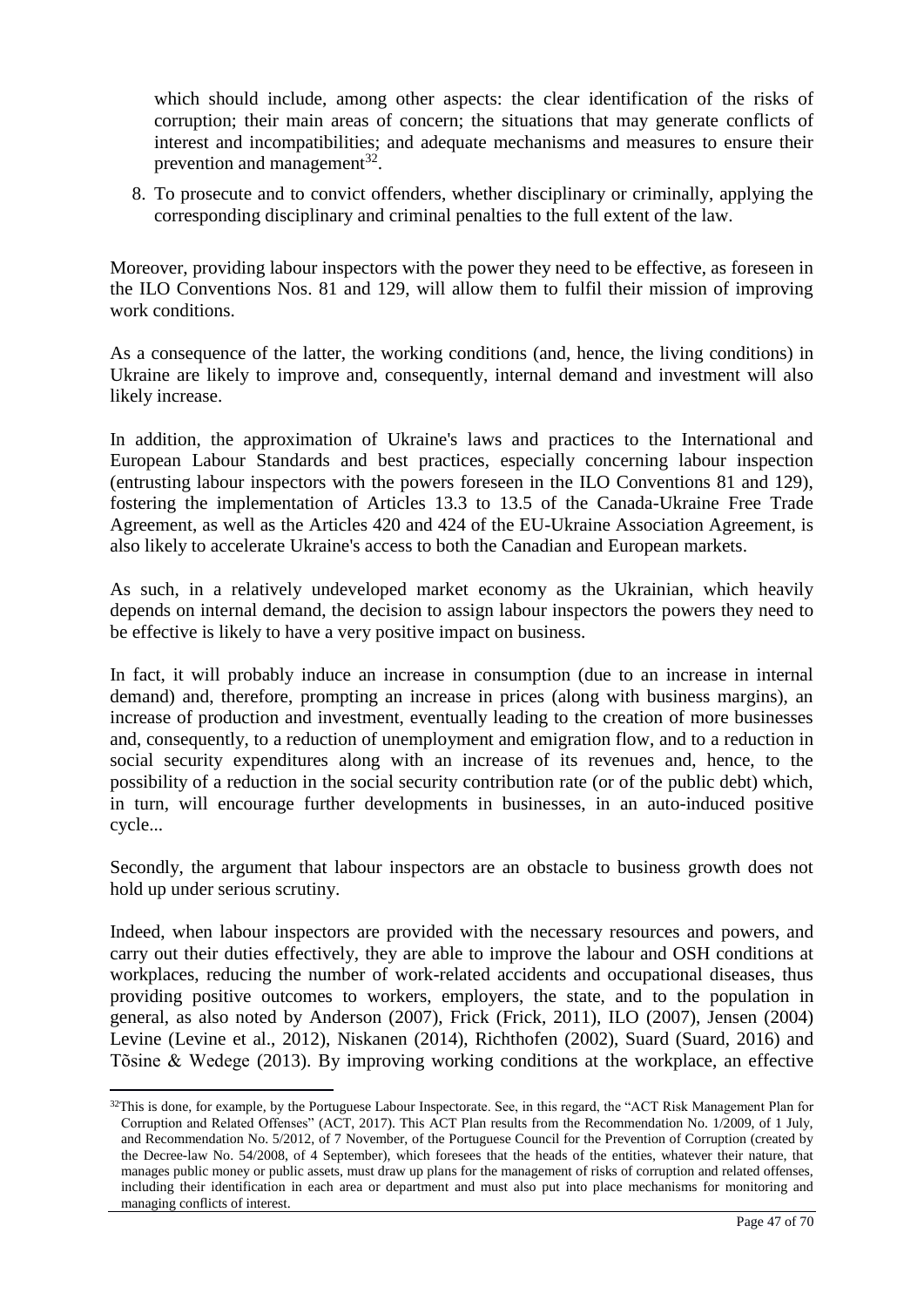labour inspection presents considerable benefits and sound advantages, not only at the human level, but also at the social, economic and financial levels, not only for workers, but also for employers, the state, and society in general, contributing, in particular, to:

- 1. A reduction in the number and incidence rates of fatal and non-fatal work-related accidents and occupational diseases;
- 2. A reduction of the direct and indirect costs<sup>33</sup>, arising from those events;
- 3. Greater access of businesses to new and more attractive markets (e.g., European Common Market, Canadian market, etc.);
- 4. The improvement of the work ability and labour capacity of the workforce;
- 5. The improvement of social security sustainability and revenues:
	- a. By ensuring the transition of those in the informal and undeclared economies (workers and employers) to the formal and declared ones, therefore raising the amount of social security contributions and reducing social security expenditures (e.g., with unemployment benefits and other benefits that were wrongly assigned to informal and undeclared workers and businesses);
	- b. Through the increase of the work capacity of the workforce which, therefore, instead of receiving early benefits from social security, will now contribute for a longer period; and
	- c. By reducing social security direct costs related to work-related accidents and occupational diseases (e.g., rehabilitation costs; early retirement pensions; disability and other pensions; funeral expenses; etc.).
- 6. The public finance balance and to the reduction of tax rates, through:
	- a. The increase of tax revenues, due to a reduction of the informal economy and undeclared work;
	- b. The decrease of state budget expenditures, through the reduction of the direct and indirect costs due to work-related accidents and occupational diseases (e.g., health care costs, emergency services expenditures; etc.);
	- c. The increase of business revenues, resulting from: an increase in sales due to access to new markets (e.g., European Common Market, Canada, etc.); the elimination of unfair competition and the improvement of the market environment; and the increase of productivity, resulting from improved working conditions and a consequent reduction of work-related accidents and occupational diseases.
- 7. The improvement of revenue and net income of businesses, mainly through:

- a. The elimination of unfair competition from businesses that do not comply with labour relations and OSH regulations;
- b. Increased competitive advantage due to a more motivated workforce, a fairer market, and the reduction of tax rates and social security contribution rates (allowed by the improvement of social security and public finances *equilibrium*);

<sup>&</sup>lt;sup>33</sup>Namely in terms of: emergency services; rehabilitation services; disability, early retirement and other pensions; health care and hospital and rehabilitation services expenses; compensation costs; work-related accidents and occupational diseases insurance costs; opportunity costs, related to the loss of production, hence, revenues, due to the absence of the victims; increased training costs to train workers that substitute victims; impact of the victims absence and substitution in terms of economies of scale and experience; indirect costs related to the damages to the image and reputation of the employers and of the state, related with the occurrence of such events; and indirect costs associated to the impact of such events on the motivation and commitment of the workers.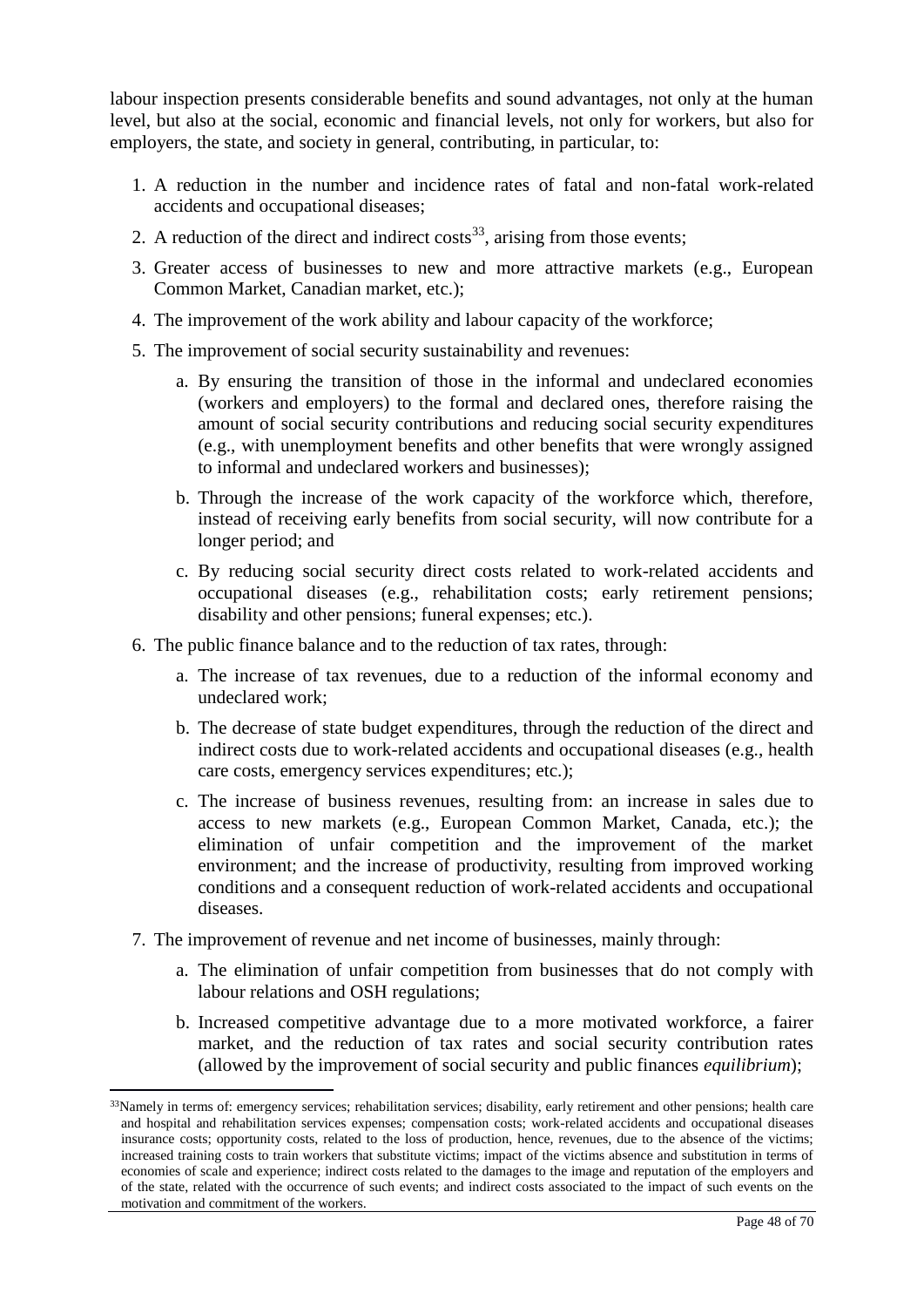- c. The increase of productivity via the reduction of fixed and variable costs related to work-related accidents and occupational disease (e.g., compensation costs, insurance costs, training costs, loss of production opportunity costs, image and reputation indirect costs, opportunity costs in terms of economies of scale and experience, indirect costs related to the motivation and involvement of workers, etc.);
- d. Increased revenues due to access to new markets (e.g., European Common Market, Canada, etc.); and
- e. Increased net profits, due not only to increased revenues and reduction of costs, but also resulting from the reduction of income tax rates (allowed by the improvement of public finances).

In addition, in the recent Ukrainian National Report on Enabling Environments for Sustainable Enterprises (EESE), the representatives of businesses concluded that weak control over the compliance with the law and unfair competition were two of the seven major obstacles to the development of an more enabling environment for the sustainable growth of enterprises in the country (ILO, 2017).

Moreover, and as meritorious as the efforts towards the creation of a more favourable environment for business growth (mainly through the eliminations of context costs and of administrative, bureaucratic and financial burdens over businesses) may be, that requires, instead of the removal of labour inspectors' powers, its reinforcement.

That can be seen in the EU struggle for the simplification of business licensing procedures and for the reduction of the administrative, regulatory, financial and bureaucratic burdens to economic agents in order to create a more favourable business environment and to better adapt its requirements to the specific characteristics and needs of micro enterprises and SME and facilitate its compliance by these economic agents.

These efforts of simplifying the business environment, while maintaining the same level of protection, were envisaged by the European Parliament and Council Directive No. 2006/123/EC, of 12 December 2006, on services in the internal market, by the Action Program for Reducing Administrative Burdens in the EU (European Commission, 2012) and, more recently, by the Strategic Framework on Health and Safety at Work 2014-2020 (European Commission, 2014).

They are aimed at promoting economic development, facilitating the statement of activities and boosting job creation by reducing context costs associated with regulatory, legal, administrative and bureaucratic burdens on citizens and businesses, notably through:

- 1. The simplification and dematerialization of administrative procedures;
- 2. The modernization of the public administration's relationship with citizens and businesses; and, most especially,
- 3. The elimination of licenses, permits and previous constraints to access and to exercise of certain activities, replacing them with declarative obligations *a priori*, followed by systematic inspection and supervisory actions *a posteriori*, supported by effective accountability mechanisms of the promoters, which, in turn, requires the downstream strengthening of the inspection role.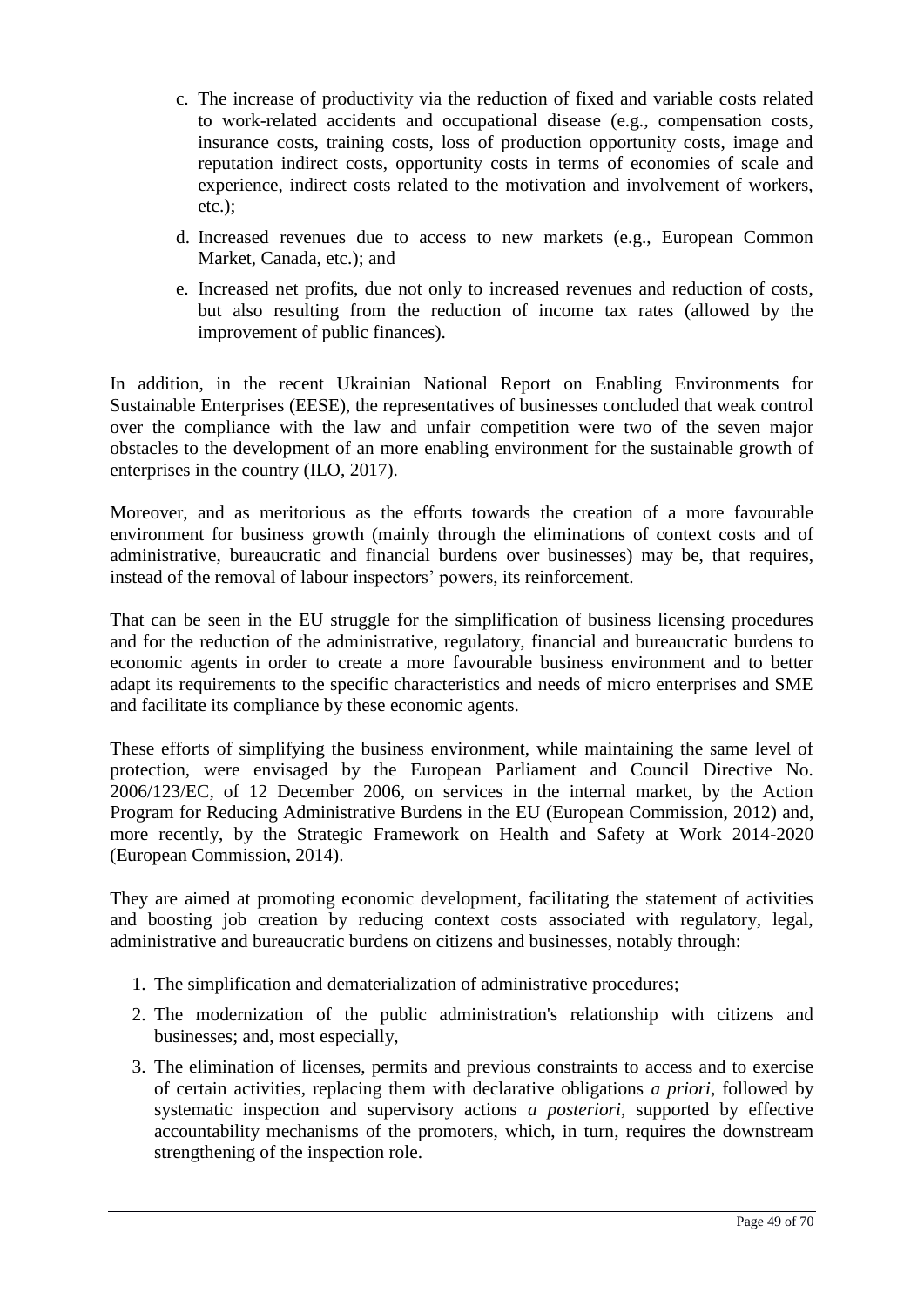Therefore, by entrusting labour inspectors with the power they need to effectively discharge they duties, as foreseen in the ILO Conventions No. 81 and 129, Ukraine would be not only contributing to the improvement of the working and living conditions of Ukrainians and to the development of a more favourable business environment, but also to the further alignment and implementation of the following:

- 1. Article 9 of the ILO Convention N.º 155, that foresees that the enforcement of OSH regulations should be ensured by an adequate and appropriate system of inspection and that there shall be provided adequate penalties for their violations;
- 2. Article 4 of the European Directive No. 89/391/EEC, which foresees the obligations of the states for ensuring the legal subjection of employers, workers and workers' representatives to the legal provisions necessary to implement its provisions and for ensuring adequate controls and supervision;
- 3. European Parliament Resolution No. 2013/2112(INI), of 14 January 2014, on effective labour inspections as a strategy to improve working conditions in Europe (European Parliament, 2014);
- 4. EU Strategic Framework on Health and Safety at Work 2014-2020 (European Commission, 2014; European Parliament, 2015), which sets as one of the EU OSH key objectives the improvement of the enforcement of OSH legislation by member states;
- 5. Articles 420, 424 and Annex XL to Chapter 21 of the EU-Ukraine Association Agreement (EU & Ukraine, 2014);
- 6. Articles 13.3 to 13.5 of the Canada–Ukraine Free Trade Agreement (Canada & Ukraine, 2016);
- 7. Article 9(1) of the Constitution of Ukraine, which provides that *"the international treaties in force, consented by the Verkhovna Rada of Ukraine as binding, shall be an integral part of the national legislation of Ukraine"*;
- 8. Article 3(2) of the Law No. 2694-XII, of 14 October 1992, on labour protection, which foresees that *"if an international treaty that the Verkhovna Rada of Ukraine agreed to be bound to establishes provisions other than envisaged in Ukraine's legislation on labour protection, the provisions of the international treaty shall apply"*.

As we have already seen above, effective labour inspection plays a fundamental role in the improvement of the working and living conditions of the people, as well as in the development of a more favourable, fair and competitive business environment.

In this context, considering that as important as having good and properly aligned labour relations and OSH regulations is to ensure that they are effectively enforced and applied on the ground, through an effective labour inspection system, and in order to improve the working and living conditions in Ukraine, to develop a more attractive business environment, to foster alignment of Ukrainian labour relations and OSH legislation with the International and European Labour Standards and best practices and to promote the implementation of the commitments assumed by Ukraine within the EU-Ukraine Association Agreement and the Canada-Ukraine Free Trade Agreement, the following recommendations should be considered: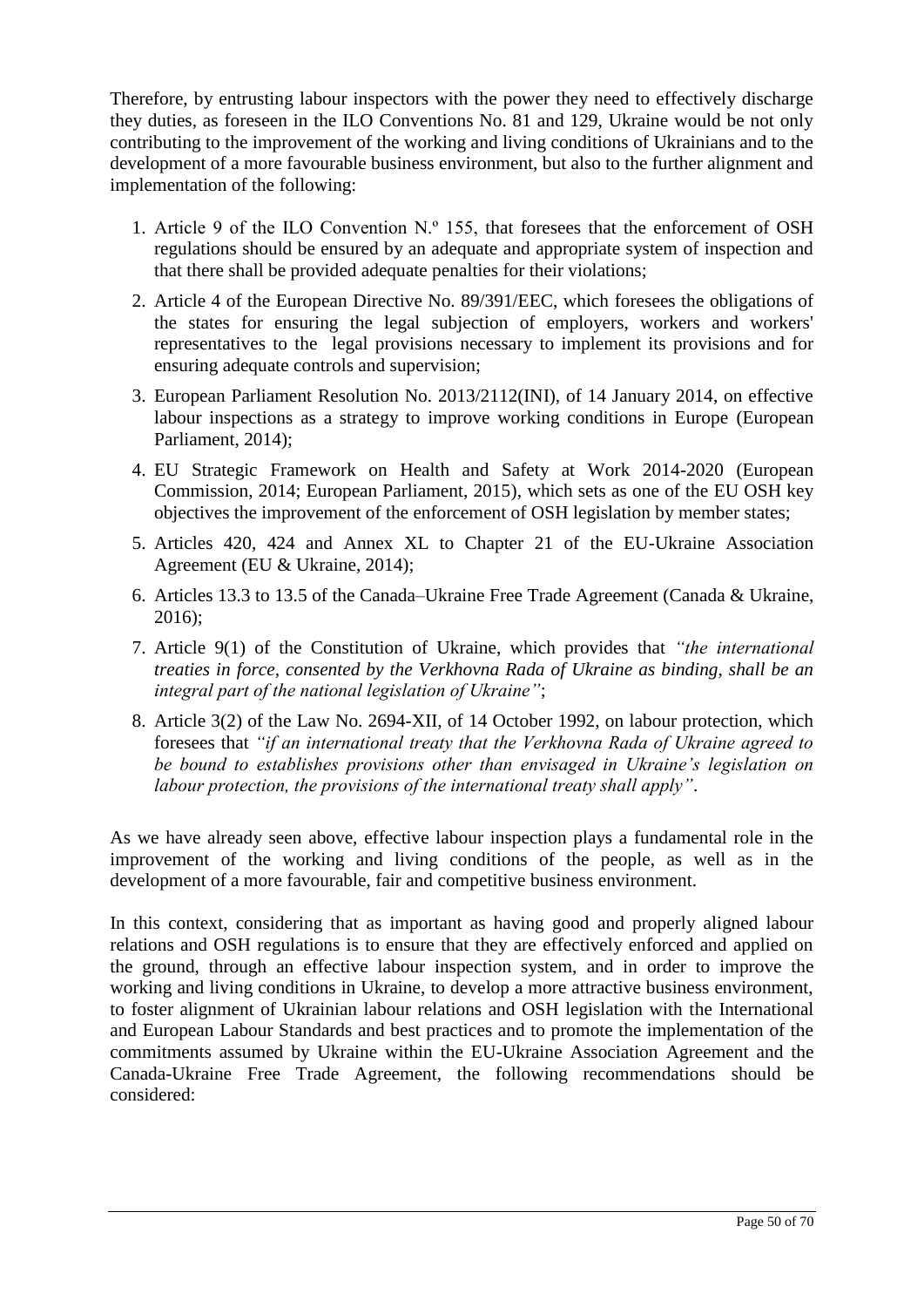- 1. Either revoke or fully exclude SLS from the scope of the Law No. 877-V, of 5 April 2007, "On Basic Principles of State Supervision (Control) in the Area of Economic Activities"<sup>34</sup>:
- 2. To substitute the "Procedure for State Control of Compliance with Labour Legislation<sup>"35</sup> by the proposed "Labour Inspection Statute" (cf. section 4), within which the functions, activities and powers of the labour inspectors, as well the inspection procedures, should be precisely defined;
- 3. Ensure that Ukrainian labour inspectors are entrusted, in law and in practice, with all the necessary power to discharge their duties (namely with the ones foreseen in the ILO Conventions Nos. 81 and 129) and, in particular, with the power to:
	- a. Perform inspection visits to any workplace of any employer without prior notice;
	- b. Conduct inspection visits at any time of day or night;
	- c. Carry out inspection visits even when the employer (or the employer representative) is not present at the workplace;
	- d. Conduct inspection visits with subjection to no pre-requirements or restriction concerning its grounds;
	- e. Perform inspection visits within all the scope of their legal competences (labour relations and/or OSH subjects), and adapt its scope, extension and depth do the circumstances found at the workplace;
	- f. Make inspection visits with the frequency and depth which they understand as necessary to ensure compliance with labour relations and OSH regulations;
	- g. Impose fines regarding detected infractions foreseen in law whenever they feel that this is the most adequate procedure to ensure compliance and deter noncompliance.
	- h. Monitor, promote and enforce compliance in employers which are not registered, as well as regarding employers and workers which, in spite of having an employment relationship, does not have a formal or written labour contract;
	- f. Suspend work in the event of imminent danger to the health or safety of the workers.

<sup>&</sup>lt;sup>34</sup> Last amended by the Law No. 2042-VIII, of 18 May 2017.

<sup>&</sup>lt;sup>35</sup> Approved by the CMU Decree No. 295, of 26 April 2017, "On some issues regarding the application of the Article 259 of the Labour Code of Ukraine and Article 34 of the Law 'on local bodies of self-government in Ukraine'"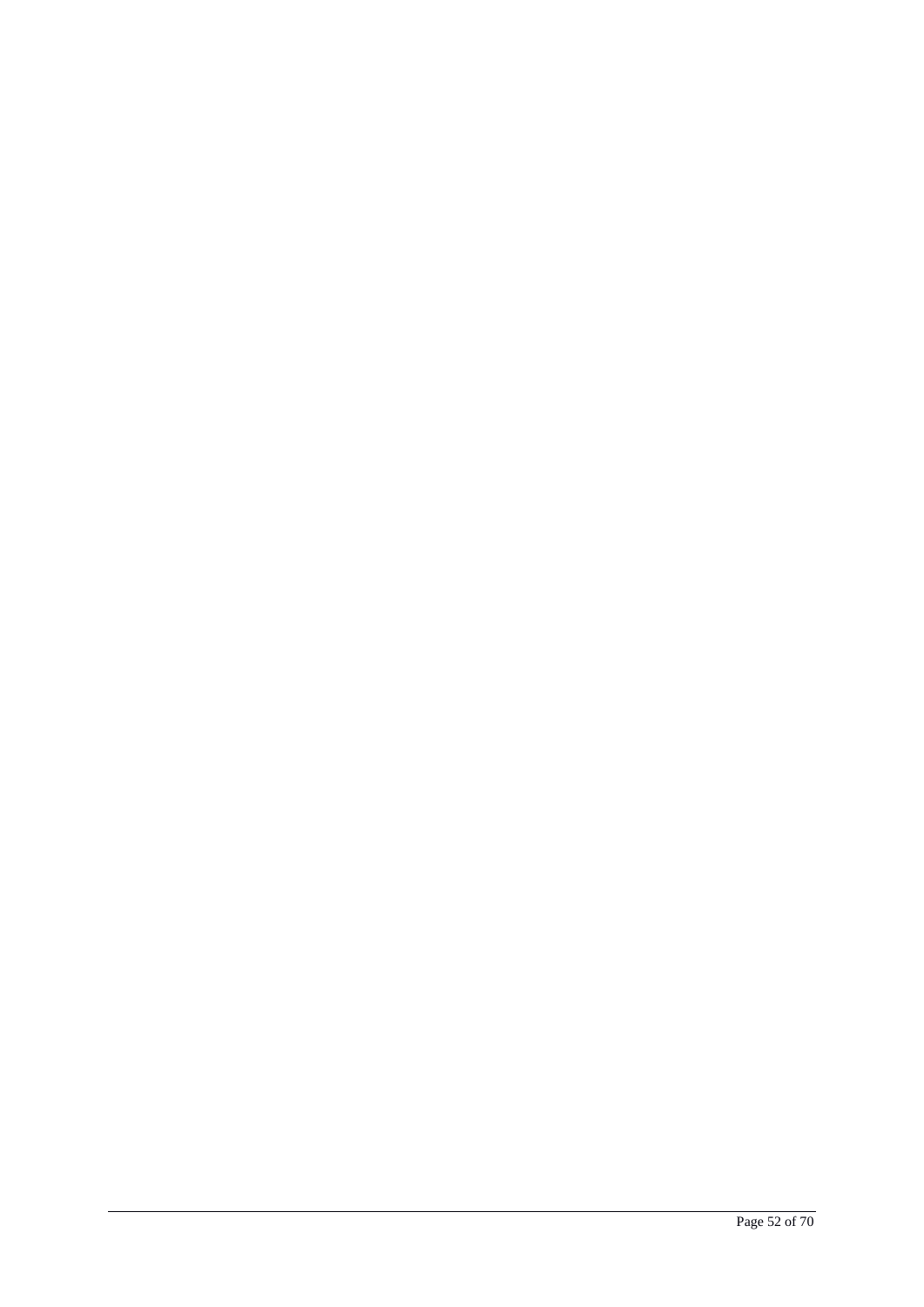## **6.** *MORATORIUMS*

As mentioned earlier, labour inspection activity in Ukraine is becoming commonly regulated by the legal acts which impose *moratoriums* on the exercise of inspection activities by state inspection services, including the SLS. These *moratoriums* prevent labour inspectors from discharging their duties and, therefore, hamper the effectiveness of the labour inspection system in Ukraine.

For example, Section 31 of the Law of the State Budget for 2014 imposed a *moratorium* on inspection visits, according to which inspectors are not allowed to carry out inspection visits unless they are authorized by the CMU or requested by business entities.

In January 2015, another *moratorium*, banning the performance of inspections (scheduled and unscheduled) by controlling bodies to all economic entities (enterprises, institutions, organizations and individual entrepreneurs), was introduced through Paragraph 8 of the "Transitional Provisions" section of the Law No. 76-VIII, of 28 December 2014, "On Amending and Invalidating Some Legislative Acts".

In November 2016, Law No. 1278-VIII, of 3 November 2016, "On Temporary Specifics of Implementation of the State Supervision (Control) Measures in the Area of Economic Activities" was approved, establishing another *moratorium* on state supervision (control) activities until 31 December 2017.

In December 2017, Law No. 2246-VIII, of 7 December 2017, "On the State Budget of Ukraine for 2018" was approved, which reestablished the *moratorium* on state supervision (control) activities until 31 December 2018. The SLS and the executive bodies of the major city councils and or village, city councils of the local communities would be subsequently excluded from the scope of application of this law from 23 February 2018 until at least 31 December 2018, after the publication, in 23 February 2018, of the CMU Decree No. 1104, of 18 December 2017, "On Approval of the List of Bodies of the State Supervision (Control) which are out of the Scope of Application of the Law No. 1278-VIII, of 3 November 2016, on Temporary Specifics of Implementation of the State Supervision (Control) Measures in the Area of Economic Activities".

As it happens with the limitation of the powers of the labour inspectors, this practice of banning inspection activity, *a fortiori*, by preventing labour inspectors from performing inspections activities is inhibiting labour inspectors from discharging their duties and, consequently, hindering the effectiveness of the Ukrainian system of labour inspection.

It is worth recalling that CEACR (2006), in an analogous situation (the imposition of a *moratorium* on inspection in the *Democratic Republic of the Congo*), considered that *"the different restrictions placed in law or in practice on inspectors' right of entry into workplaces (…) are not in conformity with the Conventions and urges the governments of the countries concerned to take the necessary steps to eliminate them in law and in practice".*

More recently, CEACR (2017b, 2018) noted with deep concern the introduction of a *moratorium* on labour inspections in Ukraine in 2015. It is also acknowledged that the high turnover of the SLS staff and the move of many qualified SLS personnel to the private sector were a consequence of the *moratorium* introduced on labour inspections, besides the lack of proper working and career conditions (CEACR, 2017a). As such, and following the discussion, in 2017, at the Committee on the Application of Standards of the Individual Case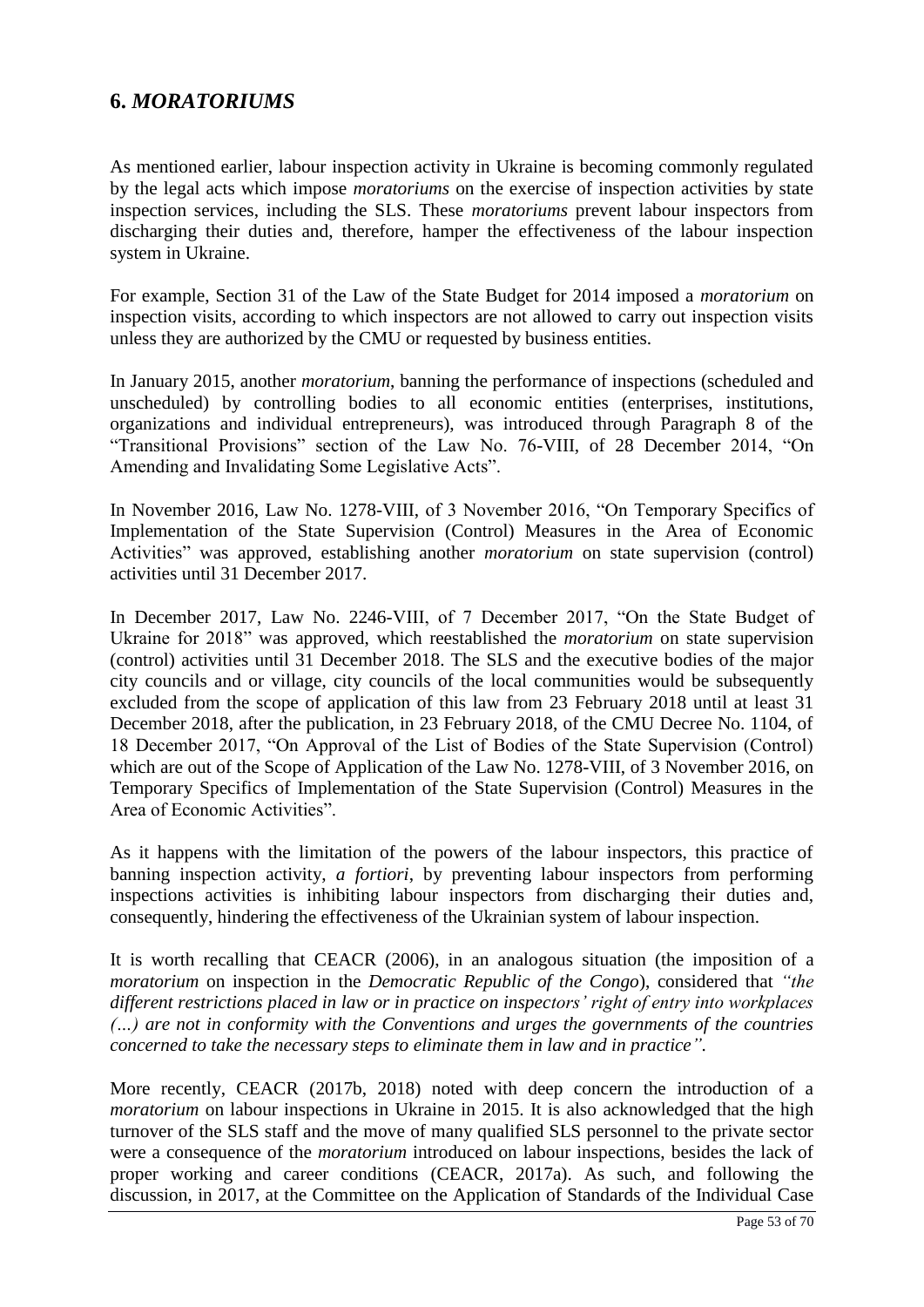of Ukraine on the application of the Conventions Nos. 81 and 129, the CAS (2017) called upon the Government of Ukraine to refrain from imposing such *moratoriums* on labour inspection in the future.

As such, and in order to promote the effectiveness of labour inspectors in the fulfilment of their mission of promoting the improvement of the working conditions in Ukraine, and, concomitantly, to the improvement of the business environment and to foster the further alignment and implementation of the aforesaid international agreements and the above mentioned International and European Labour Standards and best practices on OSH and labour inspection, Ukraine should therefore refrain from imposing *moratoriums* on labour inspection activity and, in particular, on labour inspection visits.

Moreover, the Law No. 1278-VIII, of 3 November 2016, "On Temporary Specifics of Implementation of the State Supervision (Control) Measures in the Area of Economic Activities" should be repealed or, at least, the SLS should be definitely excluded from its scope.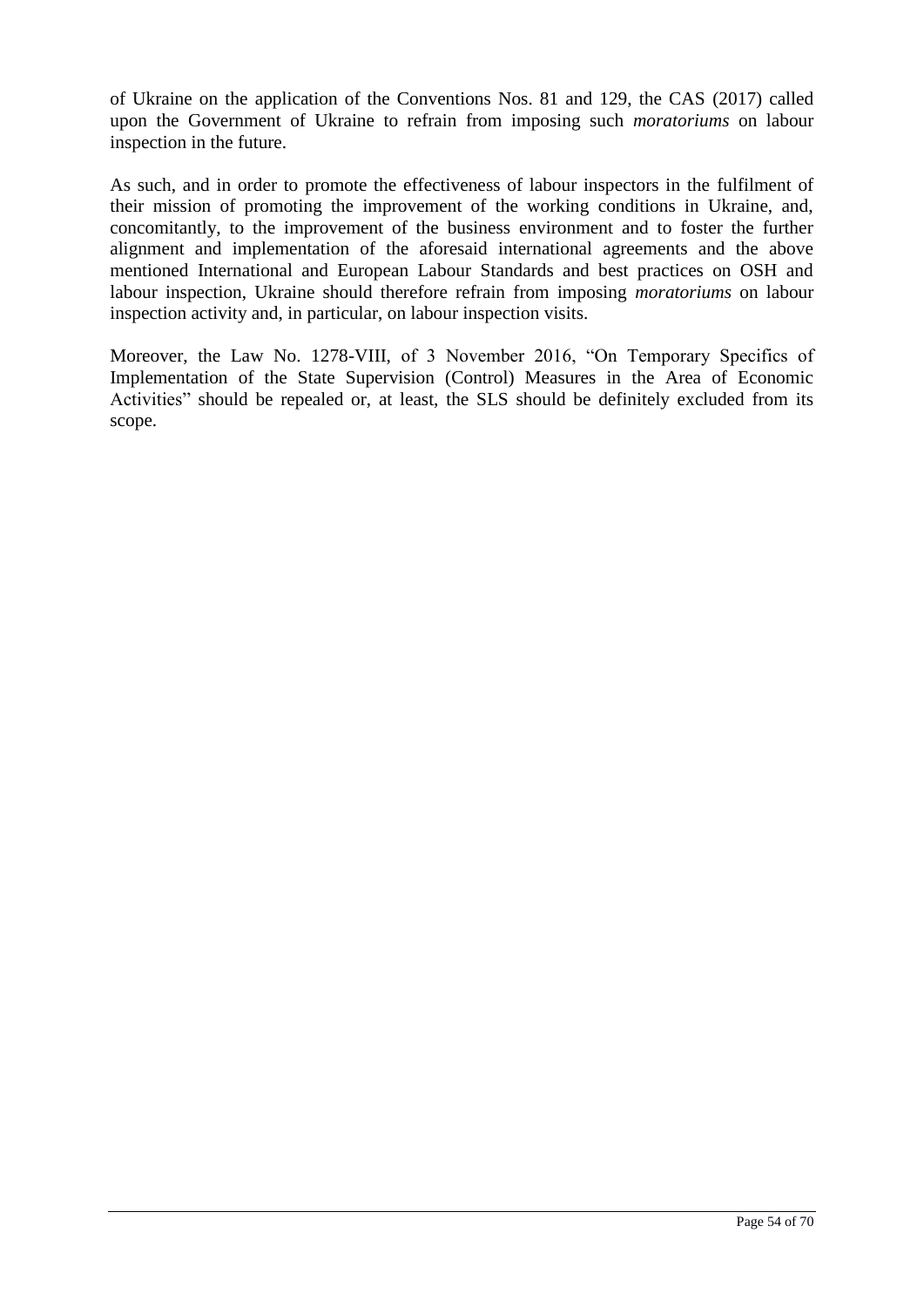# **7. DECENTRALIZATION PROCESS**

The Government of Ukraine recently started a process of decentralization of some labour inspection functions regarding specific labour relations issues (e.g., undeclared work, salaries in arrears, minimum wages) through the delegation of the powers of executive authorities to local self-government bodies (e.g., executive bodies of city councils of the cities of regional importance, villages, small towns, city councils of amalgamated communities).

CMU Decree No. 295, of 26 April 2017, "On some issues regarding the application of Article 259 of the Labour Code of Ukraine and Article 34 of the Law 'On Local Bodies of Self-Government in Ukraine'", approved different, yet related procedures:

- 1. The "Procedure for State Control of Compliance with Labour Legislation", which establishes the procedure of state control over the compliance of labour legislation (on issues of timely and full remuneration, adherence of minimum guarantees in remuneration and formalization of labour relations) by the employers and employment agencies, through inspection visits and desk inspections, carried out by the labour inspectors of the SLS (and its territorial bodies) and of the executive bodies of city councils of the cities of regional importance, villages, small towns, city councils of amalgamated communities; and
- 2. The "Procedure for State Supervision over Compliance with Labour Legislation", which defines the key tasks and procedure of the state supervision to be carried out by the SLS (and its territorial bodies) over compliance with labour legislation, in order to detect violations and shortcomings of the executive authorities of city councils in cities of oblast significance, village, settlement and city councils of amalgamated communities, and central executive authorities, in order to develop proposals to improve efficiency of exercise of the control powers, to ensure the exercise of the control powers and to take measures to initiate holding officials liable for breach of laws during the exercise of the control powers.

According to the aforesaid legal act:

- Local government authorities come under the supervision of the SLS with respect to labour inspection functions (in terms of the guidance, information and training on labour inspection, which will provided by the SLS to the local authorities);
- Labour inspections carried out by the local authorities will be conducted pursuant to the annual work plan of the SLS;
- The SLS may revoke the appointment of labour inspectors of the local authorities if they systematically fail to duly perform their functions.

This ongoing decentralization process already accounts for, as of this moment, approximately 354 employees of the local self-government bodies having received from the SLS their labour inspector's credentials.

It is important to highlight, however, that the selection and recruitment criteria applied for their recruitment is defined separately by each local self-government body (rather than by the SLS, as central authority) and that the applicants were awarded with a labour inspector's ID card, issued by the SLS, without having any kind of prior initial inception training on labour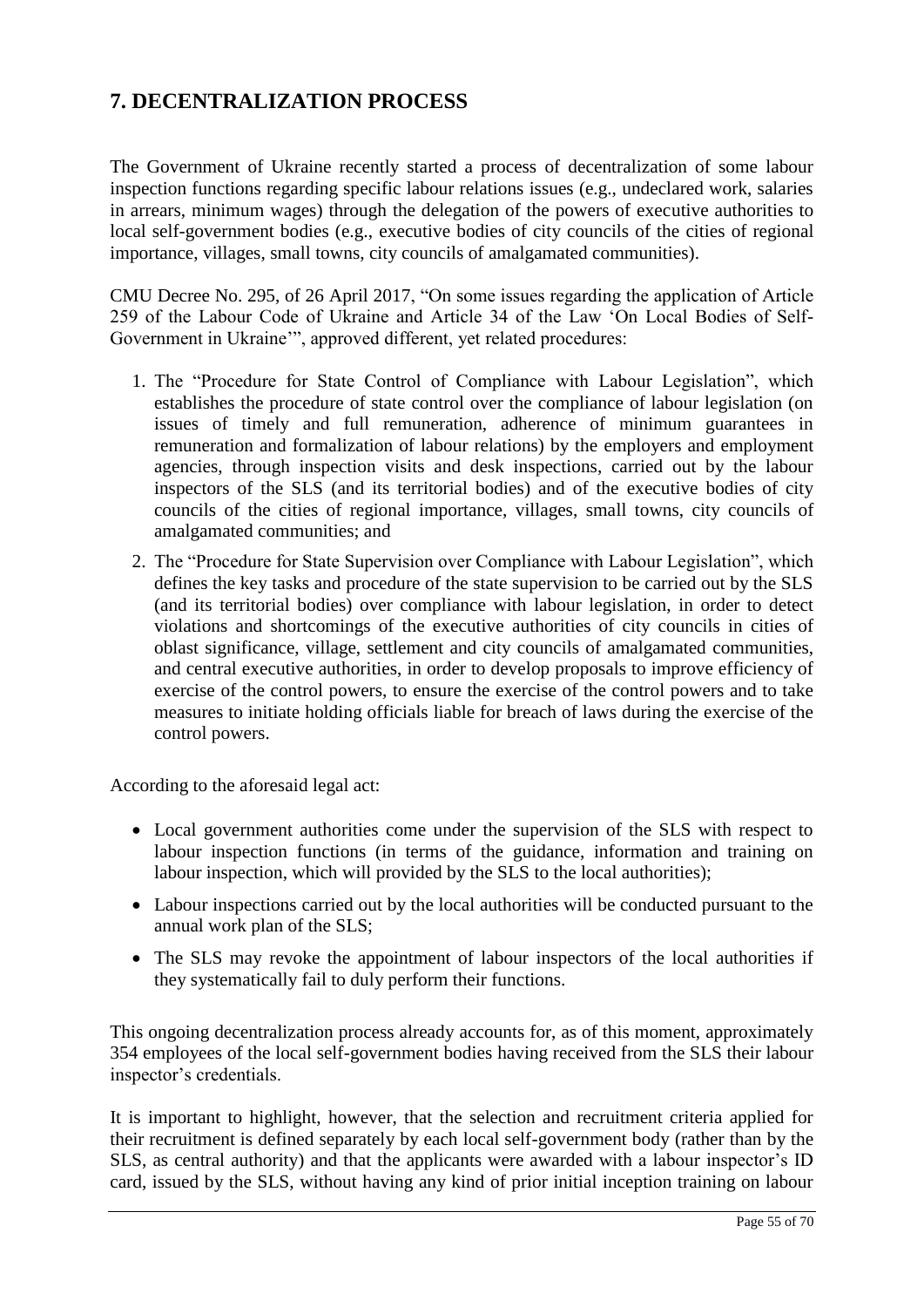issues (e.g., labour relations, OSH and labour inspection) and related legislation and without any prior knowledge assessment on these specific subjects<sup>36</sup>.

On the other hand, and regarding the continuous training of the labour inspectors of the local self-government bodies subsequent to their appointment, there is no structured strategy or program to ensure it. To this date, this training has been given by SLS labour inspectors on a sporadic and unstructured basis and only at the request of interested local self-government bodies. These training sessions, moreover, are no more than a couple of days of very basic training, in the form of seminar. When compared to some continuous training best practices, the latter appears to be quite inappropriate and ineffective, with clearly insufficient duration and with a very limited level of coverage.

Moreover, and besides not having been recruited by the SLS nor subjected to any initial inception training prior to their appointment, these newly recruited labour inspectors do not have civil servant status and their working conditions (especially in terms of salary) differ from one local self-government body to another and also from the working conditions of the SLS labour inspectors. The latter situation, moreover, can even lead to a reduction ("cannibalization") of SLS labour inspectors, should the local self-governments pay more to labour inspectors than SLS.

Furthermore, as the establishment of labour inspection services by the local self-government bodies is not mandatory, there are several Oblast local self-government bodies that did not adhere to the current decentralization process which, moreover, will induce an unequal coverage of the territory and, consequently, increased difficulty in ensuring the coherence and consistency in the application of national legislation and policies and uniform nationwide compliance throughout Ukrainian territory.

In addition, the most cited reasons to justify the political decision to decentralize labour inspection to the local self-government bodies are two-fold: (1) to reduce the level of corruption in labour inspection; and (2) to reduce public expenditure. Notwithstanding, neither of these arguments seem to merit consideration.

As for the first reason, it does not hold up under further examination. First and foremost, due to reasons explained previously (see Section 5).

Moreover, because in spite of the expectation, within the policy community, that decentralization prevents corruption, previous research on this relationship has been inconclusive, varying widely and providing inconclusive, insignificant and context-dependent results (Alfano, Baraldi, & Cantabene, 2014; Kajsa Karlström, 2015).

Nevertheless, recent research has been supportive of the idea that decentralization in expenditures may be problematic, unless accompanied by a decentralization in revenue generation (Fisman & Gatti, 1999), while others defend that the level of corruption is positively correlated with the degree of decentralization and decentralization increases corruption significantly (Asthana, 2012; Fan, Lin, & Treisman, 2009; Gerring & Thacker, 2004; Treisman, 2000), or suggest that the level of democracy moderates the relationship

<sup>36</sup> It is important to stress, in this regard, that, in several EU countries (e.g., France, Portugal and Spain), access to a labour inspector career depends on approval in a very comprehensive and rather demanding and long inception training period (usually around one year), during which the applicants have theoretical (including role play situations) and practical training in all major labour subjects and respective national and international legal frameworks (e.g., labour relations, labour inspection and OSH). During each phase of the course, the applicant's knowledge is assessed with several evaluation methods. If the applicant fails in those assessments, he cannot have access to a labour inspection career.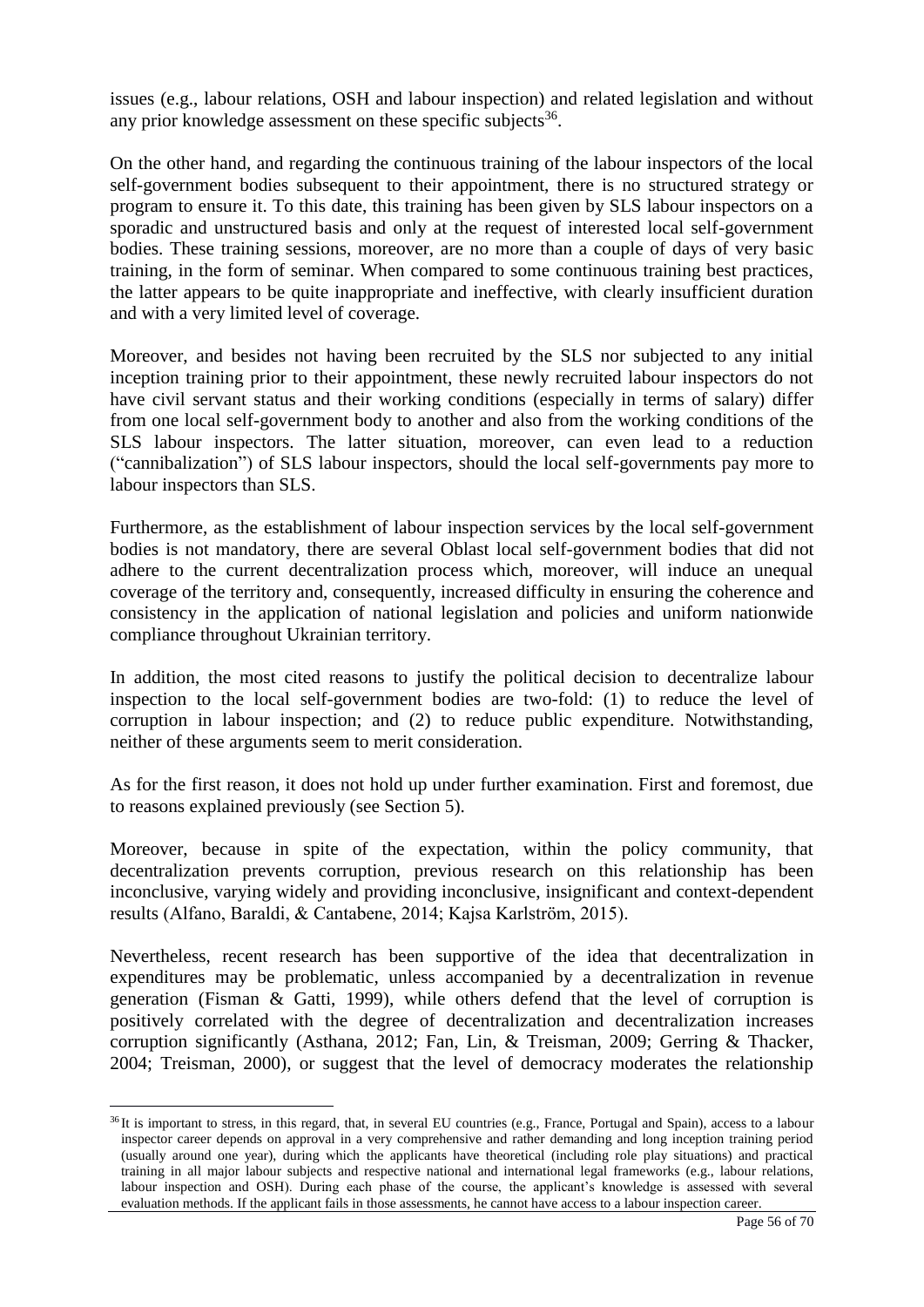between decentralization and corruption (i.e., fiscal decentralization and administrative decentralization are associated with lower corruption levels in democracies and with higher corruption in authoritarian countries), whilst indicating that political decentralization is an ineffective tool for curbing corruption (Kajsa Karlström, 2015).

As for the second argument, the reduction of the public expenditure, it also does not seem to stand up to scrutiny.

Indeed, the decentralization model that is being applied will not only fail to reduce public expenditure but, instead, and most likely, will increase it and, in addition, it is also likely to have a negative and profoundly disruptive impact on the effectiveness of the Ukrainian system of labour inspection, mainly due to the following reasons:

- 1. Either the central Government (through the SLS or the MSP) will transfer to local selfgovernment bodies the necessary financial resources to ensure the functioning of the labour inspection services, or they have to be transferred by the competent regional or local government authorities. Either way, the local self-government bodies' labour inspection services expenditures will be supported by Ukrainian tax-payers.
- 2. The decentralization model that is being applied will most probably increase the costs of the labour inspection system mainly due to:
	- a. The additional costs resulting from the need to ensure the supervision of the activities performed by the labour inspectors of the local self-government;
	- b. The absence of synergies, economies of experience and economies of scale that could otherwise result from the sharing of transversal, horizontal and general functions $37$ .
- 3. The decentralization model that is being applied will most likely undermine the effectiveness of the Ukrainian system of labour inspection, due to the inexistence, in law and practice, of a central body or authority that ensures, in particular, the following:
	- a. The balanced coverage of the entire territory of Ukraine by local self-government bodies' labour inspection services, taking into account their local labour market specific needs and socio-economic context;
	- b. The overall coherence and consistency in the application of the national legislation and policies and the assurance of uniform nationwide compliance throughout the Ukrainian territory;
	- c. The planning, monitoring, control and supervision of the labour inspection system, especially in what concerns the formulation and implementation of a nationwide strategy and plan, including the definitions of the labour inspection strategic priorities and activities, respective objectives, indicators and targets;
	- d. The coordination and cooperation between the decentralized services of labour inspection and of the latter with the SLS headquarters and territorial bodies;
	- e. The homogeneity of the procedures and of inspection gesture across the entire system;
	- f. The definition of inspection procedures to be followed by labour inspectors and the supervision of its application;

<sup>37</sup>Such as: human resources management; procurement; IT systems; financial; training; international relations; auditing and juridical affairs; communication; etc.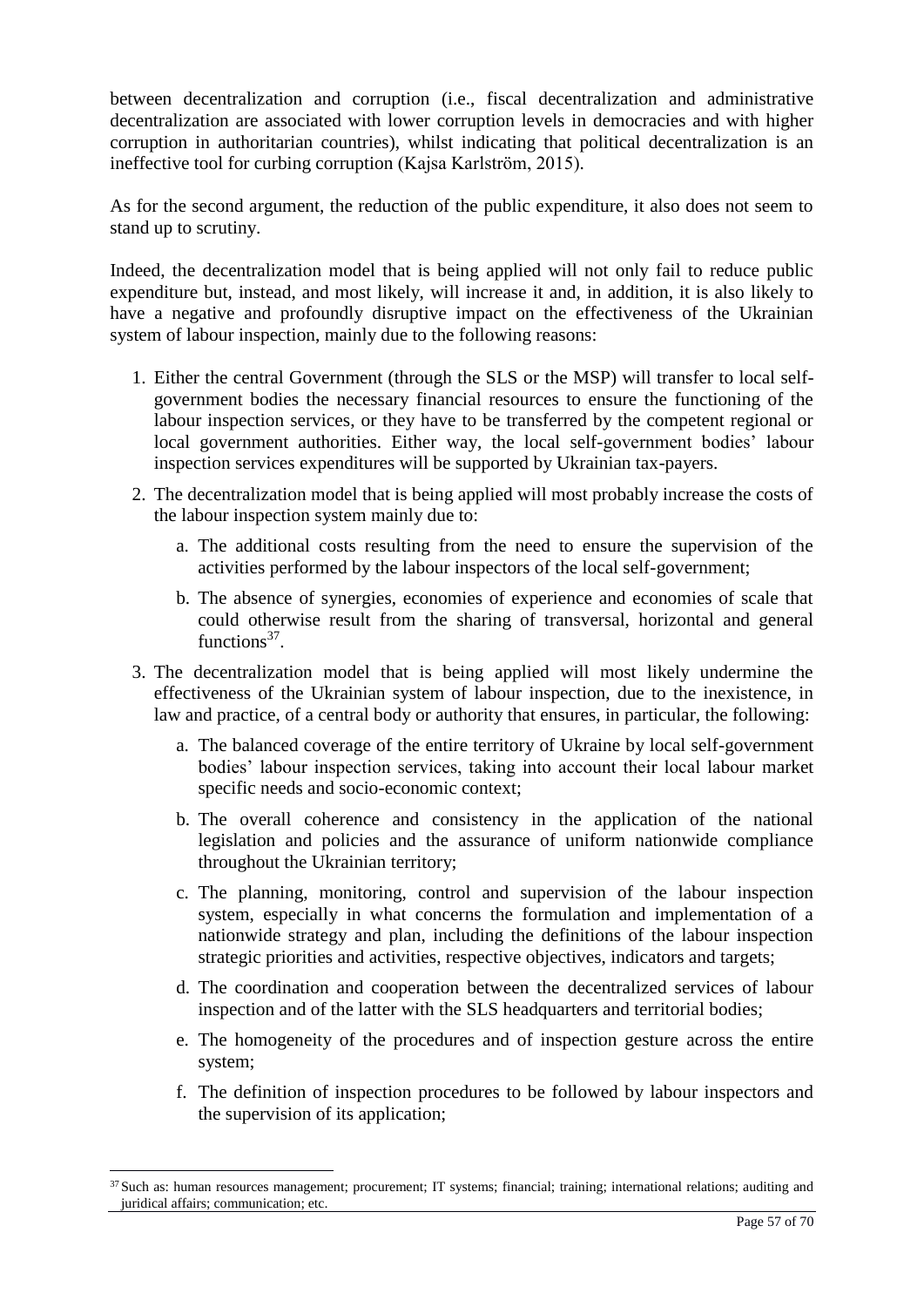- g. The collection, treatment, analysis and publication of labour inspection and OSH statistics;
- h. The quality and homogeneity of human resources policies and procedures across the entire system of labour inspection (including the labour inspectors of the local self-government bodies), namely in what relates to selection and recruitment, remuneration, training, qualifications development, performance assessment and career development and progression.

This decentralization process thus raises some serious concerns, in law and practice, regarding the assurance that, in line with the ILO Conventions Nos. 81 and 129, the labour inspectors of these local self-government bodies:

- 1. Have the status of civil servants, in order to assure them stability of employment and their independence from changes of government and of improper external influences;
- 2. Are recruited solely on the basis of their qualifications for the performance of their duties;
- 3. Are subjected, before initiating their duties and subsequently, to adequate training for the performance of their duties;
- 4. Have adequate working conditions.

In this regard, CEACR (2018) highlighted the importance of ensuring that this process is *"carried out in conformity with the provisions of the Conventions, including Articles 4, 6, 7 and 11 of Convention No. 81 and Articles 7, 8, 9 and 15 of Convention No. 129"*.

It must also be noted, that the CEACR had already observed some difficulties in other countries that have engaged in the decentralization of their labour inspection services, especially in relation to the Articles 2, 4, 6, 7, 10 and 11 of the ILO Convention No. 81, in particular:

- 1. The limited scope of the areas under their control, as in some countries the control of OSH conditions was neglected (Articles 2(1) and 3(1) of Convention No. 81 and Article 6(1) OF Convention No. 129).
- 2. Lack of uniformity of inspection throughout the territory, due to the absence of central inspection plans and the determination of priorities for inspection (Article 4 of Convention No. 81 and Article 7 of Convention No. 129). In this connection, and regarding the application of the ILO Convention No. 81 by Ecuador, CEACR (2015b) recalled *"the importance of placing the labour inspection system under the supervision and control of a central authority for the development and implementation of a standard labour inspection policy throughout the country, and for the consistent application of labour legislation".*
- 3. Failure to assign a civil servant status and adequate conditions of service to the staff entrusted with labour inspection duties, as to guarantee their independence and impartiality (Article 6 of Convention No. 81 and Article 8 of Convention No. 129). In this regard, it is important to note the Report GB.321//INS/12/2 of the Committee set up to examine the representation alleging non-observance by Peru of the Labour Inspection Convention, 1947 (No. 81), made under article 24 of the ILO Constitution by the Autonomous Workers' Confederation of Peru (CATP). The Committee noted the allegations of CATP, according to which the decentralization of the labour inspectorate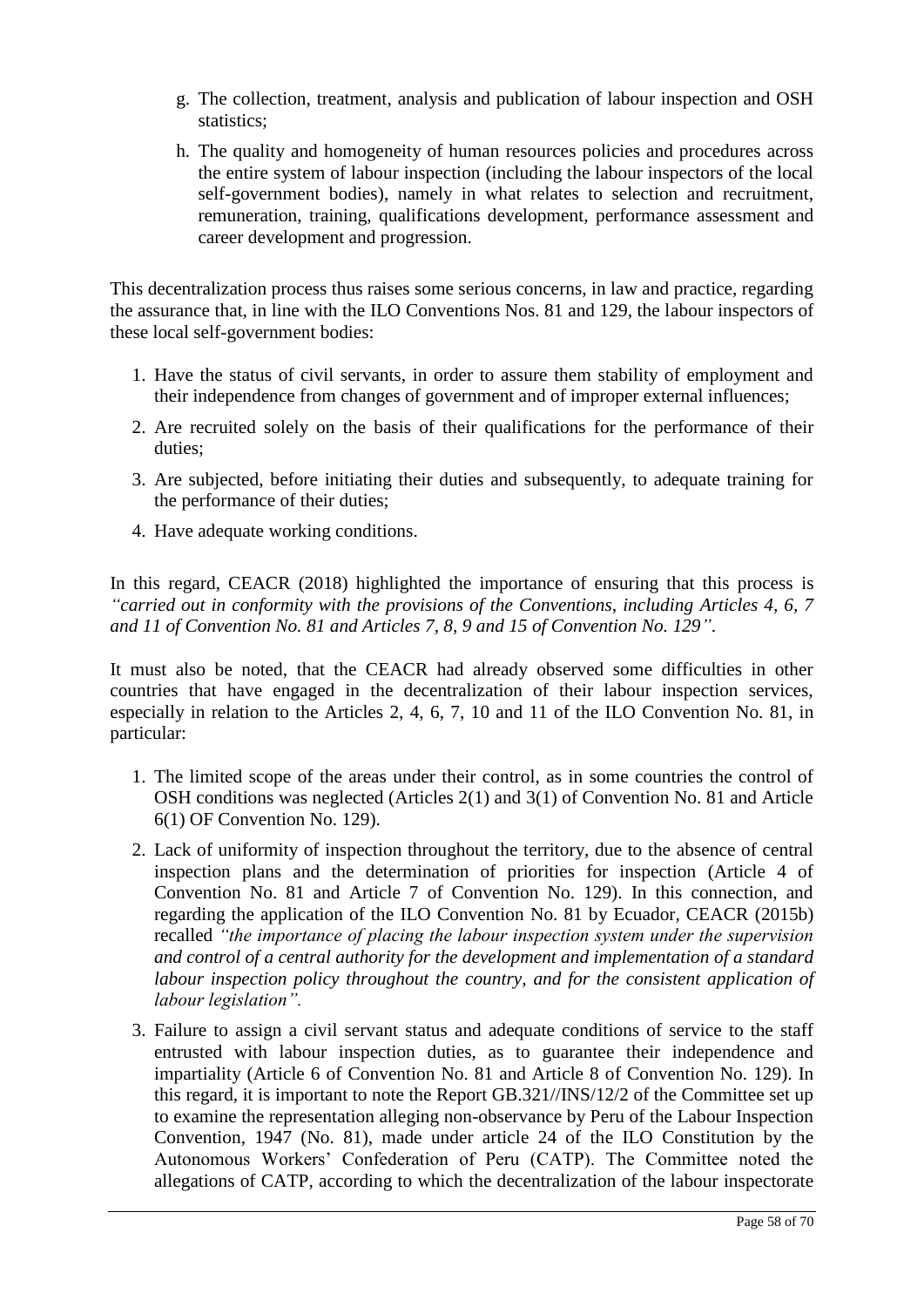(under which the Regional Labour and Employment Promotion Directorates ceased to be part of the organizational and administrative structure of the Ministry of Labour and Employment Promotion and were transferred to the respective regional governments) *"could widen the existing variations in the status and conditions of service of labour inspectors, who, although they perform the same duties, are subject to three different recruitment schemes and thus do not all have the same level of pay or stability of employment"<sup>38</sup> (ILO, 2014)*.

- 4. Recruitment of labour inspectors of the decentralized labour inspection services was not solely on the basis of their qualifications for the performance of their duties and their lack of adequate qualifications, capacities and training for the effective discharge of their functions (Article 7 of Convention No. 81 and Article 9 of Convention No. 129).
- 5. Allocation of insufficient budgetary resources to enable the effective performance of labour inspection duties (Articles 10 and 11 of Convention No. 81 and Articles 14 and 15 of Convention No. 129). It is worth mentioning, in this respect, CEACR (2015a) comments on its Direct Request regarding the supervision and control of the labour inspection system by a central authority in Kazakhstan, according to which *"the Committee also considered that, in order to comply with the requirements of the Convention, the decentralization of labour inspection should be accompanied by the obligation placed on decentralized regional or local administrative authorities, to introduce a system for its functioning and to assign sufficient budgetary resources to it".*

As for the status of the personnel employed by regional or local authorities to discharge the functions of enforcement of labour and OSH regulations, it is important to stress that they should meet the minimum requirements set out in ILO Convention 81, in particular in its Article 6, which requires that the inspection staff be composed of *"public officials whose status and conditions of service are such that they are assured of stability of employment and are independent of changes of government and of improper external influences."*

In this respect the CEACR considers that the responsibilities involved in labour inspection require that those recruited as labour inspectors should have the qualifications and the personal qualities needed for the performance of their duties and in accordance with suitable procedures<sup>39</sup>. Their conditions of service and status, on the other hand, should ensure that they are able to perform their duties in accordance with the legislation regarding their powers and responsibilities and without any improper external influence. In addition to the qualifications, inspectors must be adequately trained (cf. Article 7(3) of ILO Convention No. 81 and Article 9(3) of ILO Convention No. 129) and be in possession of appropriate professional or academic qualifications.

 $\overline{a}$  $38$ Besides "undermining and dismantling the system of labour inspection  $(...)$  and removing the central authority's control, cooperation and coordination of the system of labour inspection (…)", the CATP's complaint also identified the following additional alleged problems, arising from the decentralization of the labour inspection system: (a) a shortage of human resources to perform the functions transferred; (b) a shortage of logistical resources (computers, furniture and office equipment); (c) inadequate infrastructure to carry out the activities sometimes leading to office space being insufficient to receive all clients; (d) frequent rotation of regional directors, which makes it difficult to implement plans and programmes and, owing to a lack of institutional memory, delays decision-making; (e) frequent rotation of regional office staff, which requires rescheduling of training and technical assistance activities; (f) lack of a database of staff selected and recruited which could be used to monitor their performance and the training and technical assistance that they receive; (g) lack of a coordinated monitoring and evaluation system; (h) the regional governments' lack of interest in supporting the requests of the local labour inspection services for budgetary resources for the recruitment of staff and acquisition of the logistical resources and infrastructure necessary for their proper functioning; and (i) failure of the regional governments to furnish the local labour inspection services with the necessary resources to train staff in the performance of inspection duties

<sup>&</sup>lt;sup>39</sup>Article 7, paragraph 1, of Convention No. 81, and Article 9, paragraph 1, of Convention No. 129, stipulate that labour inspectors shall be recruited with sole regard to their qualifications for the performance of their duties and subject to any conditions for recruitment to the public service which may be prescribed by national laws or regulations.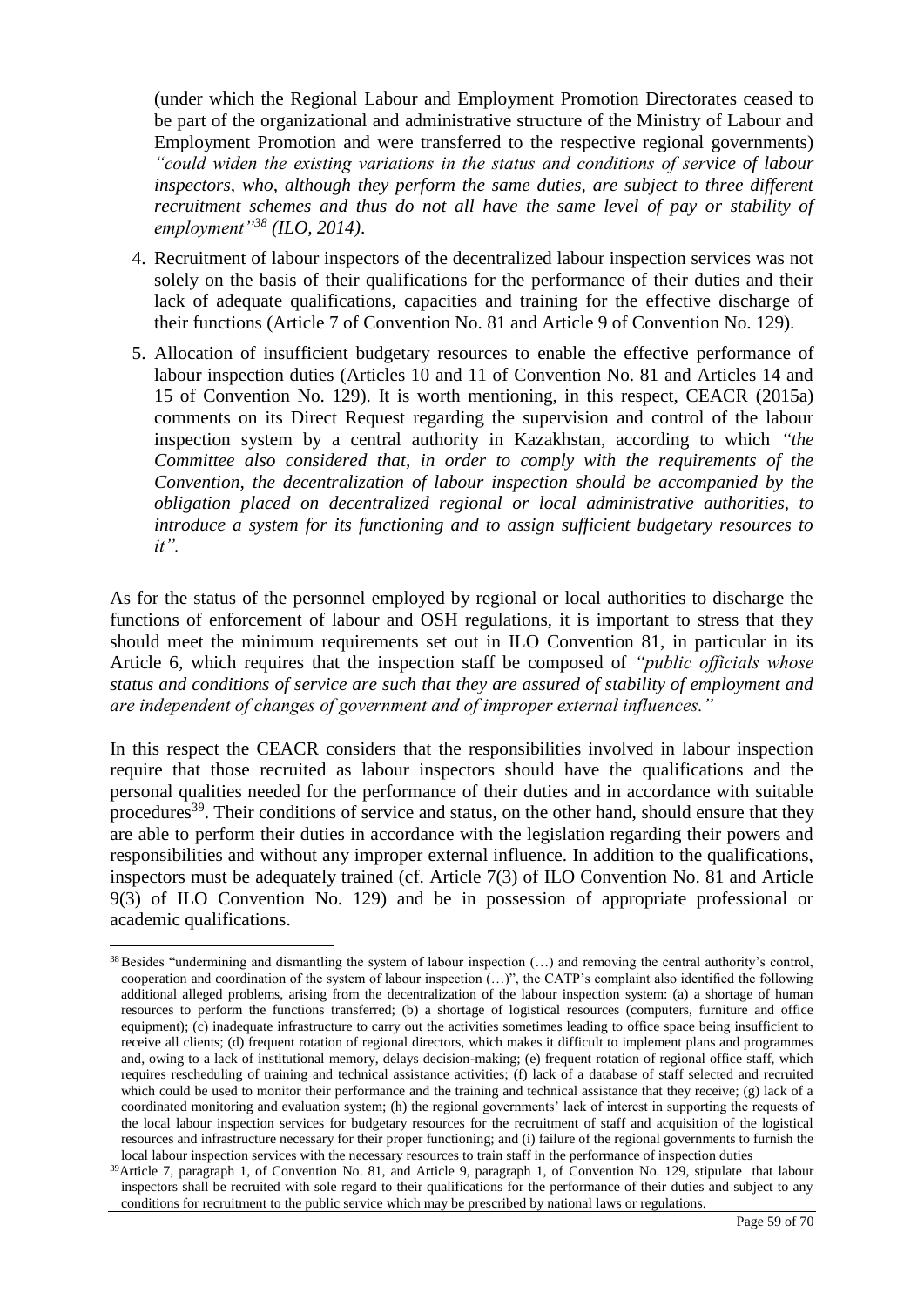Moreover, and considering that Ukrainian local self-government bodies are not under the authority of the SLS, this decentralization process also poses some specific challenges regarding the ability of the SLS to act as a central body or authority that properly controls and supervises the labour inspection, as provided for in the ILO Conventions Nos. 81 and 129 and, in particular, to:

- 1. Determine to the local self-government bodies the establishment of labour inspection services (especially when they do not want to do so, or when they do not have the necessary human, financial or material resources), considering that the local selfgovernment bodies are independent and not under the authority of the central government (and, consequently not legally bound to the decisions of the MSP and of the SLS);
- 2. Exercise, in relation to the labour inspectors of the local self-government bodies, the authority, direction and disciplinary powers, which are typically legally reserved to the employers, with whom the workers have a relationship of juridical subordination;
- 3. Make available the needed resources (e.g., financial, human and material) to exercise the competencies of controlling the performance of the labour inspectors of the local self-governments;
- 4. Provide adequate budgetary resources to local authorities;
- 5. Establish and apply a single policy throughout the territory;
- 6. Formulate and implement a nationwide strategy and plan regarding labour inspection strategic priorities and activities;
- 7. Ensure the coherence and consistency in the application of the legislation and policies with a view to ensuring a uniform nationwide compliance across all territory;
- 8. Define the inspection procedures to be followed by the labour inspectors and to effectively enforce its application;
- 9. Ensure the effective coordination and cooperation between the decentralized services of labour inspection and between the latter and the SLS headquarters and territorial services;
- 10. Guarantee the homogeneity of the labour inspection procedures and gesture;
- 11. Warrant the quality and homogeneity of the human resources policies and procedures $40$ ;
- 12. Ensure the synergies and efficiency of the labour inspection system, in terms of horizontal functions $41$ :
- 13. Assure the efficiency and effectiveness of the system of labour inspection;

 $\overline{a}$ 

14. Secure the collection, treatment, analysis and publication of labour inspection and OSH statistics.

This decentralization process is therefore very complex and poses several specific risks and challenges, thus requiring it to be carried out carefully and in accordance with the provisions of the ILO Conventions Nos. 81 and 129, on labour inspection, ratified by Ukraine.

<sup>40</sup>Mainly regarding: recruitment, remuneration, training, qualifications development, performance assessment and career progression.

<sup>&</sup>lt;sup>41</sup>For example: human resources management, procurement, IT systems, financial, training, international relations, auditing and juridical affairs, communication, etc.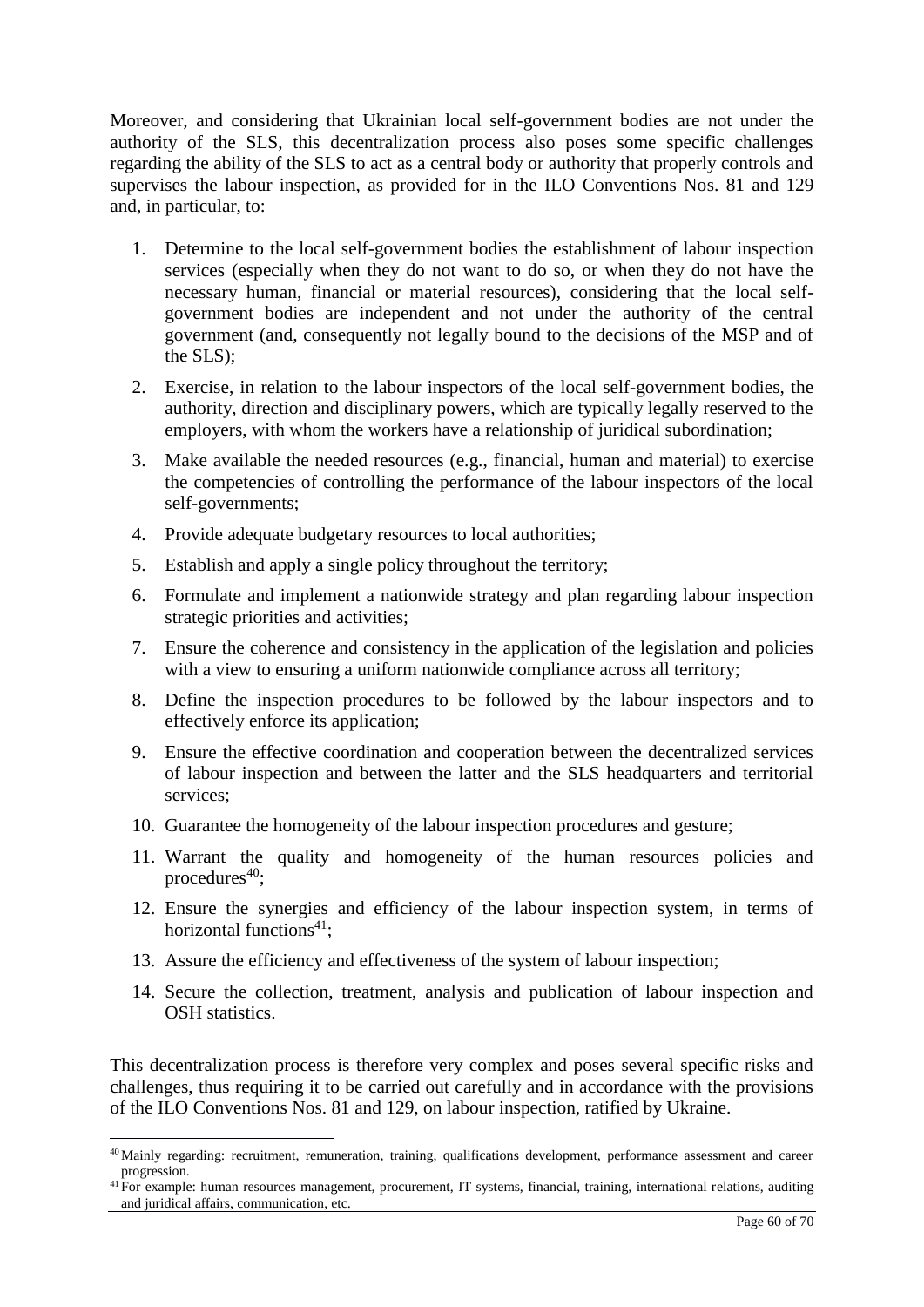In fact, according to Article 4 of the ILO Convention No. 81 and Article 7 of the ILO Convention No. 129, labour inspection shall be placed under the supervision and control of a central authority. The ILO Recommendation No. 20, concerning the General Principles for the Organization of Systems of Inspection to Secure the Enforcement of the Laws and Regulations for the Protection of the Workers (ILO, 1923) had already suggested that the labour inspectorate should be placed under the direct and exclusive control of a central state authority, and that it should be entirely independent of local authorities (CEACR, 2006).

Furthermore, the Committee pointed out that labour inspection has a crucial role as one of the main functions of the labour administration system and should operate and be organized as a system within the public administration in order to fulfil its objectives. In this regard, the labour inspectorate must be a system under the supervision and control of a central authority, in cooperation with other public or private institutions and in collaboration with employers and workers and their representative organizations (Articles 1, 4, 5, 6 and 8 of Convention No. 81, and Articles 3, 7, 8, 10, 12 and 13 of Convention No. 129). Putting the labour inspectorate under a central authority facilitates the establishment and application of a single policy throughout the territory covered (as the central authority ensures coherence and consistency in the application of the national legislation and policies and ensures a uniform nationwide compliance thought national territory) and makes it possible to use available resources in a more rational and efficient way by, for example, eliminating duplication of efforts (CEACR, 2006, 2014).

In addition, *"the initiative of one country to decentralize the labour inspectorate without also making it an obligation for the decentralized regional or local authorities to institute a system to allow it to function and to provide adequate budgetary resources, is contrary to the terms of the Convention"*, as also noted CEACR (2006).

More recently, and regarding specifically the Ukraine decentralization process, CEACR (2018) recalled that *"should certain labour inspection responsibilities be attributed to different departments, the competent authority must take steps to ensure adequate budgetary resources and to encourage cooperation between these different departments"* and stressed the *"importance of ensuring that organizational changes are carried out in conformity with the provisions of the Conventions, including Articles 4, 6, 7 and 11 of Convention No. 81 and Articles 7, 8, 9 and 15 of Convention No. 129"*.

In this context, CEACR (2018) requested the Ukrainian Government to provide detailed information on "*the allocation of adequate budgetary resources to enable the effective performance of labour inspection duties (Article 11 of Convention No. 81 and Article 15 of Convention No. 129)* (…)*"* and *"on how the supervision by the SLS of the local authorities is ensured on a regular basis",* as well as *"to indicate how it is ensured that the 'authorized officials' working as labour inspectors under the supervision of the SLS and the local authorities have the status and conditions of service guaranteeing their independence from any undue external influence (Article 6 of Convention No. 81 and Article 8 of Convention No. 129)*".

Moreover, CEACR (2018) requested the Ukrainian Government *"to indicate how it is ensured that 'authorized officials' working as labour inspectors have the adequate qualifications and training for the effective performance of inspection duties (Article 7 of Convention No. 81 and Article 9 of Convention No. 129)"* and *"to ensure that other functions entrusted to labour inspectors do not interfere with their primary duties and impact negatively on the quality of labour inspections"*. The latter, incidentally, had already been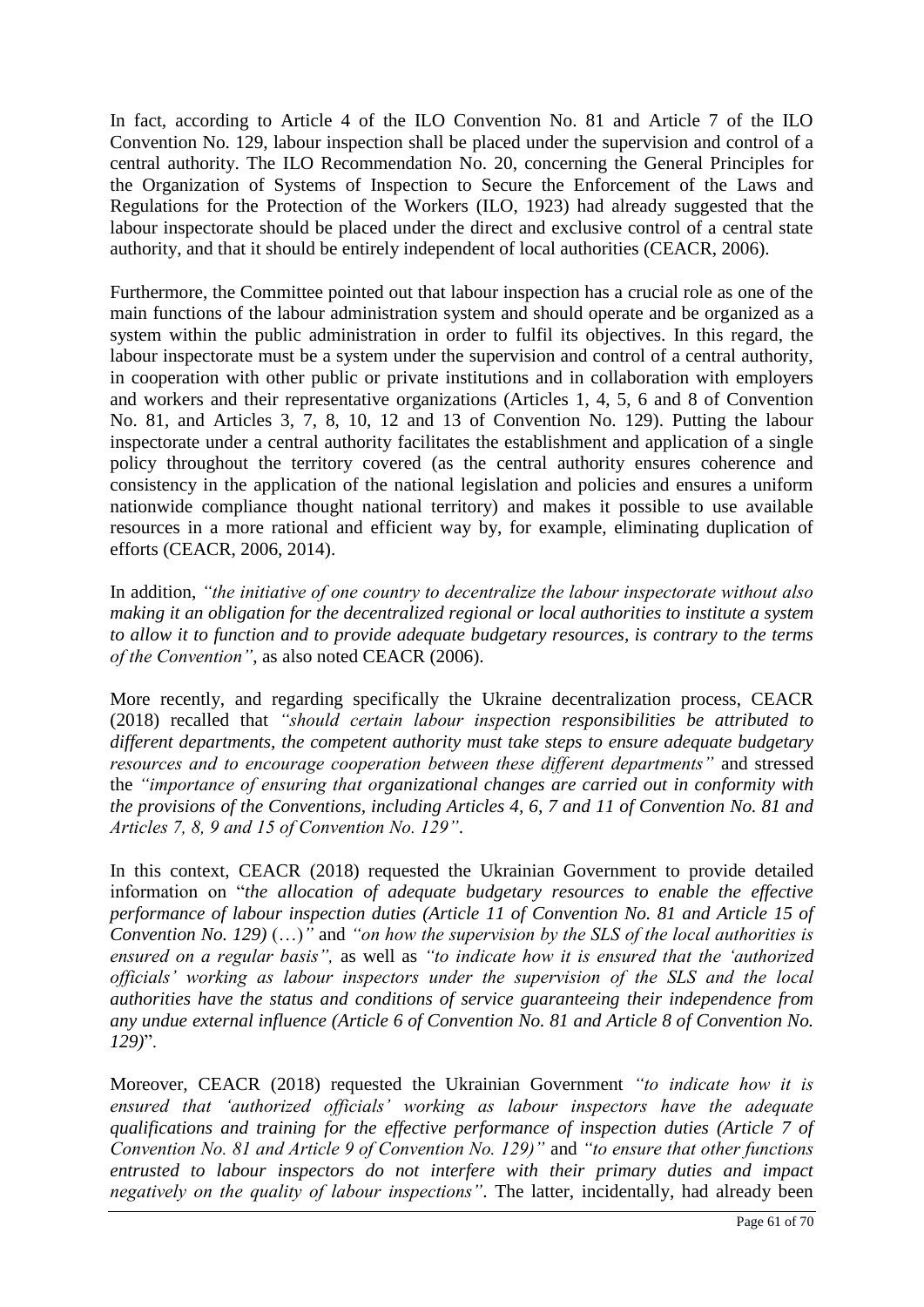requested of the Ukrainian Government, in the report following the discussion at the Committee on the Application of Standards of the Ukraine Individual Case on the application of the Conventions Nos. 81 and 129 (CAS, 2017).

Taking into account the context described above, it is recommended that the Ukrainian authorities consider the following:

- 1. Cancel the current decentralization process and replace it with a different one, developed within the scope of the SLS central authority control and supervision powers, on the basis of the organic and sustainable growth of the current territorial bodies of the SLS, in accordance with the local labour market specific needs and socio-economic context; and
- 2. Repeal the "Procedure for State Control of Compliance with Labour Legislation" and the "Procedure for State Supervision over Compliance with Labour Legislation", both approved by the CMU Decree No. 295, of 26 April 2017; $^{42}$  and
- 3. Draft and approve of the "Labour Inspection Statute" and the "Labour Inspector's Career Statute" proposed in section 4, in order to legally define, *inter alia*:
	- a. The functions and powers of the labour inspectors;
	- b. The inspection procedure: inspection action; procedure harmonization; modalities of inspection action; forms of the inspection actions; inspection visits; registration of inspection visits; information action; penalty action; conclusion of the inspection procedure; inspection process; communication and notification of inspection actions; etc.
	- c. The human resources status, obligations and disciplinary statute: professional status; directors with inspection powers; obligations; code of conduct: continuous training; geographical mobility; functional mobility; incompatibilities and impediments; permanent availability; duty to remain for a certain period after recruitment; civil liability insurance; support in legal proceedings; etc.
	- d. The labour inspector career: professional categories, activities, functions and respective salary (and additional working conditions); requirements and regulations concerning performance assessment, advancement and promotions; requirements for the access to the labour inspection career, including the specification of the selection and recruitment procedures for access to the mandatory internship which successful completion is a pre-requisite for the access to the labour inspector career (requirements, selection procedures, regulations of the internship functioning and description of the theoretical and practical phases of the internship, subjects of the initial theoretical and practical training, criteria and methodologies for evaluating and assessing the trainees, etc.).

<sup>&</sup>lt;sup>42</sup> In this case, not only because it would allow addressing the problems arising specifically from the current decentralization problem, but also because it would also allow the lack of powers entrusted to the Ukrainian labour inspectors to be addressed (as discussed in section 5).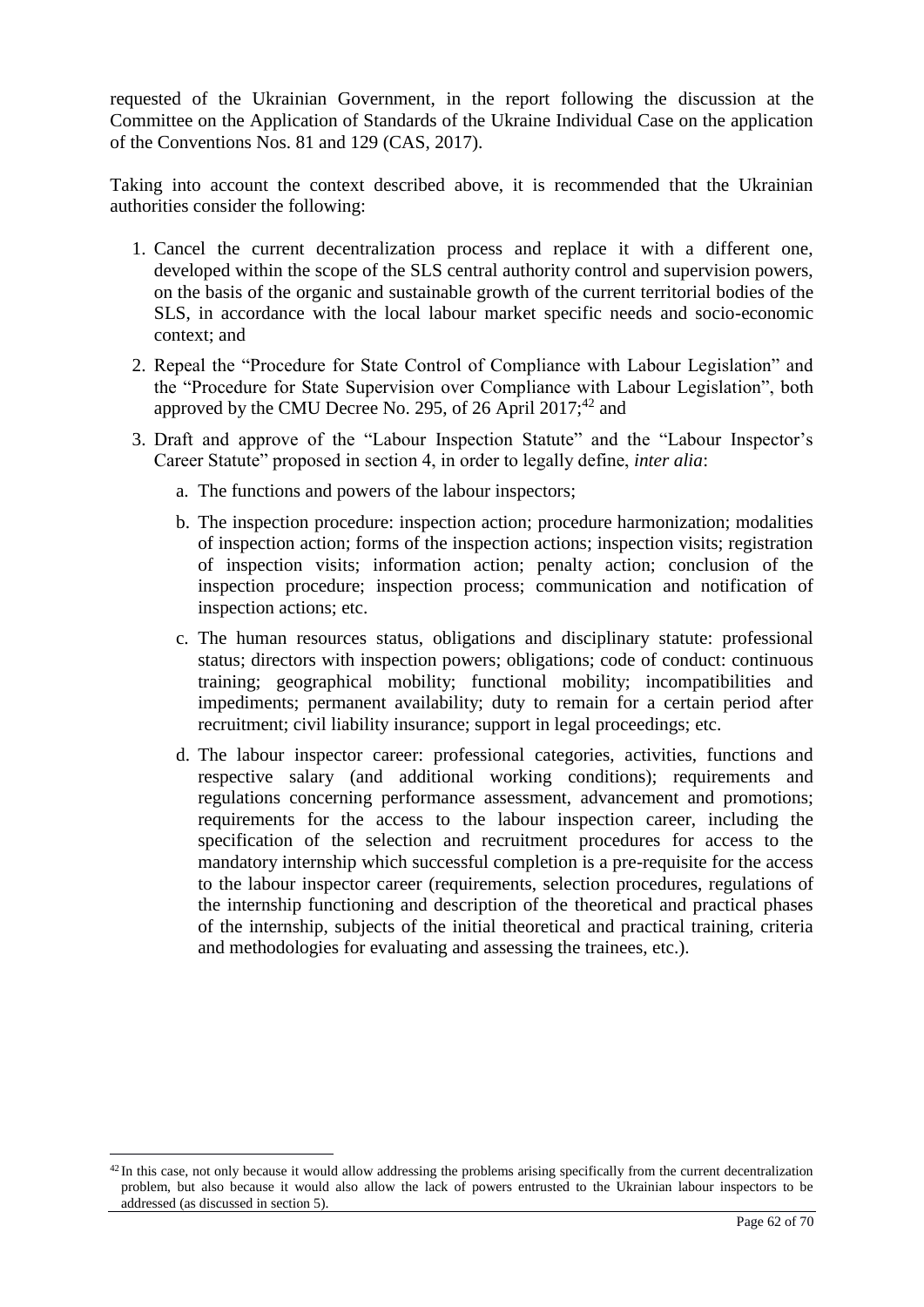## **CONCLUSIONS**

 $\overline{a}$ 

Throughout the previous sections we have examined, in the light of the international and European labour Standards and best practices, the main legislation that frameworks and regulates the activity of labour inspection in the Ukraine.

We have also put forward several recommendations intended to bring Ukrainian legislation and practices on labour inspection closer to the aforesaid standards and best practices and, most especially, in order to improve the efficiency and effectiveness of the Ukrainian system of labour inspection.

This section is therefore devoted to structuring and summarizing the substance of the recommendations advanced in the previous sections.

In this context, and regarding the SLS mandate, functions, structure and organizations, the main recommendations that should be considered by the Ukrainian authorities include, *inter alia*, the following:

- 1. To amend the "Regulations on the State Labour Service of Ukraine", approved by the CMU Decree No. 96, of 11 February 2015 (SLS Statute)<sup>43</sup>, in order to provide for the following:
	- a. Adoption of a simpler, more horizontal and rational organizational structure and organization, based on a simultaneously functional and geographical departmentalization, which takes into account:
		- i. Its division into logical functional units<sup>44</sup> and definition of their internal structure, functions and legal competencies;
		- ii. Its decentralized services, along with the definition of their internal structure, functions and legal competencies and geographical areas of jurisdiction:
		- iii. The transfer of the SLS current legal competencies for non-labour administration functions (e.g., regulatory and market surveillance functions of the gas market and state mining supervision; over objects of technical regulations; issuance of licences or permits for industrial or business initiation, alteration or renovation) to the respective responsible ministries (e.g., Ministry of Energy and Coal Mining Industry; Ministry of Trade and Economic Development), whilst maintaining within the SLS the legal competencies for labour relations and OSH in these sectors, and the reinforcement of its focus and resources on labour administration and labour inspection functions;
		- iv. The transfer of current SLS legal competencies for several activities and functions (e.g., training, medical examinations, workplace and equipment assessments, knowledge testing of managers and deputy managers of CEA and oblast state administrations) to the private sector, while maintaining SLS competencies for the definition of the applicable legal requirements, licensing procedures, supervision, inspection and control;

<sup>43</sup>With the amendments introduced by the CMU decrees Nos. 1097, of 23 December 2015; 76, of 11 February 2016; 295, of 26 April 2017; and 630, of 18 August 2017.

<sup>44</sup> Including one unit specifically focused on labour inspection issues (which, moreover, should be further subdivided into subunits, according to the nature of the functions assigned to labour inspection).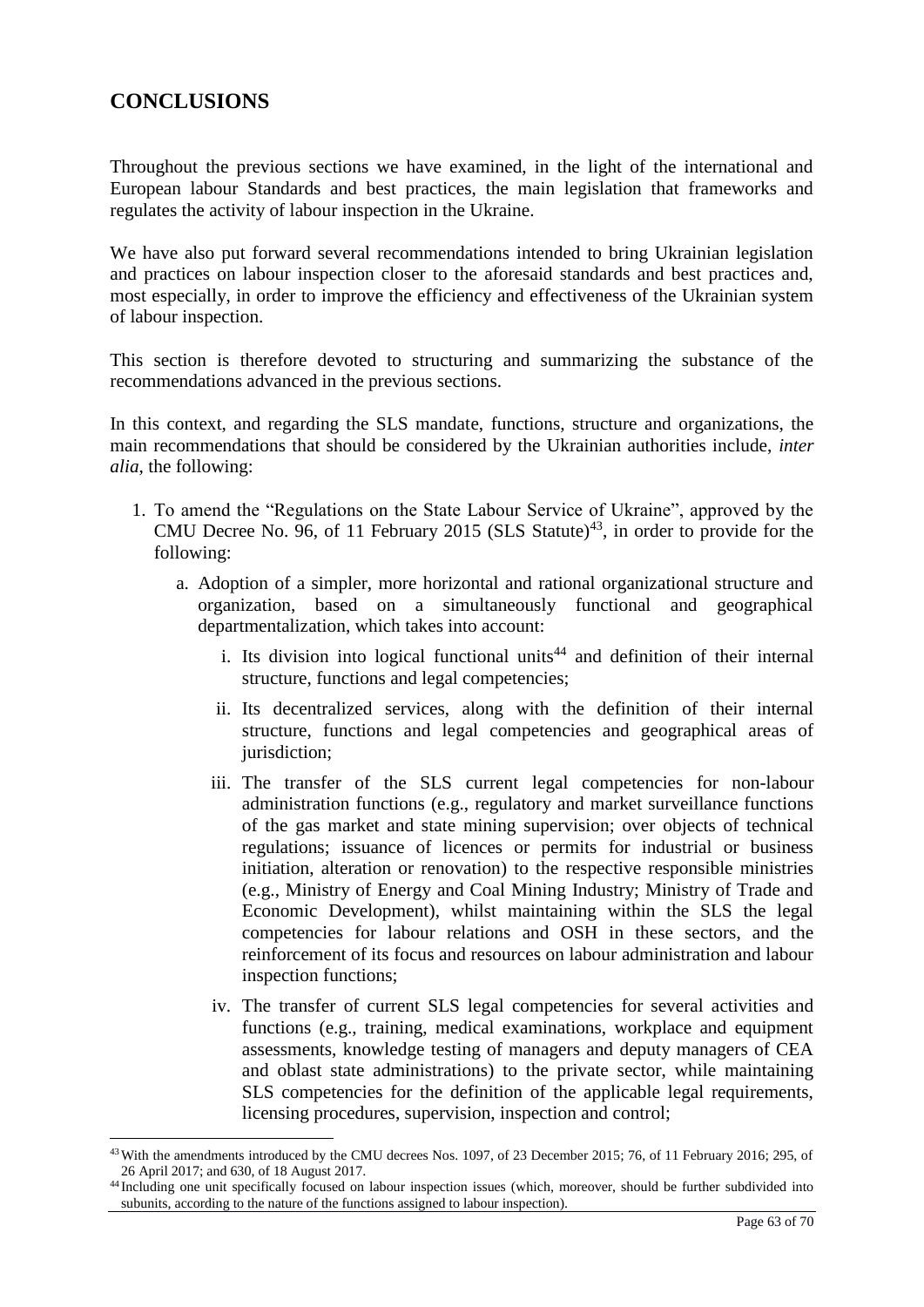- v. The location (of the structure and organization of both its headquarters and territorial bodies), composition and legal competencies of:
	- •The SLS tripartite consultative and advisory Board ("Collegium");
	- •The "Public Council".
- vi. The location of the SLS, within the structure of the MSP;
- b. Clearly define the labour inspection functions and the legal competencies assigned to each of its specialized structural units.
- 2. To amend the "Procedure for Investigating and Recording Occupational Accidents, Diseases and Emergencies"<sup>45</sup>, in order to provide:
	- a. That the legal competencies for carrying out official investigations and inquiries on work-related accidents and occupational diseases are exclusively assigned to labour inspectors, without the prejudice of other public authorities' competencies and the participation of other individual or collective (public or private) entities, if and when requested by labour inspectors;
	- b. For the elimination of the legal provision that foresees that *if the SLS territorial body did not make a decision to undertake a special investigation of a workrelated accident within twenty-four hours, the investigation shall be undertaken by the employer or the Fund"*.

As for the labour inspectors' functions and powers, as well as regarding the inspection activity itself, the following legislative measures should be considered:

- 1. To draft and approve a "Labour Inspection Statute", which should address, *inter alia*:
	- a. The definition and scope of the labour inspection system and its principles;
	- b. The terms of the collaboration with other entities;

- c. The definition of the labour inspection legal competencies and activities and the specification of the ones that should be exclusively performed by labour inspectors $46$ , in particular:
	- i. To carry out inspection visits (without prejudice to the participation of other persons, when required by labour inspectors);
	- ii. To carry out official work-related accidents and occupational disease investigations and inquiries (without prejudice of the legal competencies of other public authorities or to the participation of other persons, when required by labour inspectors).
- d. The definition of the labour inspection procedure (inspection action; procedure harmonization; modalities of inspection action; forms of the inspection actions; inspection visits; registration of inspection visits; information action; penalty action; conclusion of the inspection procedure; inspection process; communication and notification of inspection actions; etc.);
- e. The legal provision of labour inspectors' powers, which should include, at least, the ones foreseen in the ILO Conventions Nos. 81 and 129 on labour inspection;

<sup>45</sup>Approved by the CMU Resolution No. 1232, of 30 November 2011 and last amended by the CMU Resolution No. 294, of 26 April 2017.

<sup>&</sup>lt;sup>46</sup>Taking into account the special requirements (e.g., qualifications, training), professional status, conditions of service (i.e. wages, allowances and career prospects), powers, obligations and responsibilities legally and conventionally assigned to labour inspectors.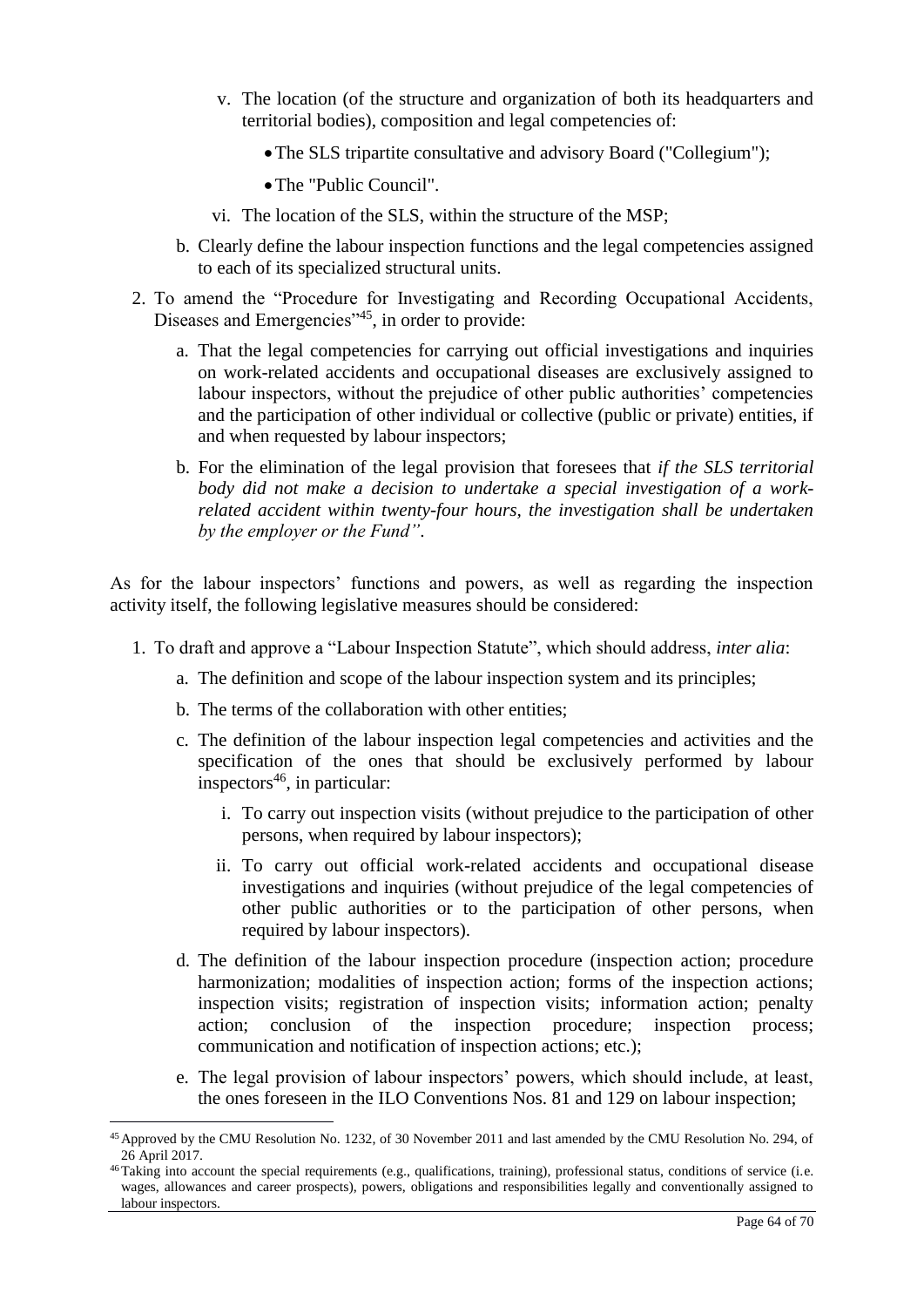- f. Human resources section (professional status, directors with inspection powers, obligations, code of conduct, incompatibilities and impediments, permanent availability, duty to remain for a certain period after recruitment, training, civil liability insurance, support in legal proceedings, etc.).
- 2. To draft and approve a "Labour Inspector's Career Statute", which should legally create the special career of labour inspector within the Ukrainian public administration, and foresee, *inter alia*:
	- a. The establishment and description of the special career of labour inspector.
	- b. The definition of the different professional categories of labour inspector, their activities, functions, respective salaries and additional working conditions. It should be advisable to consider, in this regard, the merger of the current three types of specialized labour inspectors (state labour inspectors, state labour protection inspectors and state occupational health inspectors) into just one general type $47$ .
	- c. The requirements and regulations for:
		- i. The access to the labour inspection career concerning, in particular regarding the specification of the selection and recruitment procedures for access to the mandatory internship, upon which successful completion is a pre-requisite for access to the labour inspector career (requirements, selection procedures, regulations of the internship functioning and description of the theoretical and practical phases of the internship, subjects of the initial theoretical and practical training, criteria and methodologies for evaluating and assessing the trainees, etc.);
		- ii. The advancement within categories and promotion.
	- d. Continuous training of labour inspectors and their performance assessment procedures.
	- e. Geographical and functional mobility.
	- f. Powers, obligations and disciplinary statute.
- 3. Either to revoke or to fully exclude the SLS from the scope of the Law No. 877-V, of 5 April 2007, "On Basic Principles of State Supervision (Control) in the Area of Economic Activities"<sup>48</sup> and, concomitantly, to define the labour inspection procedure in the proposed "Labour Inspection Statute", which draft and approval was already suggested (cf. see Point 1 above and also Section 4).
- 4. To substitute the "Procedure for State Control of Compliance with Labour Legislation<sup>"49</sup> by the proposed "Labour Inspection Statute" (cf. section 4), within which the functions, activities and powers of the labour inspectors, along with the inspection procedures, should be defined in precise terms;
- 5. To refrain from imposing *moratoriums* on labour inspection activity (especially to labour inspection visits) and, in particular, to repeal the Law No. 1278-VIII, of 3 November 2016, "On Temporary Specifics of Implementation of the State Supervision

<sup>&</sup>lt;sup>47</sup>This new and general type of labour inspector would concentrate the competencies of the current three types (without prejudice of the constitution of more specialized teams, to deal with special phenomena or more complex areas (e.g., undeclared work, biological risks, chemical risks, ionizing radiation risks, etc.). This is what is done, for example, in France, Italy, Latvia, Poland, Portugal, Romania and Spain.

<sup>48</sup>Last amended by the Law No. 2042-VIII, of 18 May 2017.

<sup>49</sup>Approved by the CMU Decree No. 295, of 26 April 2017, "On some issues regarding the application of the Article 259 of the Labour Code of Ukraine and Article 34 of the Law 'on local bodies of self-government in Ukraine'"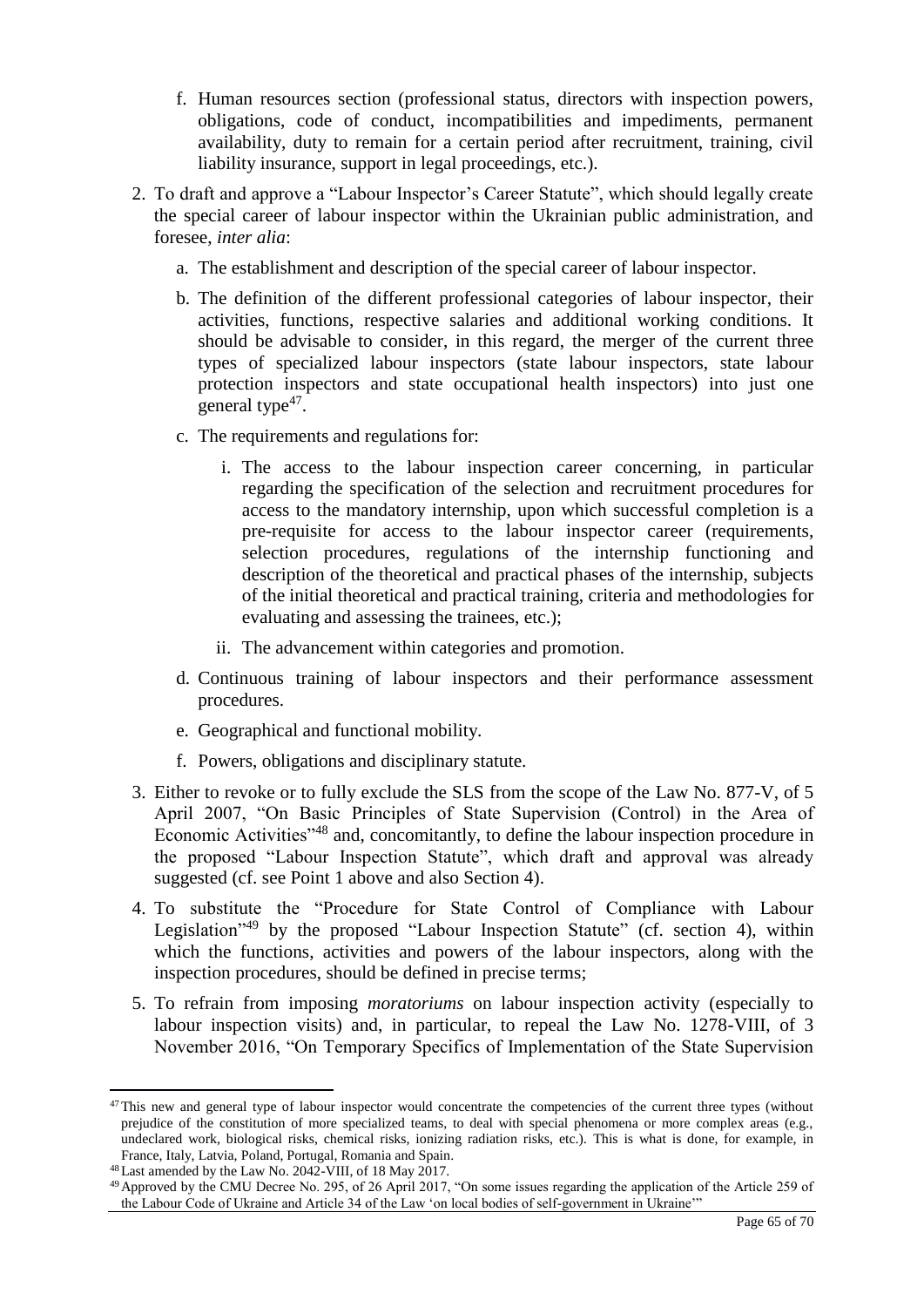(Control) Measures in the Area of Economic Activities" or, at least, definitely to exclude the SLS from its scope.

Finally, concerning the current decentralization process, it is recommended that Ukrainian authorities consider the following suggestions:

- 1. To cancel the current decentralization process and replace it by a different one, developed within the scope of SLS central authority control and supervision powers, on the basis of the organic and sustainable growth of the its territorial bodies;
- 2. To repeal the "Procedure for State Supervision over Compliance with Labour Legislation", as well as the "Procedure for State Control of Compliance with Labour Legislation<sup>"50</sup>. The supervision of the performance of the decentralized services of labour inspection, within the proposed decentralization method, would rest with the  $SLS<sup>51</sup>$ . On the other hand, the inspection procedure, along with labour inspectors' activities and powers, would be defined in the already proposed "Labour Inspection Statute".

<sup>&</sup>lt;sup>50</sup>Both approved by the CMU Decree No. 295, of 26 April 2017.

<sup>&</sup>lt;sup>51</sup>Which has authority and supervisory and control powers over its territorial bodies and also direction and disciplinary powers over their respective officials, including labour inspectors.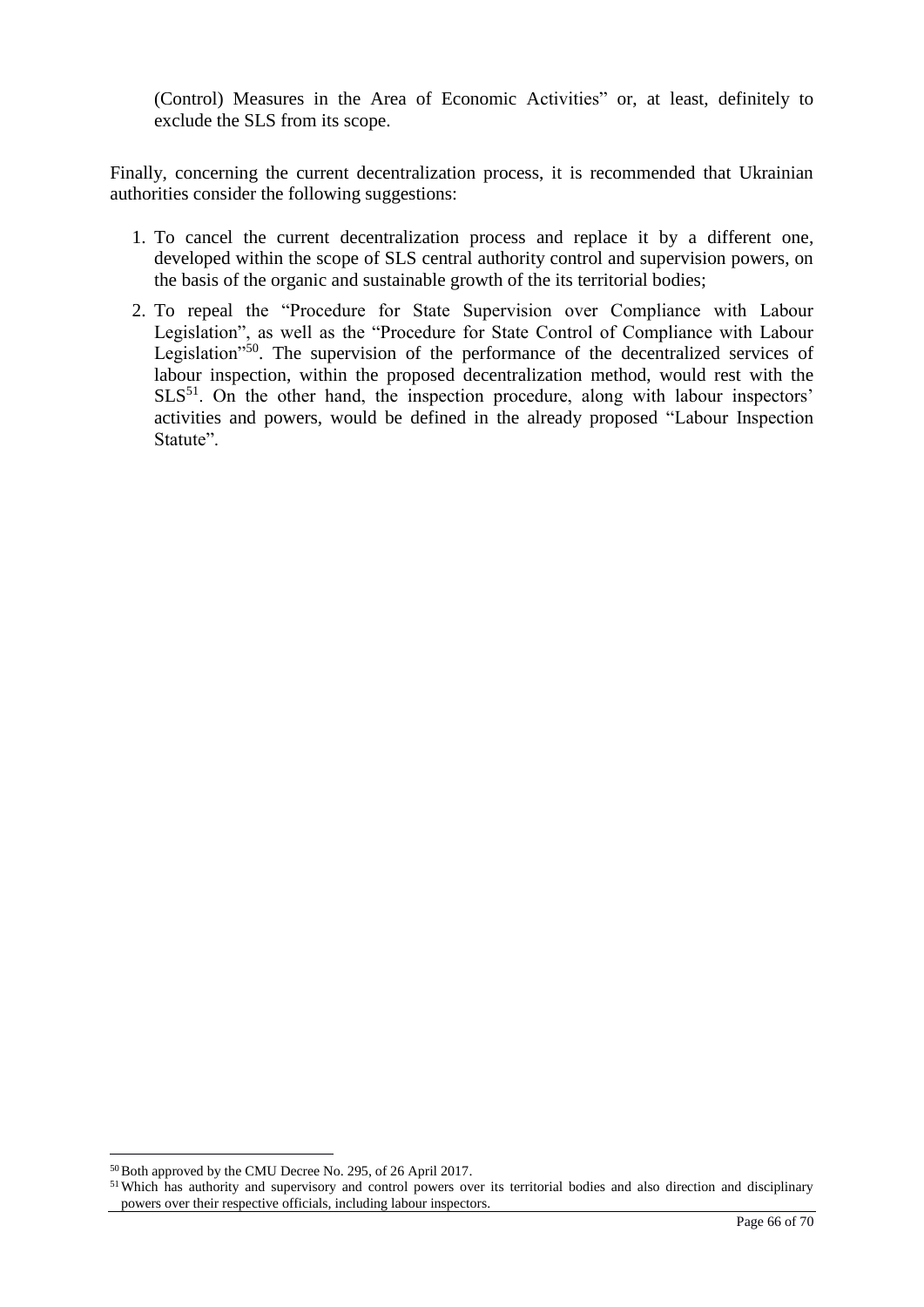#### **REFERENCES**

- ACT. (2015). Inspection activity guidelines of the ACT. Retrieved November 26, 2016, from http://www.act.gov.pt/(pt-PT)/crc/PublicacoesElectronicas/Documents/Referencial da atividade inspetiva.pdf
- ACT. (2017). *ACT Risk Management Plan for Corruption and Related Offenses*. Lisbon, Portugal.
- Alfano, M. R., Baraldi, A. L., & Cantabene, C. (2014). *The Effect of the Decentralization Degree on Corruption: A New Interpretation*. Società italiana di economia pubblica c/o dipartimento di scienze politiche e sociali – Università di Pavia.
- Alli, B. O. (2008). *Fundamental principles of occupational health and safety* (2nd ed.). Geneva: International Labour Office.
- Anderson, J. M. (2007). Health and safety matching legislation and enforcement. *Proceedings of the Institution of Civil Engineers – Management, Procurement and Law*, *Issue MP1*, 11–12.
- Asthana, A. N. (2012). Decentralization and corruption revisited: evidence from a natural experiment. *Public Administration and Development*, *32*(1), 27–37. http://doi.org/10.1002/pad.621
- Canada, & Ukraine. (2016). *Canada–Ukraine Free Trade Agreement*.
- CAS. (2017). Discussion at the Committee on the Application of Standards of the Ukraine Individual Case on the application of the Conventions Nos. 81 and 129 (ILC, 106th Session, June 2017). Retrieved April 22, 2018, from http://www.ilo.org/dyn/normlex/en/f?p=1000:13100:0::NO:13100:P13100\_COMMENT\_I D:3330968
- CEACR. (1997). *Report of the Committee of Experts on the Application of Conventions and Recommendations, Report III (Part 1B), International Labour Conference, 85th Session*. Geneva, Switzerland: International Labour Office.
- CEACR. (2006). *Report of the Committee of Experts on the Application of Conventions and Recommendations, General Survey on labour inspection, Report III (Part 1B), International Labour Conference, 95th Session*. Geneva, Switzerland: International Labour Office.
- CEACR. (2014). Direct Request, concerning the application of the Labour Inspection Convention, 1947 (No. 81) by Lebanon. Retrieved April 25, 2018, from http://www.ilo.org/dyn/normlex/en/f?p=NORMLEXPUB:13100:0::NO::P13100\_COMME NT\_ID:3184912
- CEACR. (2015a). Direct Request, concerning the application of the Labour Inspection Convention, 1947 (No. 81) by Kazakhstan. Retrieved April 28, 2018, from http://www.ilo.org/dyn/normlex/en/f?p=1000:13100:0::NO:13100:P13100\_COMMENT\_I D:3240246:NO
- CEACR. (2015b). Observation on the application of Convention No. 81 by Ecuador (ILC, 104th Session, June 2015). Retrieved April 28, 2018, from http://www.ilo.org/dyn/normlex/en/f?p=1000:13100:0::NO:13100:P13100\_COMMENT\_I D:3256606:NO
- CEACR. (2017a). Direct Request, concerning the application of the ratified Conventions on labour inspection by Ukraine. Retrieved April 20, 2018, from http://www.ilo.org/dyn/normlex/en/f?p=1000:13100:0::NO:13100:P13100\_COMMENT\_I D:3499382:NO
- CEACR. (2017b). Observation on the conclusions of the CAS on the application of Conventions Nos 81 and 129 by Ukraine (ILC, 106th Session, June 2017). Retrieved April 20, 2018, from

http://www.ilo.org/dyn/normlex/en/f?p=1000:13100:0::NO:13100:P13100\_COMMENT\_I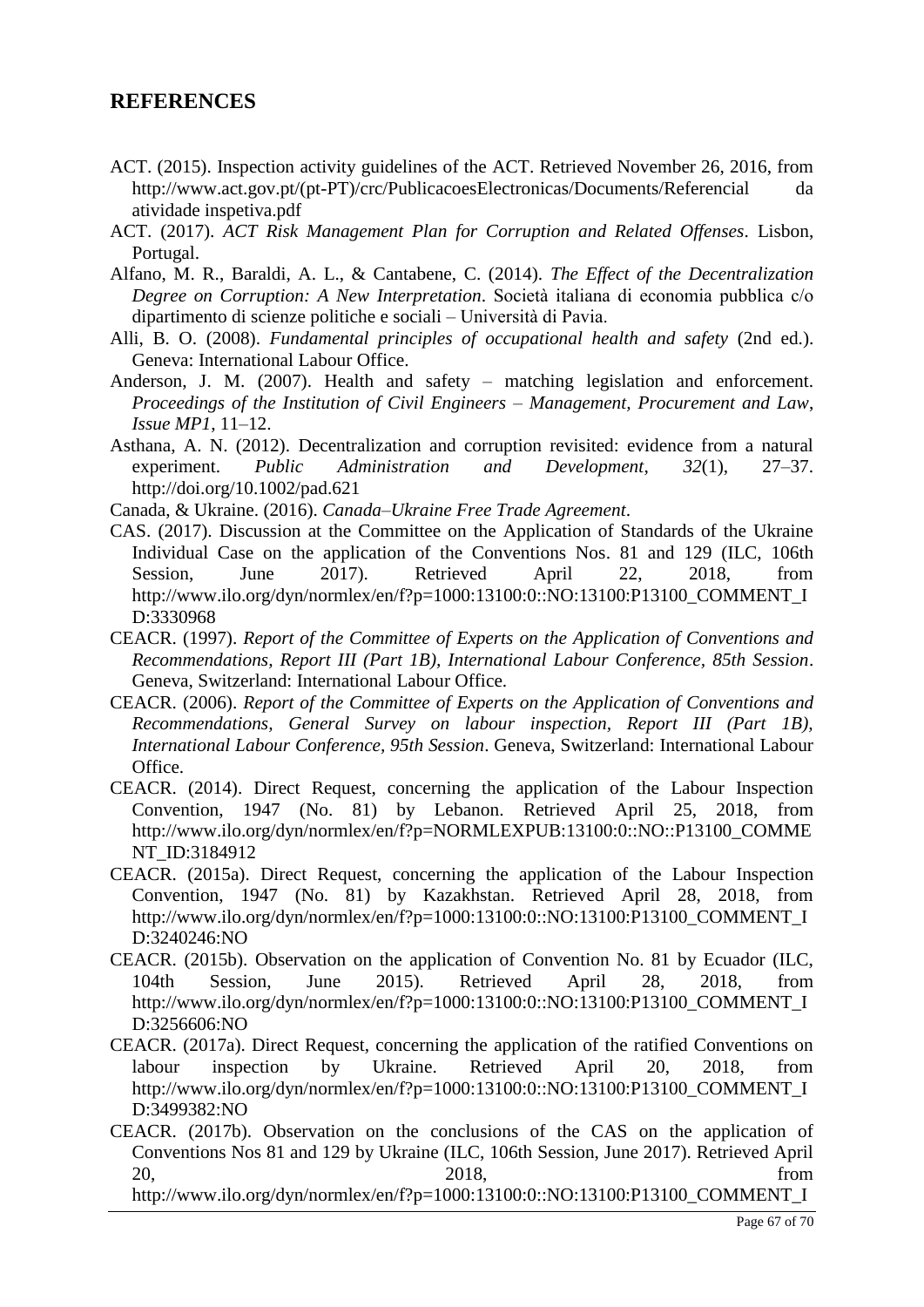D:3499370:NO

- CEACR. (2018). *Report of the Committee of Experts on the Application of Conventions and Recommendations, Report III (Part A), International Labour Conference, 107th Session*. *International Labour Organization*. Geneva, Switzerland: International Labour Office.
- EU-OSHA. (2014). Second European Survey of Enterprises on New and Emerging Risks (ESENER-2) - interactive dashboard. Retrieved November 25, 2016, from https://osha.europa.eu/en/surveys-and-statistics-osh/esener/2014
- EU, & Ukraine. (2014). Association Agreement between the European Union and its Member States and Ukraine. *Official Journal of the European Union*, *L*-*161*(2014-02–29), 1–2137.
- European Commission. (2012). *Action Programme for Reducing Administrative Burdens in the EU - Final Report*.
- European Commission. (2014). *Communication COM(2014) 332 final, from the Commission to the European Parliament, the Council, the European Economic and Social Committee and the Committee of the Regions, of 6 June 2014, on a EU Strategic Framework on Health and Safety at Work 2014-2020*.
- European Council. (1989). Directive No. 89/391/EEC, of 12 June 1989, concerning the introduction of measures to encourage improvements in the safety and health of workers at work. *Official Journal of the European Communities*, (L391), 183/1-183/8.
- European Parliament. (2014). *Resolution No. 2013/2112(INI), of 14 January 2014, on effective labour inspections as a strategy to improve working conditions in Europe*.
- European Parliament. (2015). *Resolution No. 2015/2107(INI), of 25 November 2015, on the EU Strategic Framework on Health and Safety at Work 2014-2020*.
- Fan, C. S., Lin, C., & Treisman, D. (2009). Political decentralization and corruption: Evidence from around the world. *Journal of Public Economics*, *93*(1–2), 14–34. http://doi.org/10.1016/j.jpubeco.2008.09.001
- Fisman, R., & Gatti, R. (1999). *Decentralization and Corruption: Cross-Country and Cross-State Evidence*. Development Research Group, The World Bank.
- Frick, K. (2011). Worker influence on voluntary OHS management systems A review of its ends and means. *Safety Science*, *49*(7), 974–987. http://doi.org/10.1016/j.ssci.2011.04.007
- Gerring, J., & Thacker, S. C. (2004). Political Institutions and Corruption: The Role of Unitarism and Parliamentarism. *British Journal of Political Science*, *34*(2), 295–330. http://doi.org/10.1017/S0007123404000067
- Hämäläinen, P., Leena Saarela, K., & Takala, J. (2009). Global trend according to estimated number of occupational accidents and fatal work-related diseases at region and country level. *Journal of Safety Research*, *40*(2), 125–39. http://doi.org/10.1016/j.jsr.2008.12.010
- IALI. (2008). *Global code of integrity for labour inspection*.
- ILO. (1919). ILO Constitution. Retrieved April 29, 2016, from http://www.ilo.org/dyn/normlex/en/f?p=1000:62:0::NO:62:P62\_LIST\_ENTRIE\_ID:24539 07:NO
- ILO. (1923). *Recommendation No. 20, concerning the General Principles for the Organization of Systems of Inspection to Secure the Enforcement of the Laws and Regulations for the Protection of the Workers*. Geneva, Switzerland: International Labour Office.
- ILO. (1947). *Convention No. 81, concerning labour inspection in industry and commerce - Labour Inspection Convention*. Geneva, Switzerland: Adopted in the 30th ILC session, 11 July 1947.
- ILO. (1969). *Convention No. 129, concerning labour inspection in agriculture - Labour Inspection (Agriculture) Convention*. Geneva, Switzerland: Adopted in the 53rd ILC session, 25 June 1969.
- ILO. (1978a). *Convention No. 150, concerning labour administration: role, functions and organization*. Geneva, Switzerland: Adopted in the 64th ILC session, 26 June 1978.
- ILO. (1978b). *Recommendation No. 158, concerning labour administration: role, functions*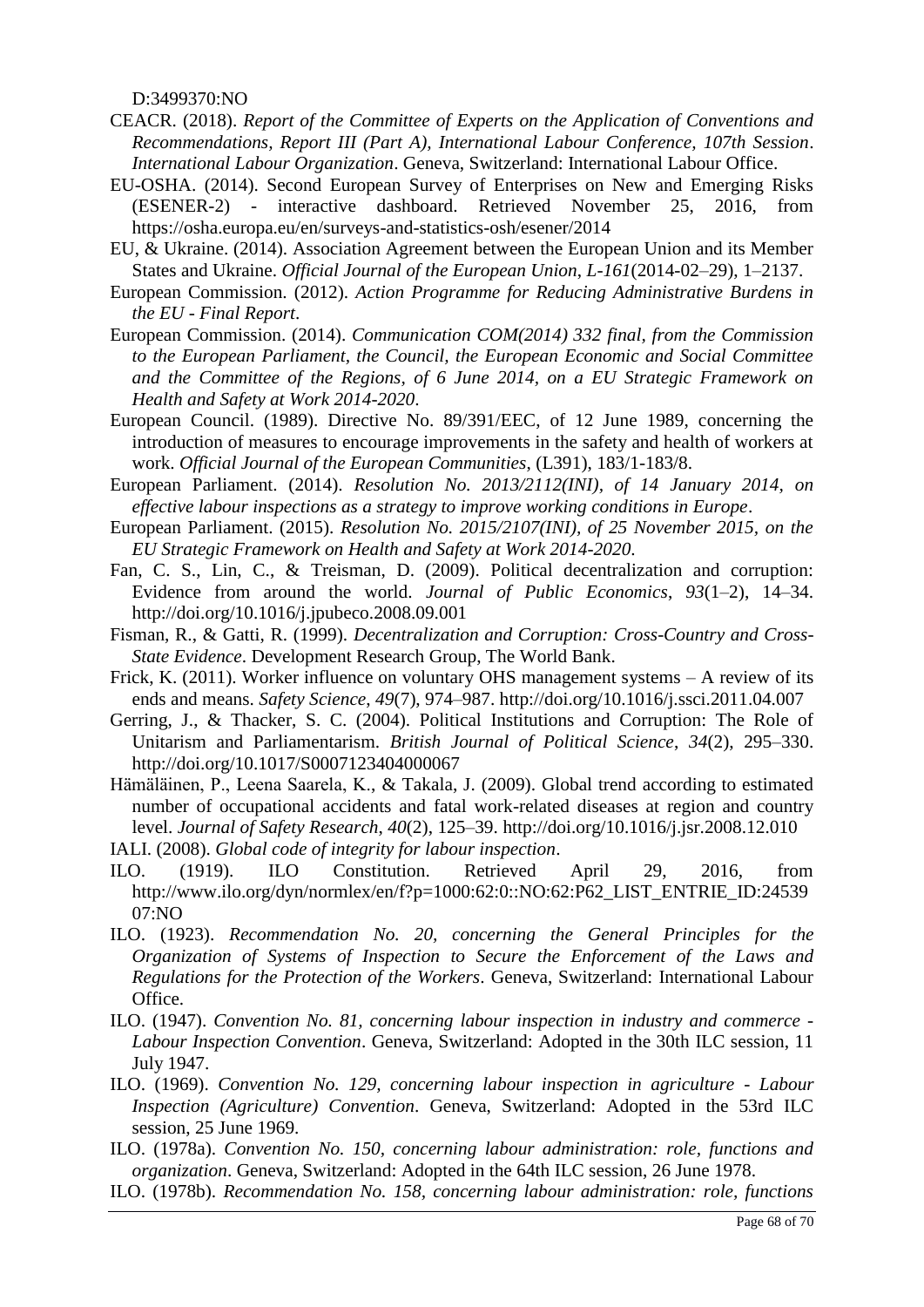*and organization*. Geneva, Switzerland: International Labour Office.

- ILO. (1981). *Convention No. 155, concerning occupational safety and health and the working environment*. Geneva, Switzerland: Adopted in the 67th ILC session, 22 June 1981.
- ILO. (1995). Convention No. 176, concerning Safety and Health in Mines. Retrieved April 29, 2016, from http://www.ilo.org/dyn/normlex/en/f?p=NORMLEXPUB:12100:0::NO::P12100\_ILO\_CO DE:C176
- ILO. (1996). *Recording and notification of occupational accidents and diseases- An ILO Codes of Practice*. Geneva: International Labour Office.
- ILO. (2001). Convention No. 184, concerning Safety and Health in Agriculture. Retrieved April 29, 2016, from http://www.ilo.org/dyn/normlex/en/f?p=NORMLEXPUB:12100:0::NO::P12100\_ILO\_CO DE:C184
- ILO. (2003). *Fundamental rights at work and international labour standards*. Geneva: International Labour Office.
- ILO. (2005). *C 81 Labour Inspection Convention and C 129 Labour Inspection (Agriculture) Convention*. (International Labour Organization, Ed.). Geneva: International Labour Office.
- ILO. (2006a). *Convention No. 187, concerning the promotional framework for occupational safety and health*. Geneva, Switzerland: Adopted in the 95th ILC session, 15 June 2006.
- ILO. (2006b). *Labour Inspection*. Geneva, Switzerland: Report III (Part 1B) Third item on the agenda of the 95th Session of the International Labour Conference. International Labour Office.
- ILO. (2006c). *Strategies and practice for labour inspection*. Geneva: International Labour Office.
- ILO. (2007). *Safe and healthy workplaces - Making decent work a reality*. Geneva, Switzerland: International Labour Office.
- ILO. (2011). *Labour administration and labour inspection, Report V to the 100th Session of the International Labour Conference.* Geneva: International Labour Office.
- ILO. (2014). Report of the Committee set up to examine the representation alleging nonobservance by Peru of the Labour Inspection Convention, 1947 (No. 81), made under article 24 of the ILO Constitution by the Autonomous Workers' Confederation of Peru (CATP). Retrieved April 28, 2018, from http://www.ilo.org/dyn/normlex/en/f?p=1000:50012:0::NO:50012:P50012\_COMPLAINT PROCEDURE\_ID,P50012\_LANG\_CODE:3073329,en:NO
- ILO. (2015a). *Guidance on the Statute of the State Labour Service of Ukraine*. Geneva, Switzerland: International Labour Office.
- ILO. (2015b). *Ukraine State Labour Service's Brief Needs Assessment*. Geneva, Switzerland: International Labour Office.
- ILO. (2017). Ukrainian National Report on Enabling Environments for Sustainable Enterprises (EESE). Retrieved November 2, 2017, from http://www.ilo.org/budapest/whats-new/WCMS\_575566/lang--en/index.htm
- Irastorza, X., Milczarek, M., & Cockburn, W. (2016). *Second European Survey of Enterprises on New and Emerging Risks (ESENER-2) - Overview Report: Managing Safety and Health at Work*. Bilbao, Spain: European Agency for Safety and Health at Work (EU-OSHA).
- Jensen, C. B. (2004). Inspecting the Inspectors: Overseeing Labor Inspectorates in Parliamentary Democracies. *Governance*, *17*(3), 335–360.
- Kajsa Karlström. (2015). *Decentralization, corruption and the role of democracy* (No. 2015:14). Gothenburg: The Quality of Government Institute, Department of Political Science, University of Gothenburg.
- Levine, D. I., Toffel, M. W., & Johnson, M. S. (2012). Randomized Government Safety Inspections Reduce Worker Injuries with No Detectable Job Loss. *Science*, *336*(May),